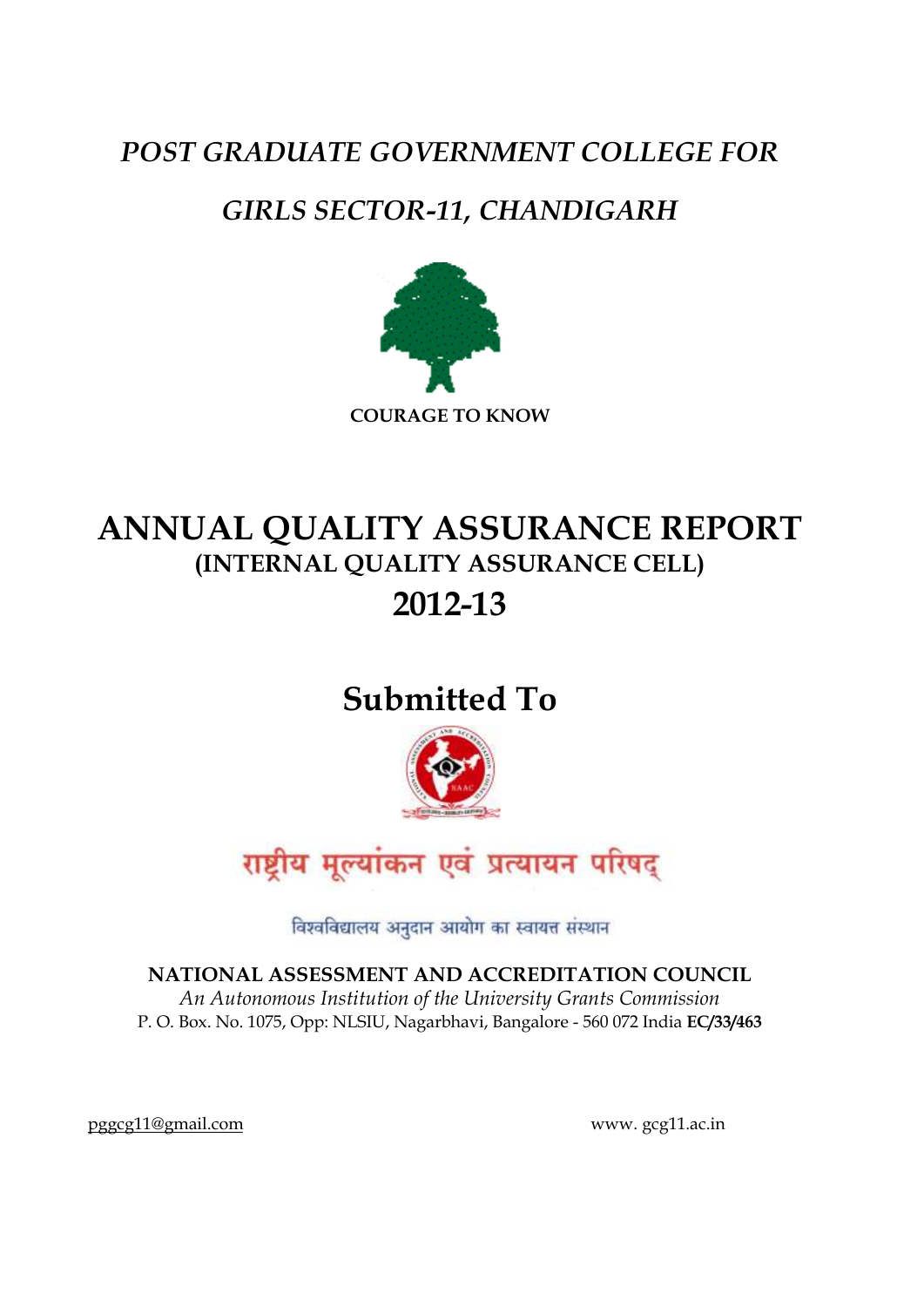**Contents:**

| Part A                                            |           |
|---------------------------------------------------|-----------|
| 1. Details of the Institution                     | $1-4$     |
| 2. IQAC Composition and Activities                | 4-6       |
| Part B                                            |           |
| <b>Criterion I</b>                                |           |
| 1. Curricular Aspects                             | $7-8$     |
| <b>Criterion II</b>                               |           |
| 2. Teaching, Learning and Evaluation              | $8-11$    |
| <b>Criterion III</b>                              |           |
| 3. Research, Consultancy and Extension            | $12 - 15$ |
| <b>Criterion IV</b>                               |           |
| 4. Infrastructure and Learning Resources          | 16-17     |
| <b>Criterion V</b>                                |           |
| 5. Student Support and Progression                | 18-23     |
| <b>Criterion VI</b>                               |           |
| 6. Governance, Leadership and Management          | 24-30     |
| <b>Criterion VII</b>                              |           |
| 7. Innovations and Best Practices                 | 31-40     |
| 8. Plans of Institution for the next year         | 40        |
| Annexure                                          |           |
| Annexure I: Academic Calendar of the current year | 41-42     |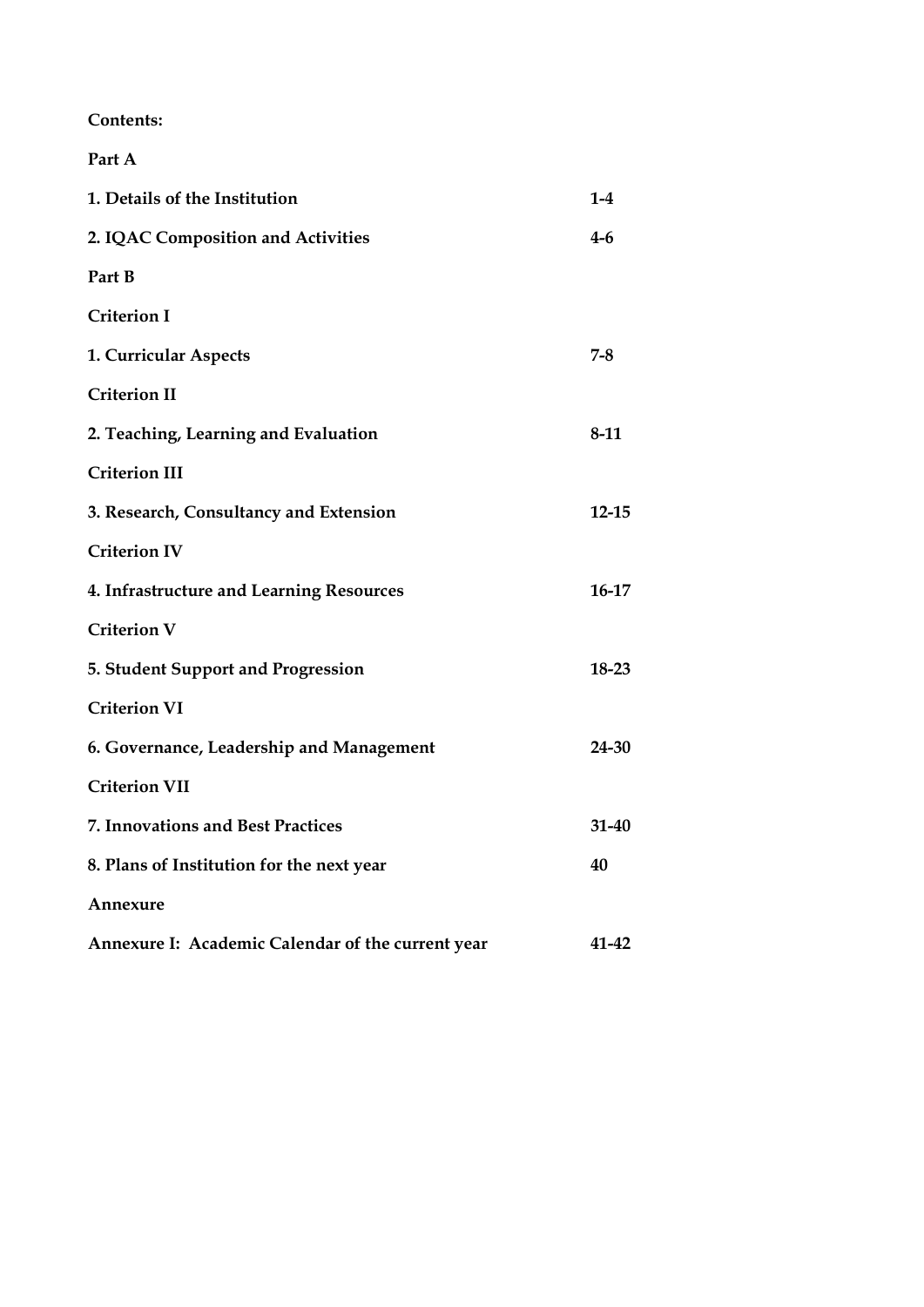### **The Annual Quality Assurance Report (AQAR) of the IQAC**

Part – A **1. Details of the Institution** 1.1 Name of the Institution 1.2 Address Line 1 Address Line 2 City/Town State Pin Code Institution e-mail address Contact Nos. Name of the Head of the Institution: Tel. No. with STD Code: Mobile: **0172-2740614 POST GRADUATE GOVT. COLLEGE FOR GIRLS, SECTOR-11, CHANDIGARH POST GRADUATE GOVT. COLLEGE FOR GIRLS SECTOR-11 CHANDIGARH CHANDIGARH 160011 pggcg11@gmail.com Ms. Achila Dogra 9216794121 0172-2740614**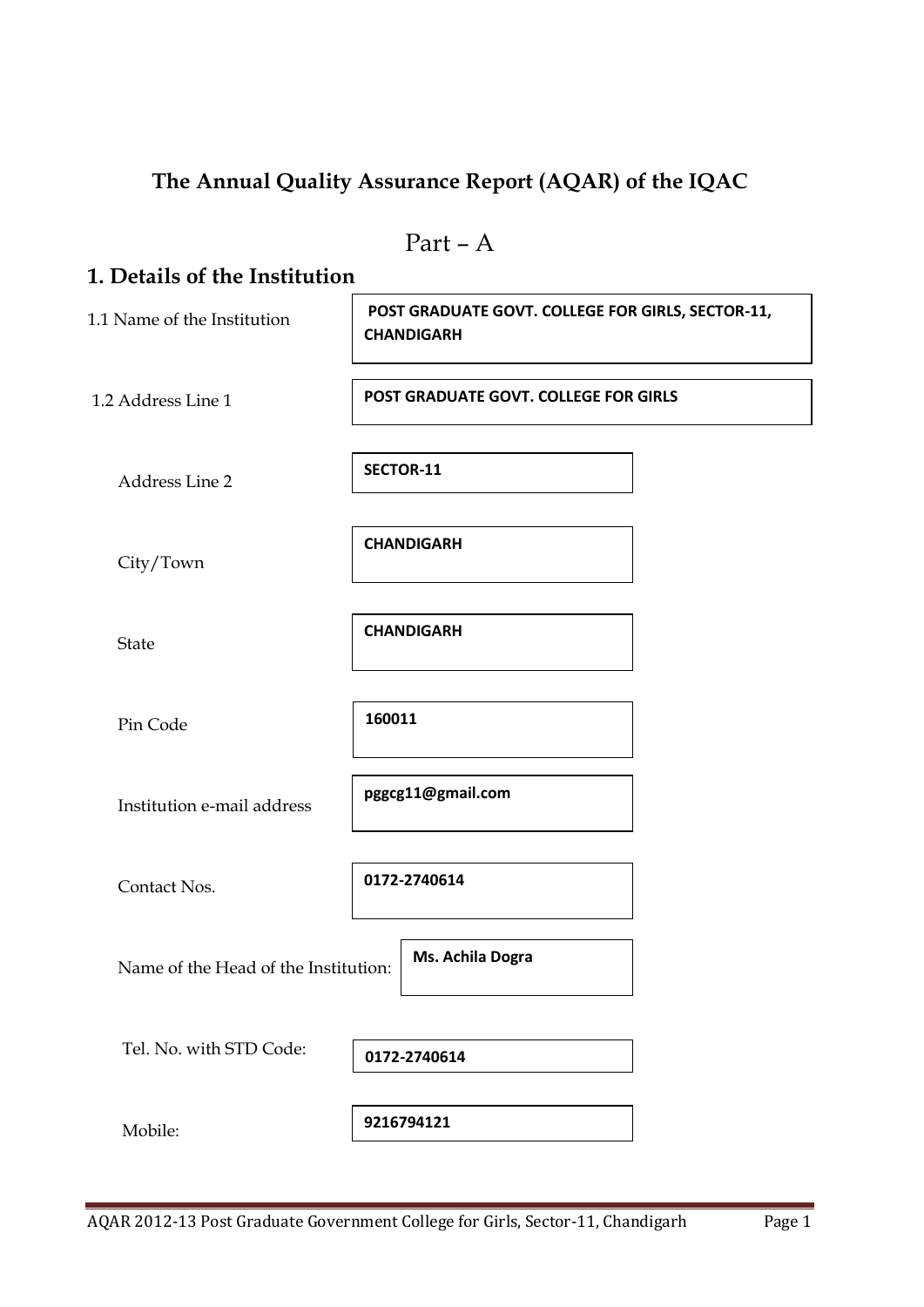| Name of the IQAC Co-ordinator: | Ms. Shashi Joshi  |
|--------------------------------|-------------------|
|                                |                   |
| Mobile:                        | 9815170631        |
|                                |                   |
| IQAC e-mail address:           | pggcg11@gmail.com |
|                                |                   |

#### 1.3 NAAC Track ID: **CGCOGN11220**

1.4 Website address:

**www.gcg11.ac.in**

Web-link of the AQAR:

**www.gcg11.org/AQAR201213.doc**

#### 1.5 Accreditation Details

| Sl. No. | Cycle                 | Grade | <b>CGPA</b> | Year of<br>Accreditatio<br>n | Validity<br>Period |
|---------|-----------------------|-------|-------------|------------------------------|--------------------|
|         | 1 <sup>st</sup> Cycle |       | 8.7         | 2004                         | 5 Yrs              |
| 2       | 2 <sup>nd</sup> Cycle |       |             |                              |                    |
| 3       | 3rd Cycle             |       |             |                              |                    |
|         | 4 <sup>th</sup> Cycle |       |             |                              |                    |

1.6 Date of Establishment of IQAC: DD/MM/YYYY

**11/08/2005**

1.7 AQAR for the year

**2012-13**

1.8 Details of the previous year's AQAR submitted to NAAC after the latest Assessment and Accreditation by NAAC (*(for example AQAR 2010-11submitted to NAAC on 12-10-2011)*

i. **AQAR 2005-6 submitted on /05/2006**

ii. **AQAR 2006-7 submitted on /05/2007**

iii. **AQAR 2007-8 submitted on 30/05/2008**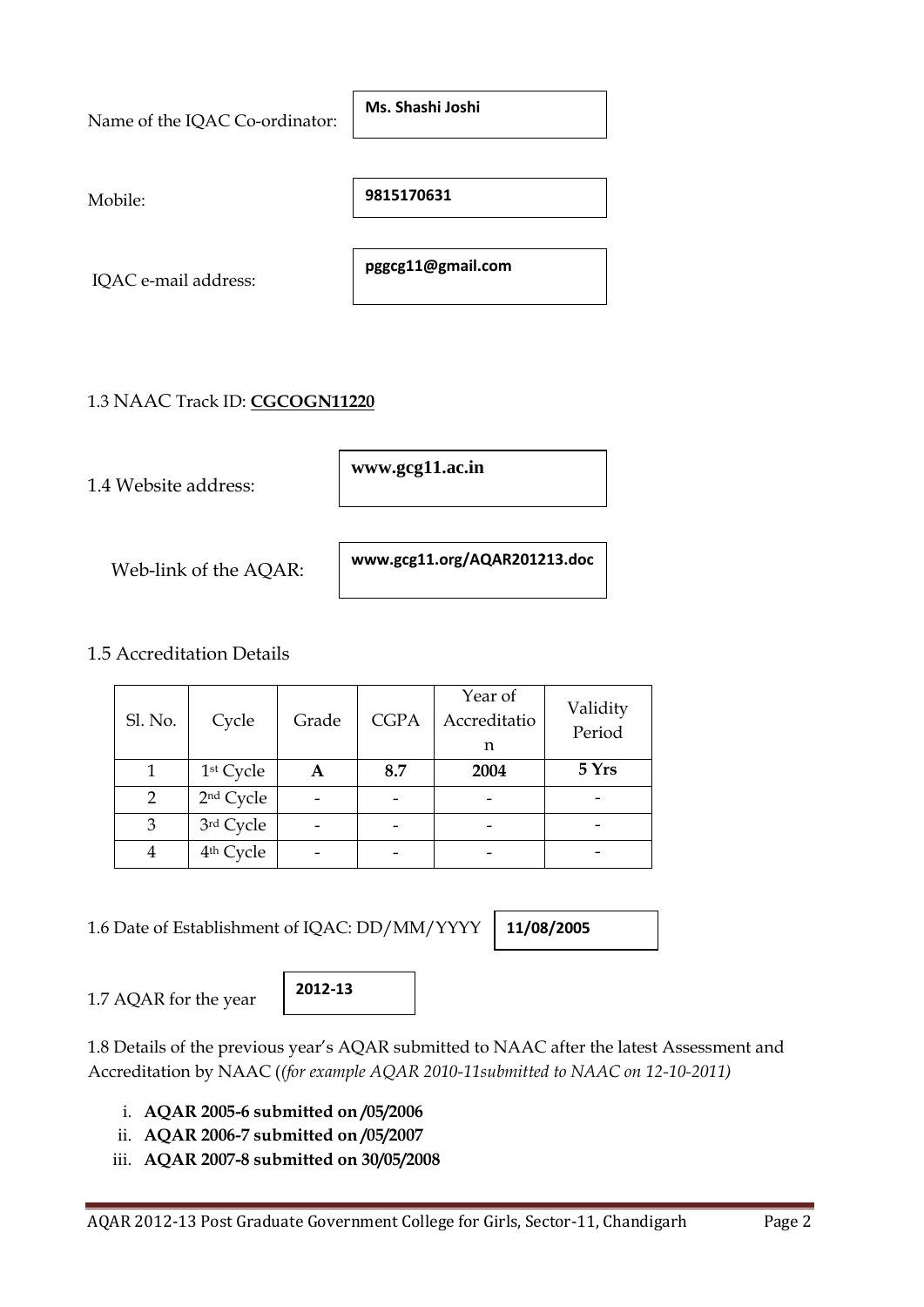| 1.9 Institutional Status |  |
|--------------------------|--|
|--------------------------|--|

| University                                                                    | Central   Deemed   Private<br>State                                                                                                                                                 |
|-------------------------------------------------------------------------------|-------------------------------------------------------------------------------------------------------------------------------------------------------------------------------------|
| <b>Affiliated College</b>                                                     | $\overline{N_0}$<br>Yes                                                                                                                                                             |
| <b>Constituent College</b>                                                    | Yes<br>No                                                                                                                                                                           |
| Autonomous college of UGC                                                     | No<br>Yes                                                                                                                                                                           |
| Regulatory Agency approved Institution Yes<br>(eg. AICTE, BCI, MCI, PCI, NCI) | No                                                                                                                                                                                  |
| Type of Institution Co-education<br>Urban                                     | Men<br>Women<br>Rural   Tribal                                                                                                                                                      |
| <b>Financial Status</b>                                                       | Grant-in-aid $\vert \checkmark \vert$ UGC 2(f) $\vert \checkmark \vert$ UGC 12B $\vert \checkmark$<br>Grant-in-aid + Self Financing $\vert \checkmark \vert$ Totally Self-financing |
| 1.10 Type of Faculty/Programme                                                |                                                                                                                                                                                     |
| Arts<br>Science                                                               | PEI (Phys Edu)<br>Commerce<br>Law                                                                                                                                                   |
| Engineering<br>TEI $(Edu)$                                                    | <b>Health Science</b><br>Management                                                                                                                                                 |
| Others (Specify)                                                              | BCA, PGDCA, Office Management, Add-On-Courses                                                                                                                                       |
| 1.11 Name of the Affiliating University (for the Colleges)                    | Panjab University, Chandigarh                                                                                                                                                       |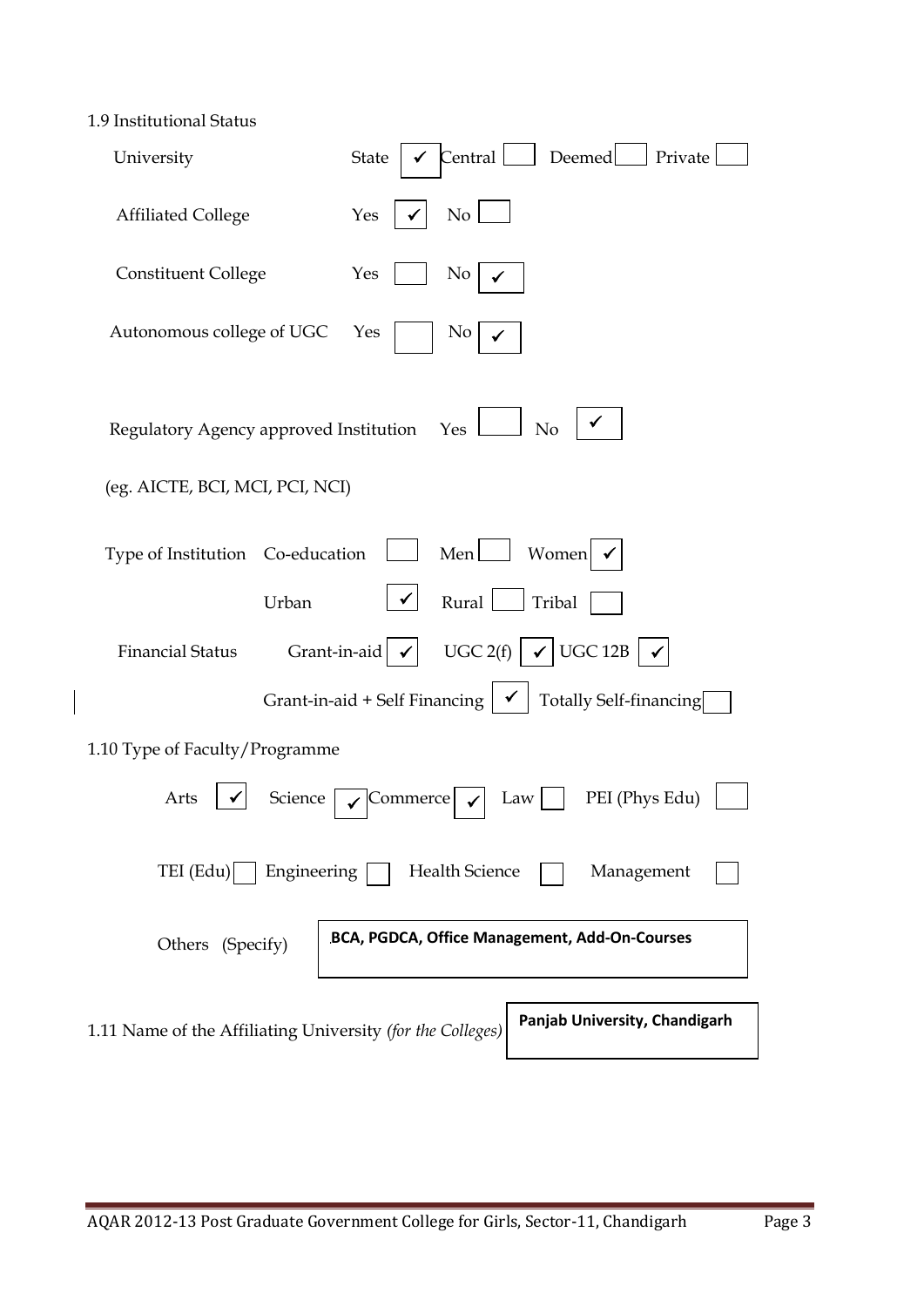#### 1.12 Special status conferred by Central/ State Government-- UGC/CSIR/DST/DBT/ICMR etc

| Autonomy by State/Central Govt. / University |                     |  |
|----------------------------------------------|---------------------|--|
| University with Potential for Excellence     | <b>UGC-CPE</b>      |  |
| <b>DST Star Scheme</b>                       | UGC-CE              |  |
| <b>UGC-Special Assistance Programme</b>      | <b>DST-FIST</b>     |  |
| UGC-Innovative PG programmes                 | Any other (Specify) |  |
| <b>UGC-COP Programmes</b>                    |                     |  |

### **2. IQAC Composition and Activities**

- 2.1 No. of Teachers
- 2.2 No. of Administrative/Technical staff
- 2.3 No. of students
- 2.4 No. of Management representatives
- 2.5 No. of Alumni
- 2. 6 No. of any other stakeholder and community representatives
- 2.7 No. of Employers/ Industrialists
- 2.8 No. of other External Experts
- 2.9 Total No. of members

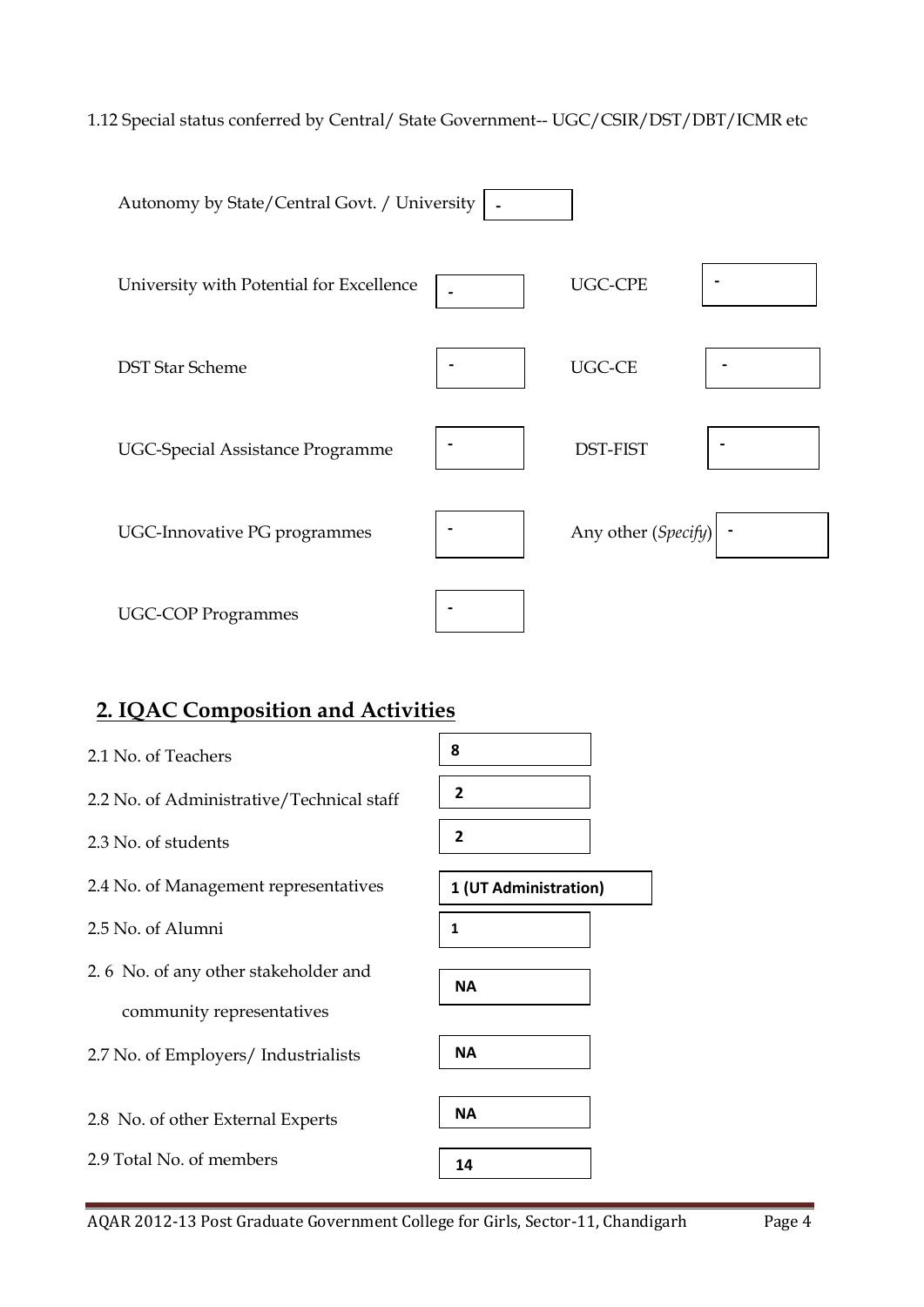

#### 2.13 Seminars and Conferences (only quality related)

(i) No. of Seminars/Conferences/ Workshops/Symposia organized by the IQAC

| Total<br><b>Noc</b> | International | $\overline{\phantom{a}}$ | ്റനാ∟ | - | $\sim$ $\sim$ $\sim$<br>itate | $\overline{\phantom{0}}$ | $\frac{1}{2}$ Institution $\frac{1}{2}$<br>evell |  |  |
|---------------------|---------------|--------------------------|-------|---|-------------------------------|--------------------------|--------------------------------------------------|--|--|
|---------------------|---------------|--------------------------|-------|---|-------------------------------|--------------------------|--------------------------------------------------|--|--|

#### (ii) Themes **Seminars/Workshop held in (2012-13)**

| Year            | Themes                                                                      |
|-----------------|-----------------------------------------------------------------------------|
| 8th Nov. 2012   | <b>National Seminar "Food Security</b><br>in India - Issues and prospectus" |
|                 |                                                                             |
| 27 Sep. 2012    | Lecdem cum Workshop by                                                      |
|                 | <b>Gundecha Brothers</b>                                                    |
| <b>Jan 2013</b> | Workshop, Panel Discussion and                                              |
|                 | Interaction on "Violence against                                            |
|                 | Women"                                                                      |
| 18-19 March     | <b>Workshop on "Women's Well-</b>                                           |
| 2013            | being and Health: Health and                                                |
|                 | Gender"                                                                     |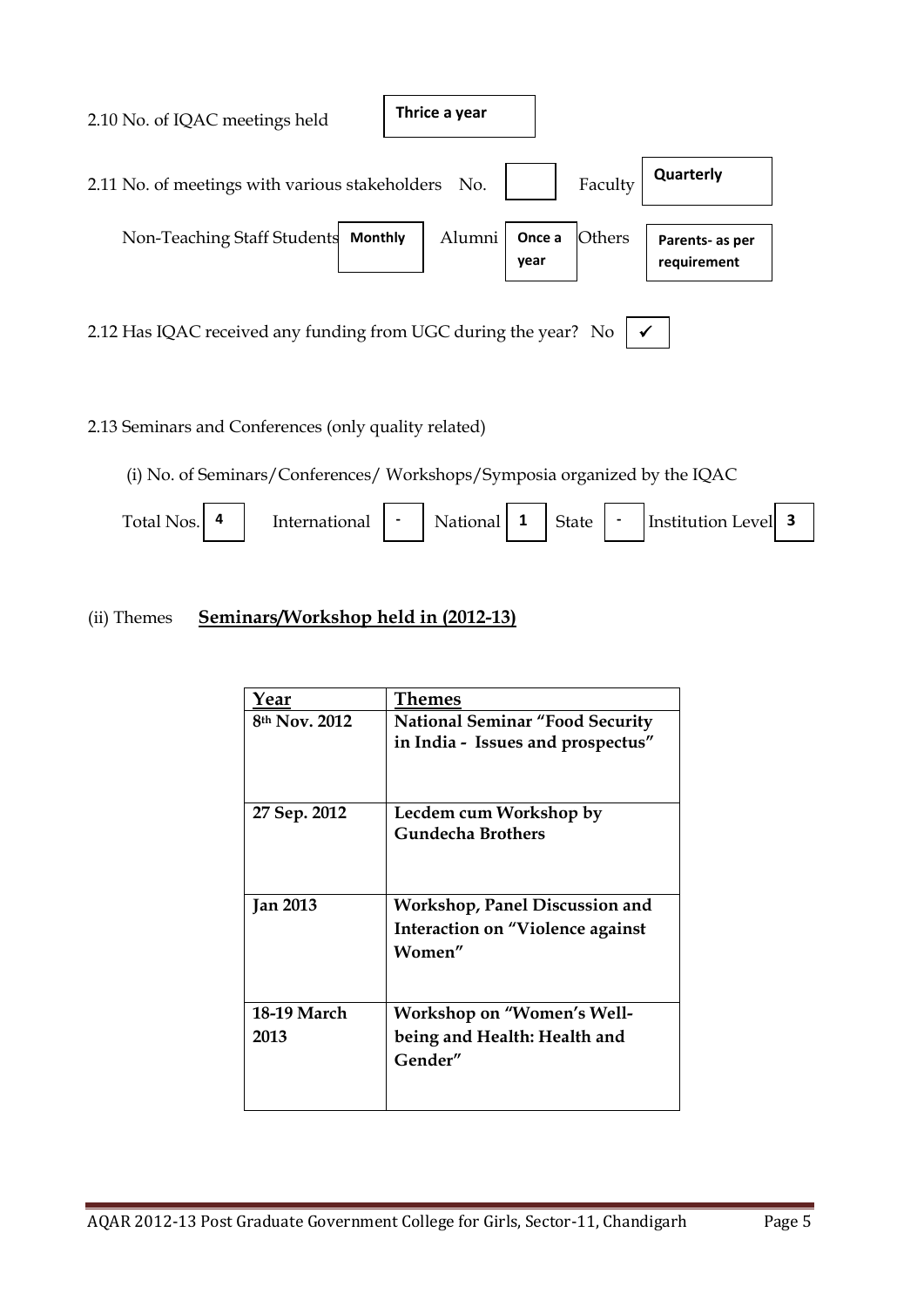#### 2.14 Significant Activities and contributions made by IQAC

- **IQAC motivated the faculty to pursue Minor/Major Projects**
- **Motivated various societies of the college to go in for socially relevant community outreach programs.**
- **It also initiated collaborative work between NSS and subject and college societies in the adopted village Khudda Jassu.**
- **All the departments uploaded e-content on the college website.**

#### 2.15 Plan of Action by IQAC/Outcome

 The plan of action chalked out by the IQAC in the beginning of the year towards quality enhancement and the outcome achieved by the end of the year \*

| Year    | <b>Plan of Action</b>                         | Achievements                           |
|---------|-----------------------------------------------|----------------------------------------|
| 2012-13 | • Smart class rooms<br><b>Computer Lab IV</b> | Vermi-compost<br>Rain water harvesting |
|         | $ACs$ in Labs                                 | Outreach program for children of       |
|         | <b>Renovation of Labs</b>                     | class-IV employees                     |
|         | <b>Solar Power Plant</b>                      | Laptops to faculty                     |
|         |                                               | College made disabled-friendly         |
|         |                                               | <b>Renovation of Food Kiosks</b>       |
|         |                                               |                                        |

 *\* Attach the Academic Calendar of the year as Annexure. Annexure I*

| $\gamma_{\rm es}$ $\checkmark$ $\gamma_{\rm no}$ $\checkmark$<br>2.15 Whether the AQAR was placed in statutory body |  |  |  |                                                                                                             |  |
|---------------------------------------------------------------------------------------------------------------------|--|--|--|-------------------------------------------------------------------------------------------------------------|--|
|                                                                                                                     |  |  |  | Management $\boxed{\checkmark}$ Syndicate $\boxed{\checkmark}$ Any other body $\boxed{\text{college IQAC}}$ |  |

Provide the details of the action taken

- **Ramps made to make the college disabled-friendly.**
- **Laptops to faculty**
- **Renovation of food kiosks**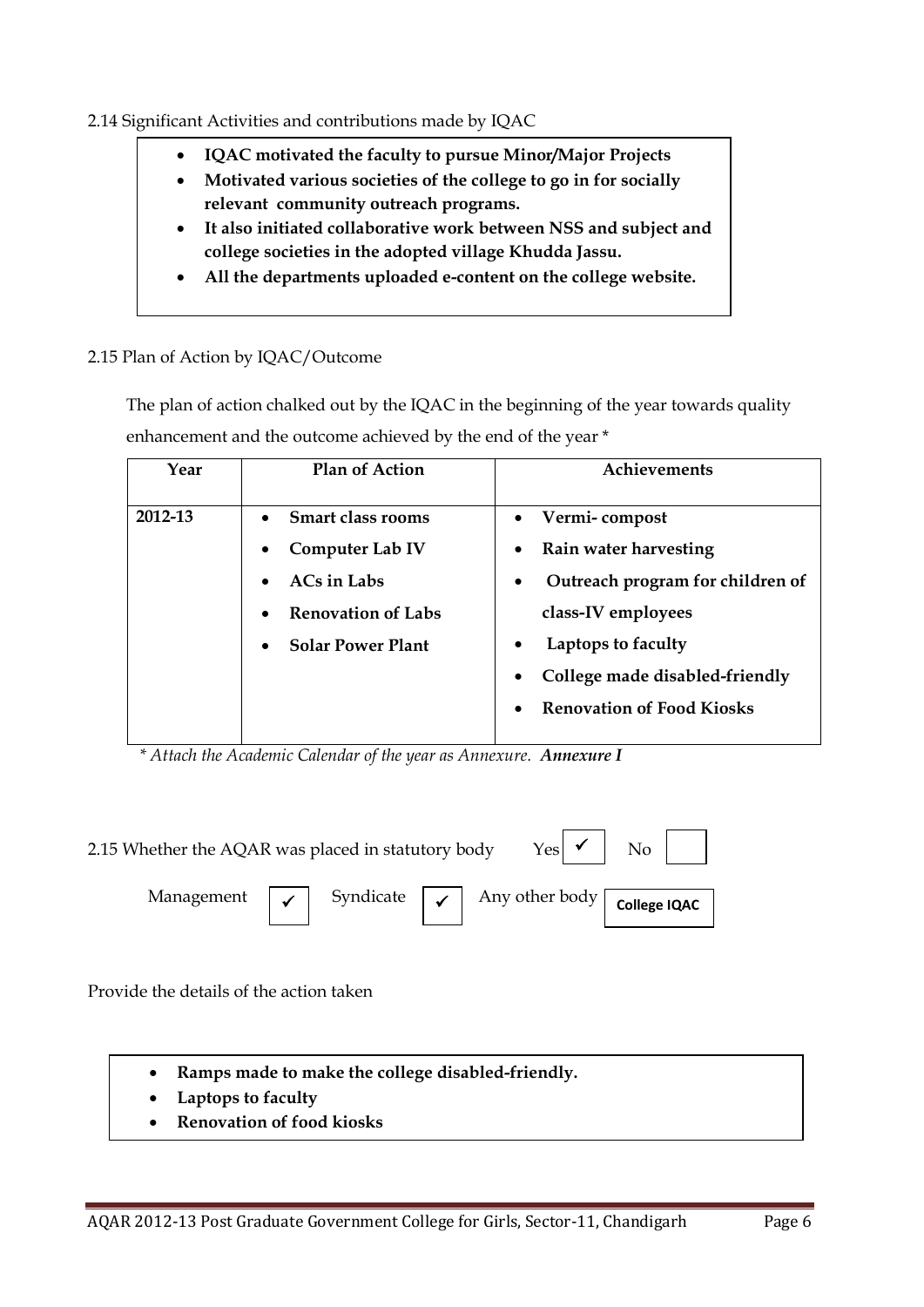### Part – B

### **Criterion – I**

### **1. Curricular Aspects**

|                 | Number of               | Number of                 | Number of     | Number of                |
|-----------------|-------------------------|---------------------------|---------------|--------------------------|
| Level of the    | existing                | programmes                | self-         | value added/             |
| Programme       | Programme               | added during the          | financing     | <b>Career Oriented</b>   |
|                 | s                       | year                      | programmes    | programmes               |
| PhD             |                         | -                         |               |                          |
| PG              | 11                      |                           |               |                          |
| <b>UG</b>       | 8 (Arts,                | Elective subjects         | <b>BCA</b>    |                          |
|                 | <b>Science</b>          | <b>UG</b><br>level:<br>at | (Computer     |                          |
|                 | (Med, Non-              | <b>Rights</b><br>Human    | Applications) |                          |
|                 | med, Comp.              | Duties,<br>and            |               |                          |
|                 | sc.),                   | Women<br>studies,         |               |                          |
|                 | Commerce,)              | Police                    |               |                          |
|                 |                         | Administration            |               |                          |
| PG Diploma      | $\mathbf{1}$            |                           | <b>PGDCA</b>  | $\mathbf{1}$             |
| <b>Advanced</b> | $\overline{2}$          | <b>Disaster</b>           |               | $\overline{2}$           |
| Diploma         |                         | Management,               |               |                          |
|                 |                         | <b>Web Designing</b>      |               |                          |
| Diploma         | 3                       | Floriculture and          |               | 3                        |
|                 |                         | landscaping               |               |                          |
| Certificate     | $\overline{\mathbf{4}}$ |                           |               | $\overline{\mathbf{4}}$  |
|                 |                         |                           |               |                          |
| <b>Others</b>   | $\overline{2}$          |                           |               | $\overline{2}$           |
| <b>Total</b>    | 31                      |                           |               | $\overline{\phantom{0}}$ |

1.1 Details about Academic Programmes

- 1.2 (i) Flexibility of the Curriculum: Elective options
	- (ii) Pattern of programmes:

| Pattern          | Number of programmes   |
|------------------|------------------------|
| <b>Semester</b>  | <b>Semester for PG</b> |
| <b>Trimester</b> | N.A                    |
| Annual           | B.A, B.Sc., B.Com, BCA |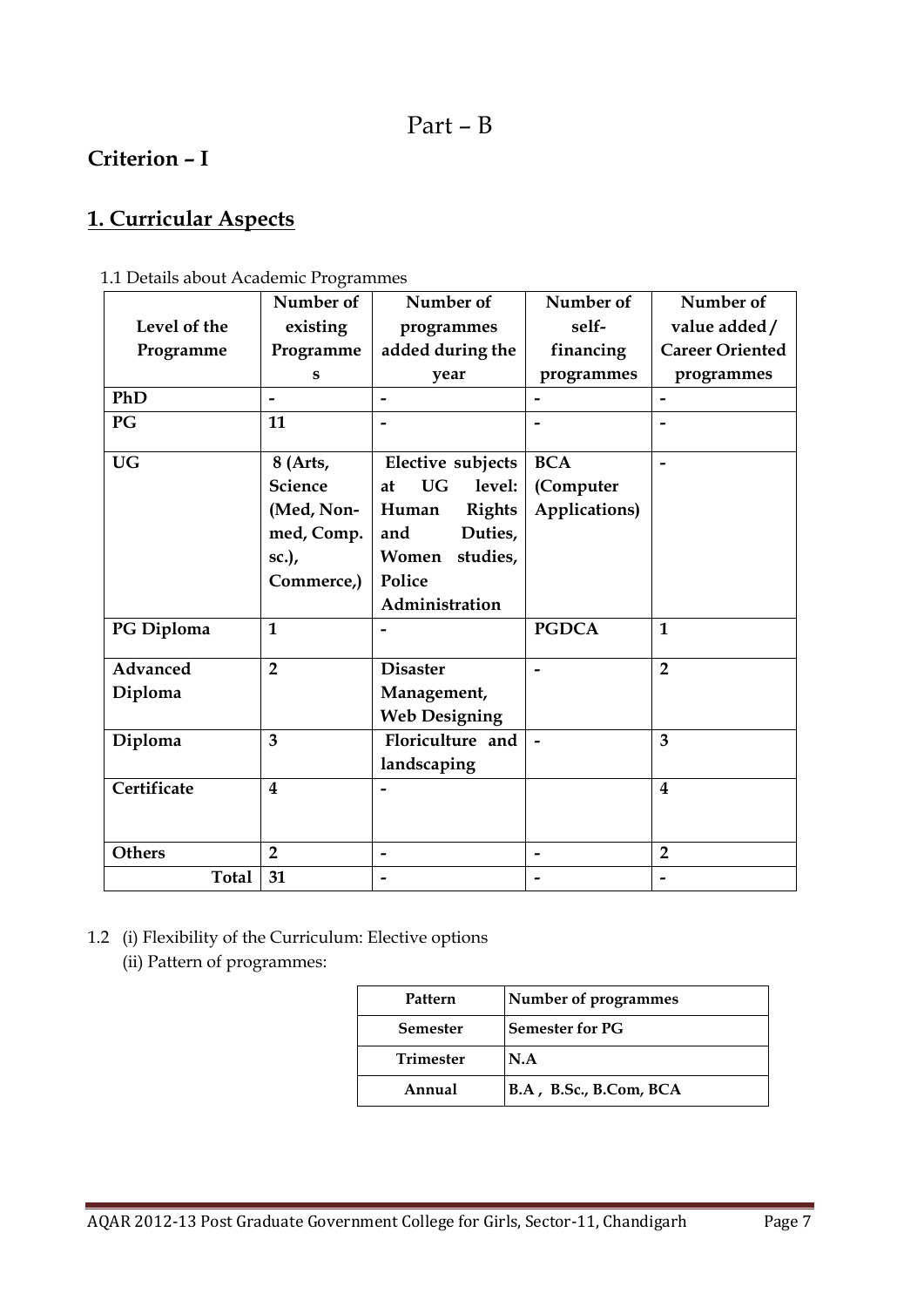1.3 Feedback from stakeholders\* Alumni  $\vert \checkmark \vert$  Parents  $\vert \checkmark \vert$  Employers  $\vert \checkmark \vert$  Student  *(On all aspects)* Mode of feedback : Online  $\vert \cdot \vert$  Manua  $\vert \cdot \vert$  Co-operating schools (for  $\vert \cdot \vert$ Employer

1.4 Whether there is any revision/update of regulation or syllabi, if yes, mention their salient aspects.

**It is the University which changes the syllabi, the faculty members of the college are members of the Board of Studies and Senate, Panjab University, Chandigarh.**

1.5 Any new Department/Centre introduced during the years. If yes, give details.

### **Criterion – II**

**----**

### **2. Teaching, Learning and Evaluation**

| 2.1 Total No. of permanent | <b>Total</b> | Asst.<br><b>Professors</b> | Associate<br>  Professors | Professors   Others |   |
|----------------------------|--------------|----------------------------|---------------------------|---------------------|---|
| faculty                    | 108          |                            |                           | 03                  | - |

2.2 No. of permanent faculty with Ph.D. **49**

2.3 No. of Faculty Positions Recruited (R) and Vacant (V) during the year

| Year        | <b>Total</b> | Asst.             | Associate                | Professors   Others |  |
|-------------|--------------|-------------------|--------------------------|---------------------|--|
|             |              | <b>Professors</b> | <b>Professors</b>        |                     |  |
| $2012 - 13$ | V-38         | V-38              | $\overline{\phantom{0}}$ |                     |  |
|             | $R-03$       |                   |                          |                     |  |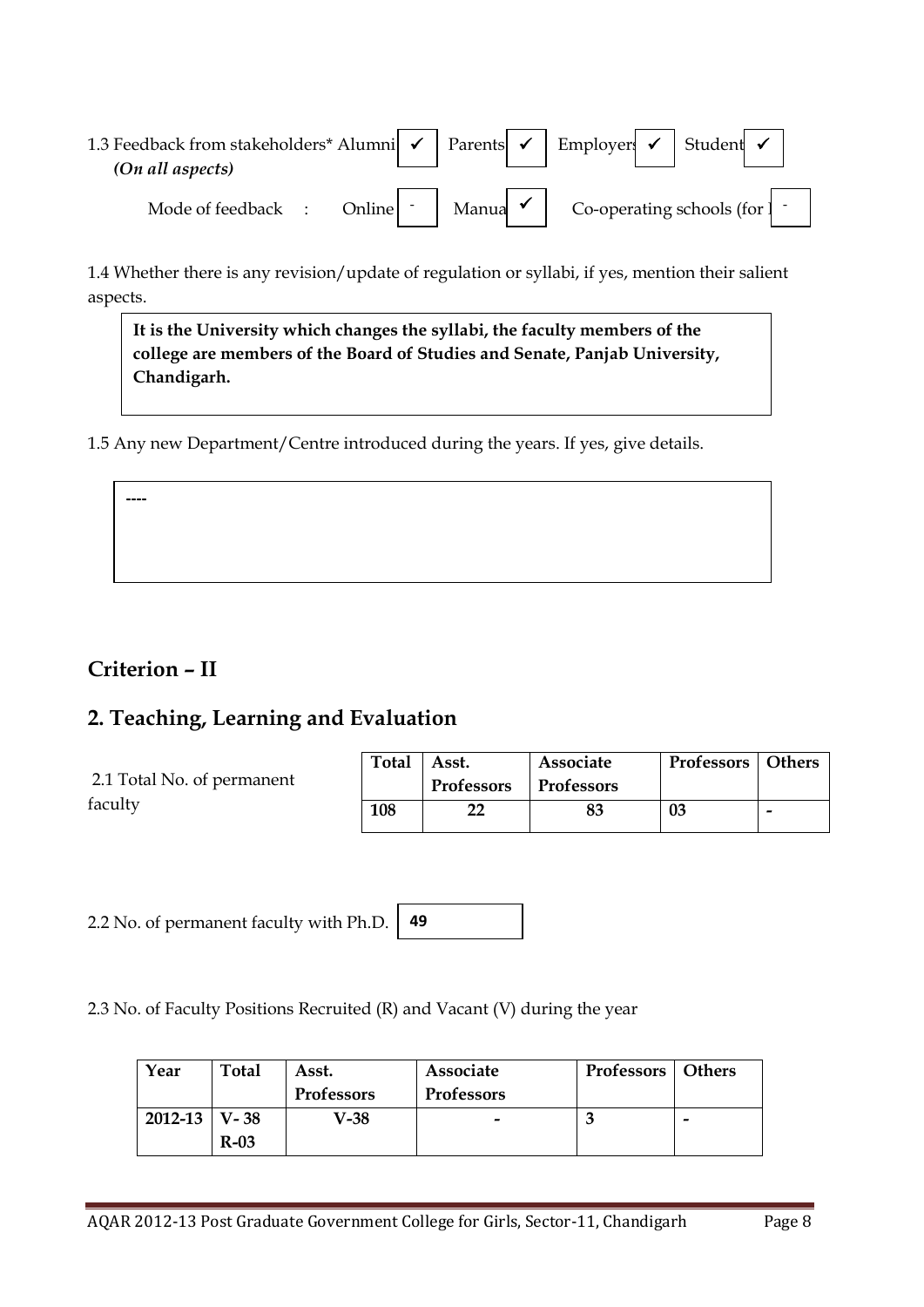2.4 No. of Guest and Visiting faculty and Temporary faculty

| Year    | Contract<br>Faculty |
|---------|---------------------|
| 2012-13 | 56                  |

- **Various eminent personalities and academicians are invited to deliver lectures to students all through the year by various departments.**
- **Resource persons are invited for lectures by various departments of the college as per the need.**

2.5 Faculty participation in conferences and symposia:

| Year    | No. of Faculty  | International<br><b>level</b> | <b>National level</b> | <b>State level</b> |
|---------|-----------------|-------------------------------|-----------------------|--------------------|
| 2012-13 | Attended        |                               |                       |                    |
|         | Seminars/       |                               |                       |                    |
|         | Workshops       |                               |                       |                    |
|         | Presented       | 16                            | 51                    |                    |
|         | papers          |                               |                       |                    |
|         | <b>Resource</b> |                               | 28                    |                    |
|         | Persons         |                               |                       |                    |

2.6 Innovative processes adopted by the institution in Teaching and Learning:

- **Audio Visual aids**
- **Teaching Learning through Interactive Boards**
- **Group Discussion**
- **Seminar Presentations**
- **Case-studies**
- **Students presented papers in conferences/seminars**
- **Educational Trips to places of Scientific Importance**

2.7 Total No. of actual teaching days during this academic year

| Year    | No. of Days |
|---------|-------------|
| 2012-13 | 182         |

2.8 Examination/ Evaluation Reforms initiated by the Institution (for example: Open Book Examination, Bar Coding, **quidelines** Double Valuation, Photocopy, Online Multiple Choice Questions)

**As per university**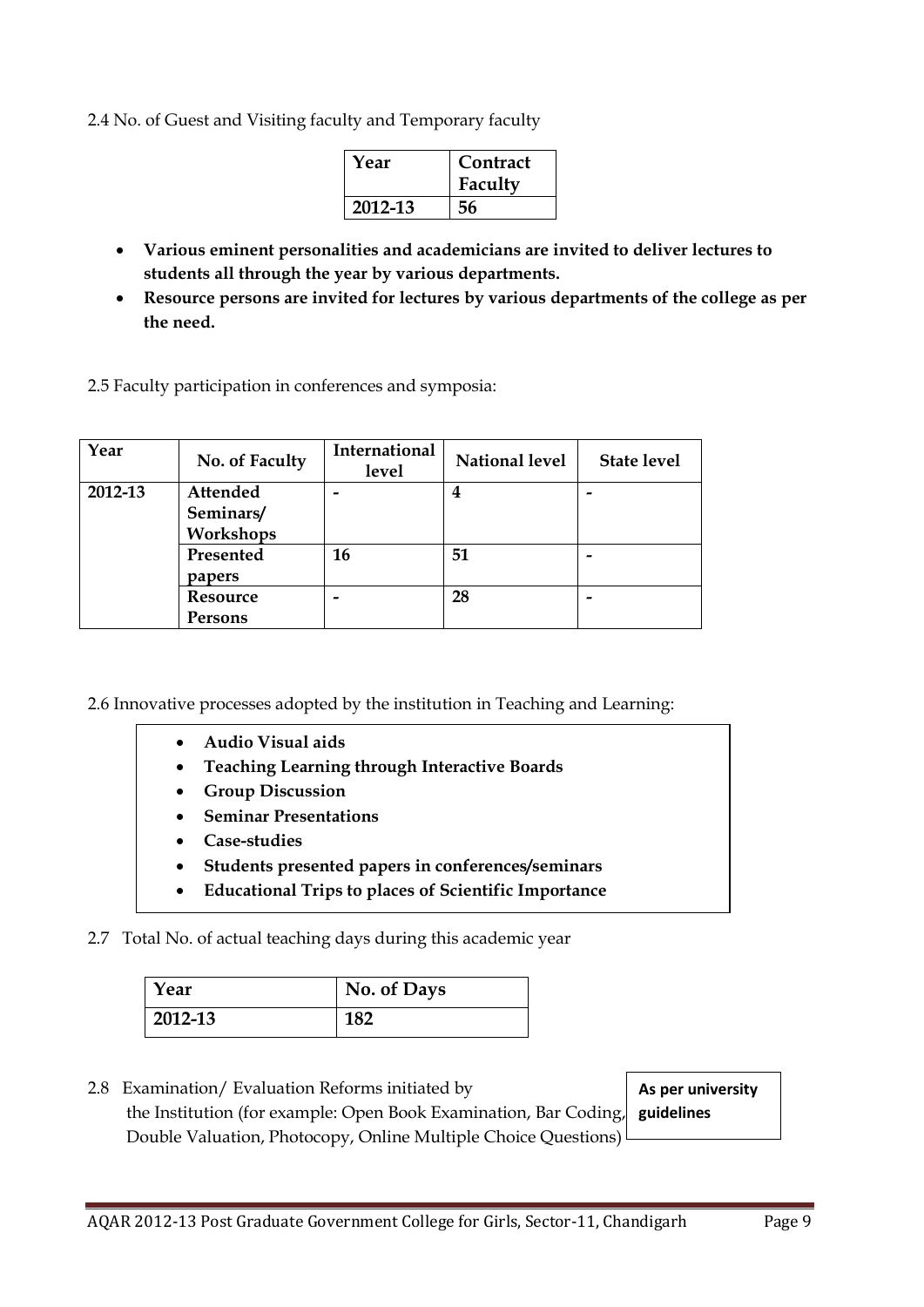2.9 No. of faculty members involved in curriculum restructuring/revision/syllabus development

#### **16 (11 in UG and 5 in PG)**

as member of Board of Study/Faculty/Curriculum Development workshop

2.10 Average percentage of attendance of students

### **75%**

2.11 Course/Programme wise

distribution of pass percentage :

| Sr. | Class            |          | 2012-13 |
|-----|------------------|----------|---------|
| No. |                  | College  | Univ.   |
|     |                  | $Pass\%$ | Pass%   |
| 1.  | $B.A-III$        | 99.38    | 66.89   |
| 2.  | <b>B.Com-III</b> | 99.28    | 90.45   |
| 3.  | <b>BCA-III</b>   | 100      | 89.27   |
| 4.  | <b>B.Sc.III</b>  | 98.48    | 83.79   |
| 5.  | <b>PGDCA</b>     | 70       | 58.24   |
| 6.  | <b>M.A Dance</b> | 100      |         |
| 7.  | M.A.             | 100      | 82.85   |
|     | Economics        |          |         |
| 8.  | M.A. English     | 100      | 82.65   |
| 9.  | M.A. Music I     | 100      | 93.75   |
| 10. | M.A. Music V     | 100      | 100     |
| 11. | M.A. PubAdm      | 100      | 84.29   |
| 12. | M.A.             | 100      | 81.12   |
|     | Sociology        |          |         |
| 13. | M.Sc. Botany     | 100      | 94.55   |
| 14. | M.Sc. Chem.      | 100      | 93.46   |
| 15. | M.Sc. Zoology    | 100      | 98.67   |

2.12 How does IQAC Contribute/Monitor/Evaluate the Teaching & Learning processes : The IQAC facilitates the faculty to attend various Refresher courses, orientation programmes, workshops and staff trainings. Following is the detail of various courses attended by the faculty from 2012-13

| <b>Refresher Courses</b> | Orientation programme/<br>faculty development<br>programme | Summer/winter workshop |  |
|--------------------------|------------------------------------------------------------|------------------------|--|
|                          | -                                                          | -                      |  |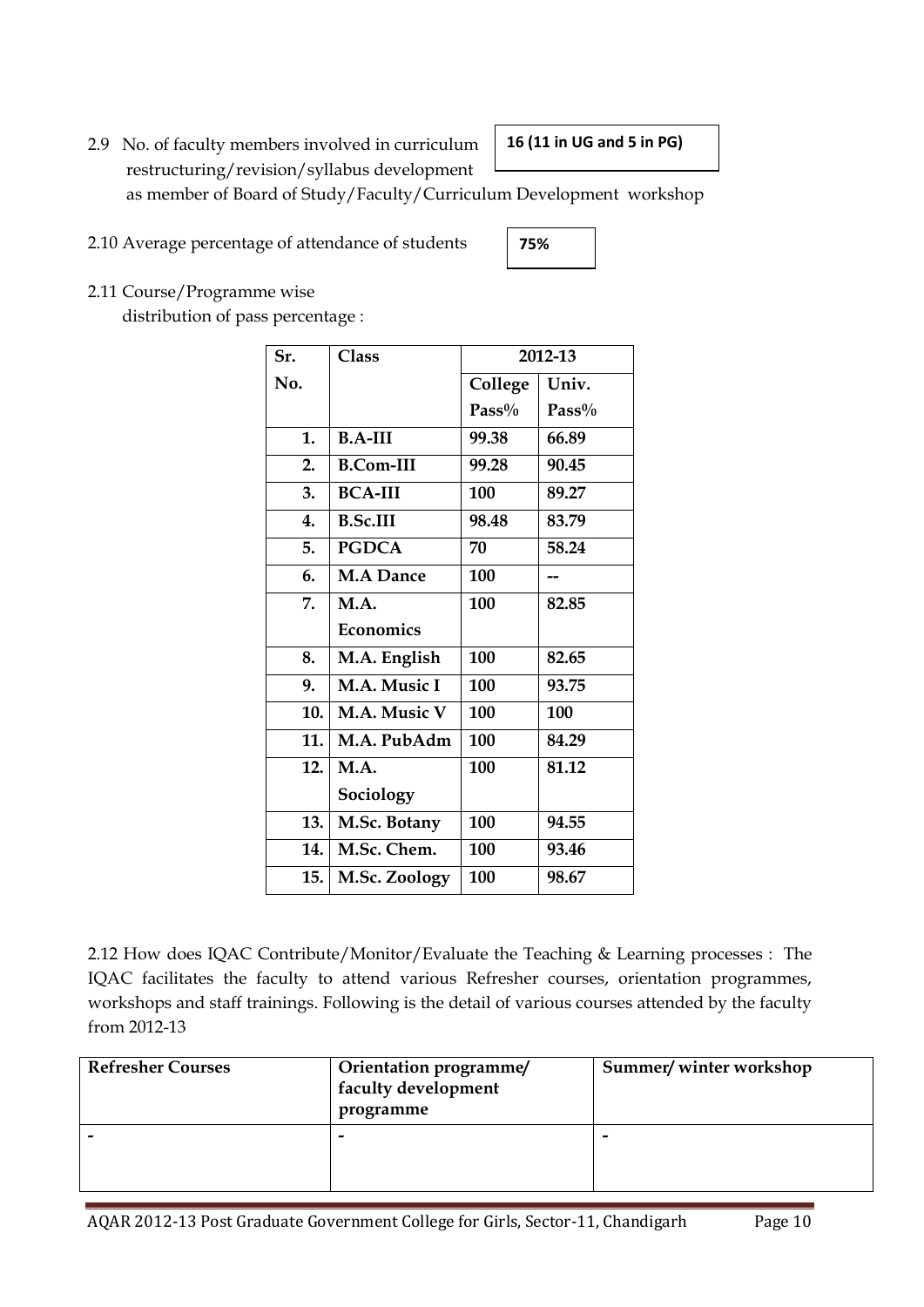Faculty members pursuing Ph.D.: **05**

Faculty members who completed Ph.D.: **02**

2.13 Initiatives undertaken towards faculty development

| Faculty / Staff Development Programmes                                                                | Number of faculty<br>benefitted |
|-------------------------------------------------------------------------------------------------------|---------------------------------|
| Refresher courses                                                                                     |                                 |
| UGC - Faculty Improvement Programme                                                                   |                                 |
| HRD programmes                                                                                        |                                 |
| Orientation programmes                                                                                |                                 |
| Faculty exchange programme                                                                            |                                 |
| Staff training conducted by the university                                                            | 1                               |
| Staff training conducted by other institutions                                                        |                                 |
| Summer / Winter schools, Workshops, etc.                                                              |                                 |
| Others (A Two-day Workshop on "Teaching"<br>and Learning: Curriculum, Pedagogy and<br>Employability") | 40                              |

2.14 Details of Administrative and Technical staff

| Category                       | Number of<br>Permanent<br><b>Employees</b> | Number of<br>Vacant<br>Positions | Number of<br>permanent<br>positions filled<br>during the Year | Number of<br>positions<br>filled<br>temporarily |
|--------------------------------|--------------------------------------------|----------------------------------|---------------------------------------------------------------|-------------------------------------------------|
| Administrative<br><b>Staff</b> | 38                                         | 11                               | --                                                            | 11                                              |
| <b>Technical Staff</b>         | 35                                         | 03                               | --                                                            | 17                                              |

### **Criterion – III**

### **3. Research, Consultancy and Extension**

3.1 Initiatives of the IQAC in Sensitizing/Promoting Research Climate in the institution

- **Motivated the faculty members for pursuing Minor/Major Research Projects**
- **Encouraged the faculty members, especially Assistant Professors to publish research work in Journals to take benefit of CAS.**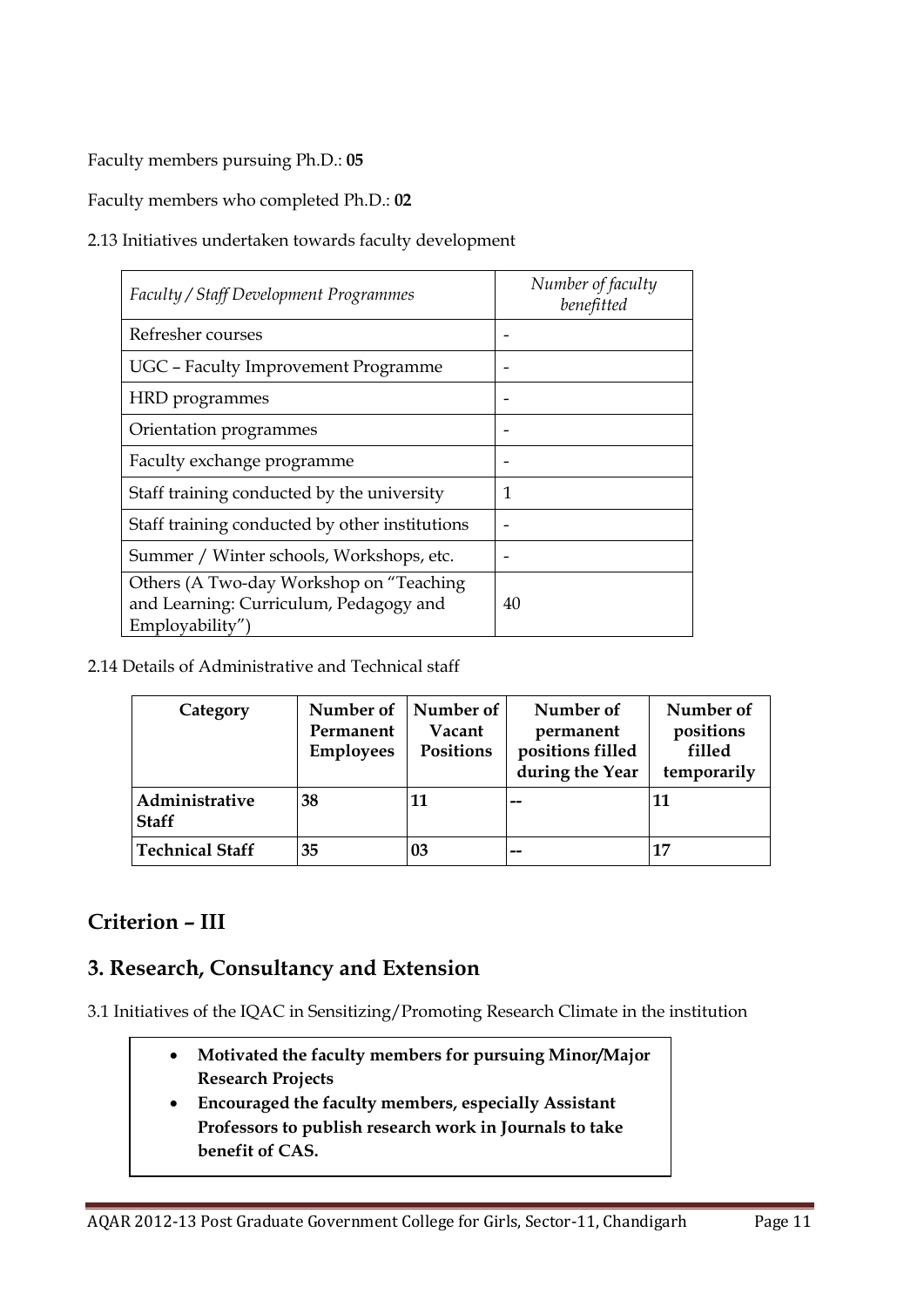#### 3.2 Details regarding major projects

|        | Completed | Ungoing | Sanctioned | Submitted |
|--------|-----------|---------|------------|-----------|
| Number | -         | -       | -          | -         |

#### 3.3 Details regarding minor projects

|        | Completed | <b>Ungoing</b> | Sanctioned | Submitted |
|--------|-----------|----------------|------------|-----------|
| Number | -         |                |            |           |

#### 3.4 Details on research pu-blications

|                          | International | National | Others |
|--------------------------|---------------|----------|--------|
| Peer Review Journals     |               |          |        |
| Non-Peer Review Journals |               |          |        |
| e-Journals               |               |          |        |
| Conference proceedings   |               |          |        |

#### 3.5 Details on Impact factor of publications:

| <b>Kange</b><br>verage<br>∸<br>$\overline{\phantom{0}}$<br>$\overline{\phantom{a}}$ | h-indey<br>- | Nos in SCOPUS | $\overline{\phantom{a}}$ |  |
|-------------------------------------------------------------------------------------|--------------|---------------|--------------------------|--|
|-------------------------------------------------------------------------------------|--------------|---------------|--------------------------|--|

3.6 Research funds sanctioned and received from various funding agencies, industry and other organisations

3.7 No. of books published

-----

| Year    | With ISBN No.   Chapters in | <b>Edited Books</b> | <b>Without ISBN</b><br>No. |
|---------|-----------------------------|---------------------|----------------------------|
| 2012-13 |                             |                     | n.                         |

#### 3.8 No. of University Departments receiving funds from **NA**

|                  | UGC-SAP        | CAS        | DST-FIST               |
|------------------|----------------|------------|------------------------|
|                  | <b>DPE</b>     |            | DBT Scheme/funds       |
| 3.9 For colleges | Autonomy       | <b>CPE</b> | <b>DBT</b> Star Scheme |
|                  | <b>INSPIRE</b> | <b>CE</b>  |                        |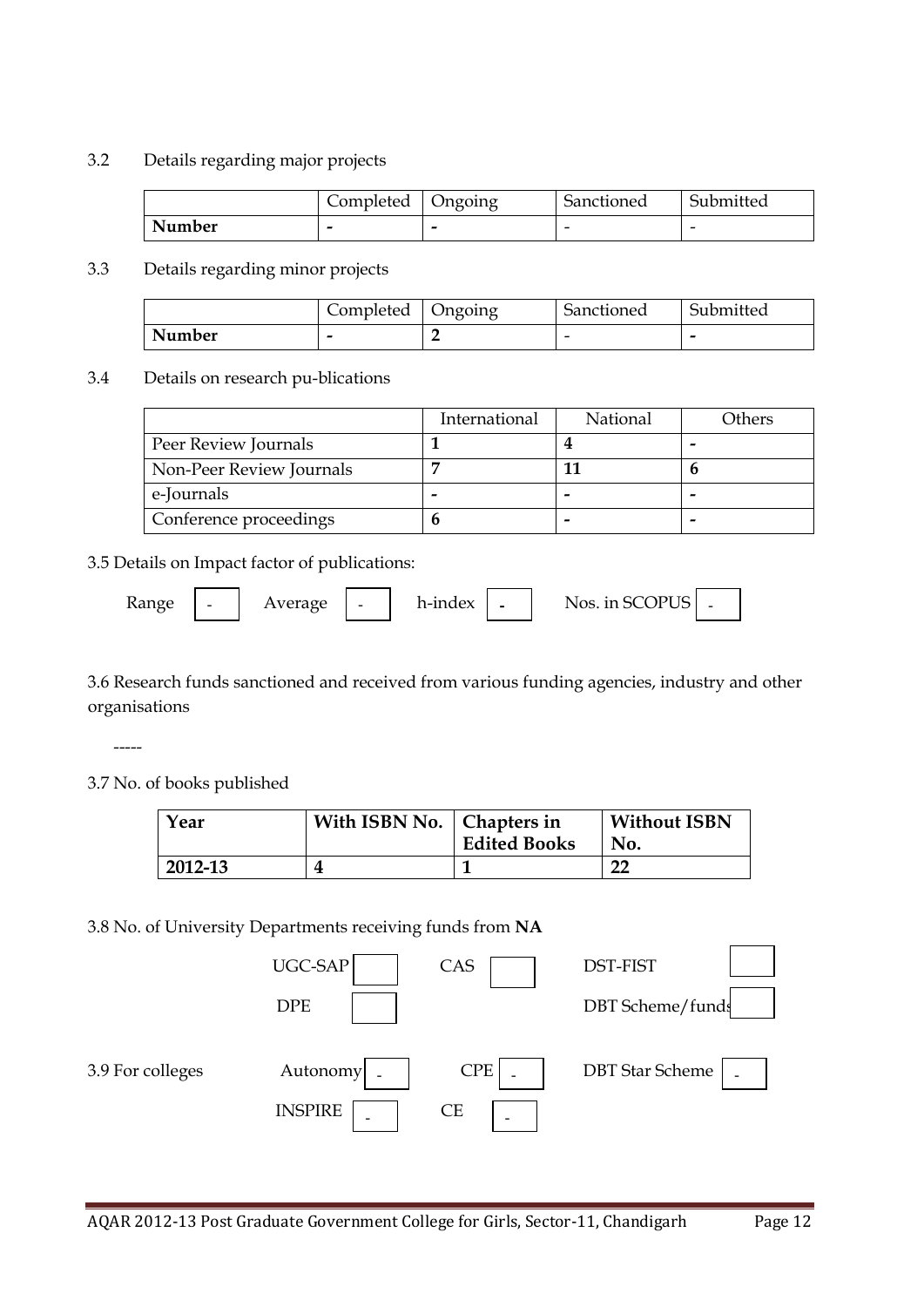Any Other (specify)

**UGC, DST and Govt. Fund**

3.10 Revenue generated through consultancy **Nil**

3.11 No. of conferences organized by the Institution

| Level          | International   National   State |            |                | University   College |  |
|----------------|----------------------------------|------------|----------------|----------------------|--|
| Number         |                                  |            |                |                      |  |
| Sponsoring   - |                                  | <b>UGC</b> | Chandigarh     |                      |  |
| agencies       |                                  |            | Administration |                      |  |

-

-

#### 3.12 No. of faculty served as experts, chairpersons or resource persons 28

3.13 No. of collaborations International  $\vert$ .

| National $\vert$ 1 | Any other |  |
|--------------------|-----------|--|
|                    |           |  |
|                    |           |  |

- 3.14 No. of linkages created during this year
- 3.15 Total budget for research for current four years in lakhs :
	- From funding agency -

From Management of University/College

-

Tot

3.16 No. of patents received this year

| Type of Patent |         | Number |
|----------------|---------|--------|
| National       | Applied |        |
|                | Granted |        |
| International  | Applied |        |
|                | Granted |        |
| Commercialised | Applied |        |
|                | Granted |        |
|                |         |        |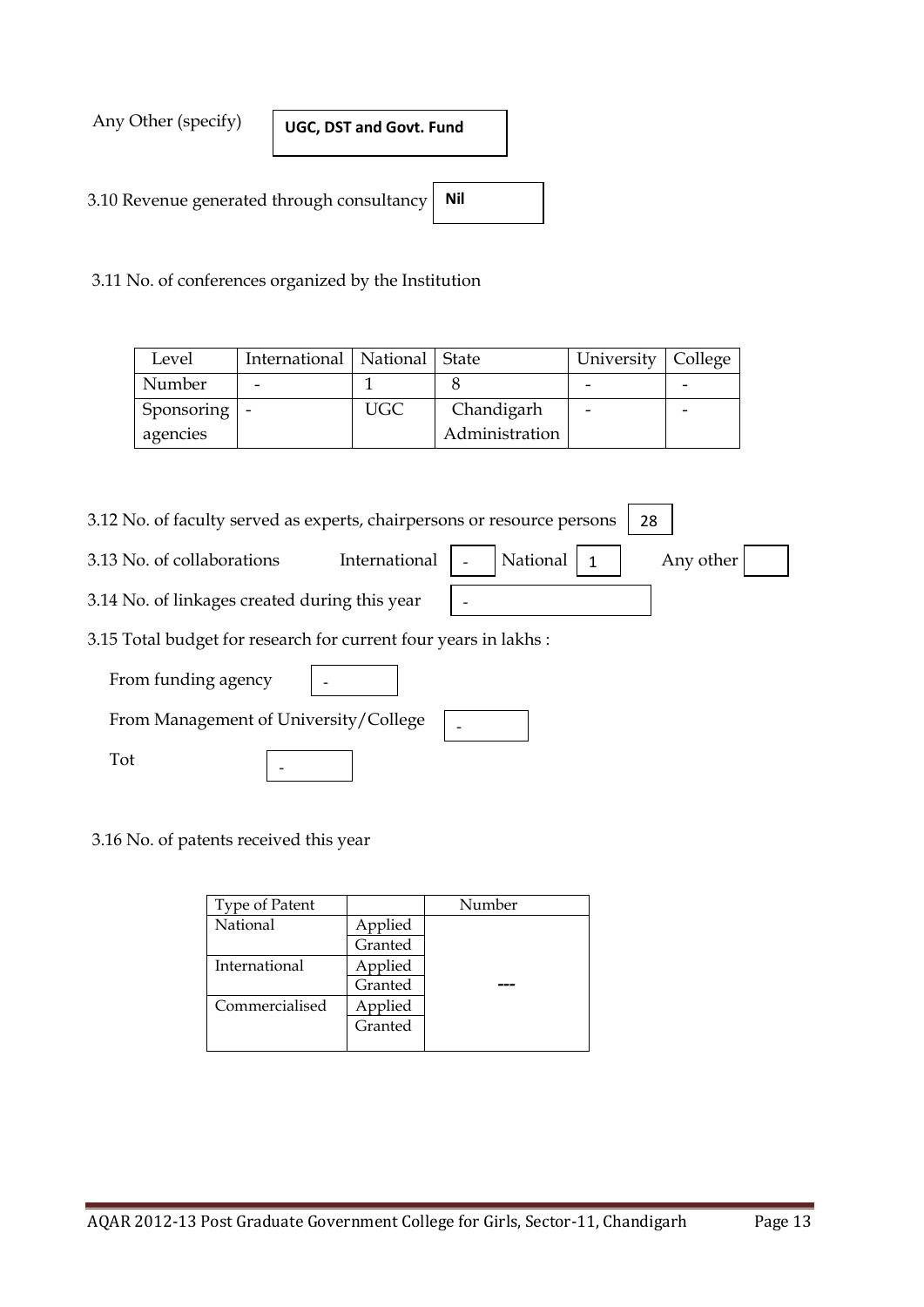#### 3.17 No. of research awards/ recognitions received by faculty and research fellows of the institute in the year

| Total   International   National   State   University   Dist   College |  |  |  |
|------------------------------------------------------------------------|--|--|--|
|                                                                        |  |  |  |

| 3.18 No. of faculty from the Institution |  |
|------------------------------------------|--|
| who are Ph. D. Guides                    |  |
| and students registered under them       |  |

3.19 No. of Ph.D. awarded by faculty from the Institution -

3.20 No. of Research scholars receiving the Fellowships (Newly enrolled + existing ones)

| KF | ЭKІ |  | <b>Fellows</b><br>Project<br>$\overline{\phantom{a}}$ | other<br>. |  |  |
|----|-----|--|-------------------------------------------------------|------------|--|--|
|----|-----|--|-------------------------------------------------------|------------|--|--|

3.21 No. of students Participated in NSS events:

 $\overline{\phantom{a}}$ 

| Year    | University<br>Level | <b>State Level</b> | <b>National Level</b> | International<br>Level |
|---------|---------------------|--------------------|-----------------------|------------------------|
| 2012-13 | 150                 | -                  | 05                    | $00\,$                 |

3.22 No. of students participated in NCC events:

| Year    | <b>University Level</b> | State Level | National Level   International | Level  |
|---------|-------------------------|-------------|--------------------------------|--------|
| 2012-13 | 02                      | 30          | 05                             | $00\,$ |

3.23 No. of Awards won in NSS:

-

3.24 No. of Awards won in NCC:

| Year    | University<br>Level | <b>State Level</b> | <b>National Level</b> | International<br>Level |
|---------|---------------------|--------------------|-----------------------|------------------------|
| 2012-13 |                     |                    | 01                    | $00\,$                 |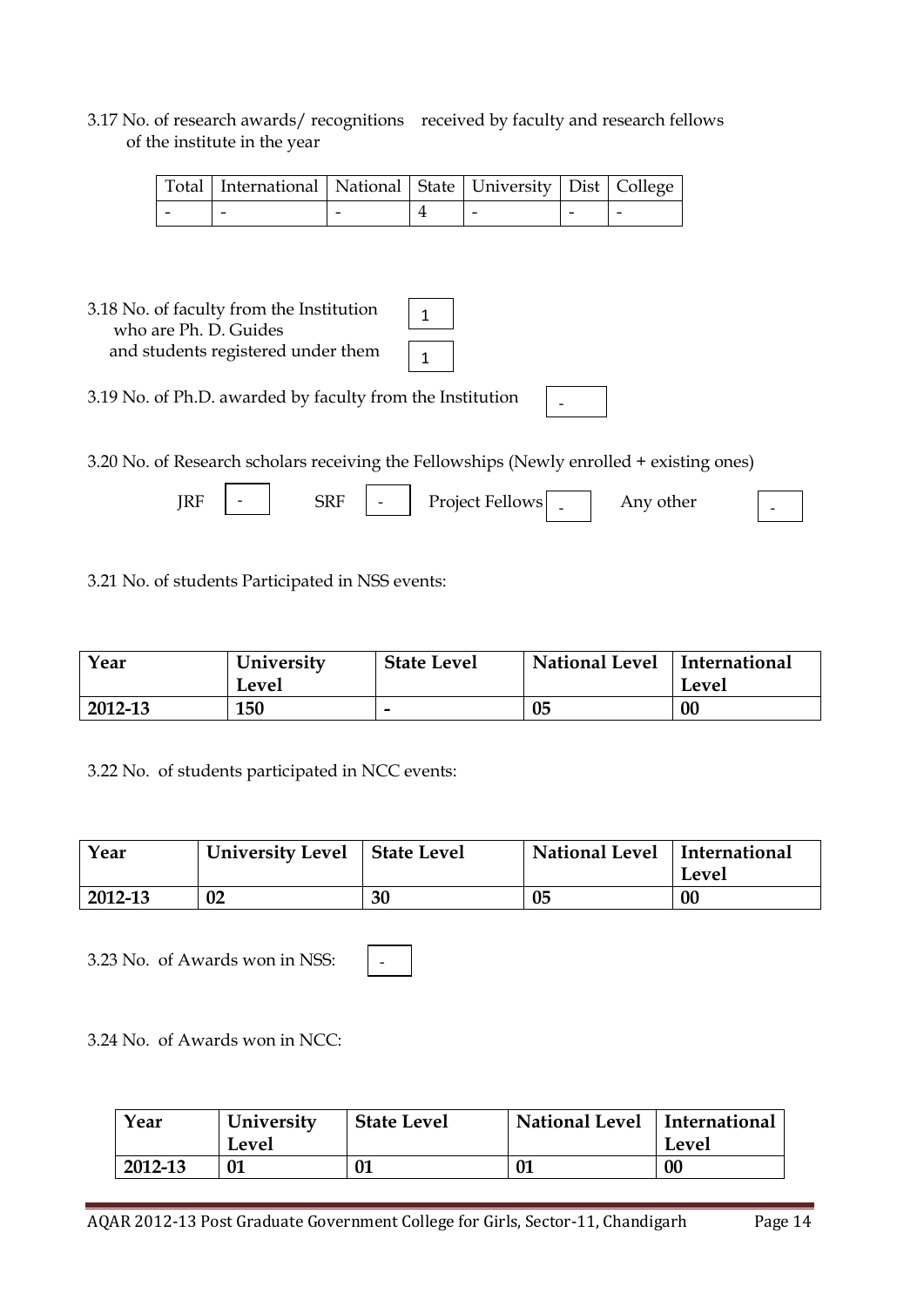3.25 No. of Extension activities organized

#### **NCC**

| Year    | University<br>Level | <b>State Level</b> | National<br>Level | International<br>Level |
|---------|---------------------|--------------------|-------------------|------------------------|
| 2012-13 | 02                  | 04                 | 05                | 00                     |

**NSS**

| Year    | University<br>Level | <b>State Level</b> | National<br>Level        | International<br>Level |
|---------|---------------------|--------------------|--------------------------|------------------------|
| 2012-13 | 09                  | -                  | $\overline{\phantom{0}}$ | 00                     |

3.26 Major Activities during the year in the sphere of extension activities and Institutional Social Responsibility

- **NSS units conducted various activities in the adopted village Khudda Jassu. Awareness and sensitization campaigns were organised on issues like women empowerment, female infanticide, drug addiction, health and nutrition, sanitation and hygiene etc.**
- **Students volunteers took out rallies to generate awareness on traffic safety, environment and other socially relevant issues.**
- **Hostel residents organised free classes for children of EWS.**
- **The staff members of the college contributed to SAHYOG, a common fund created for helping the needy students in terms of fee and books etc.**
- **Students of science stream visited many schools and demonstrated/taught the students free of cost.**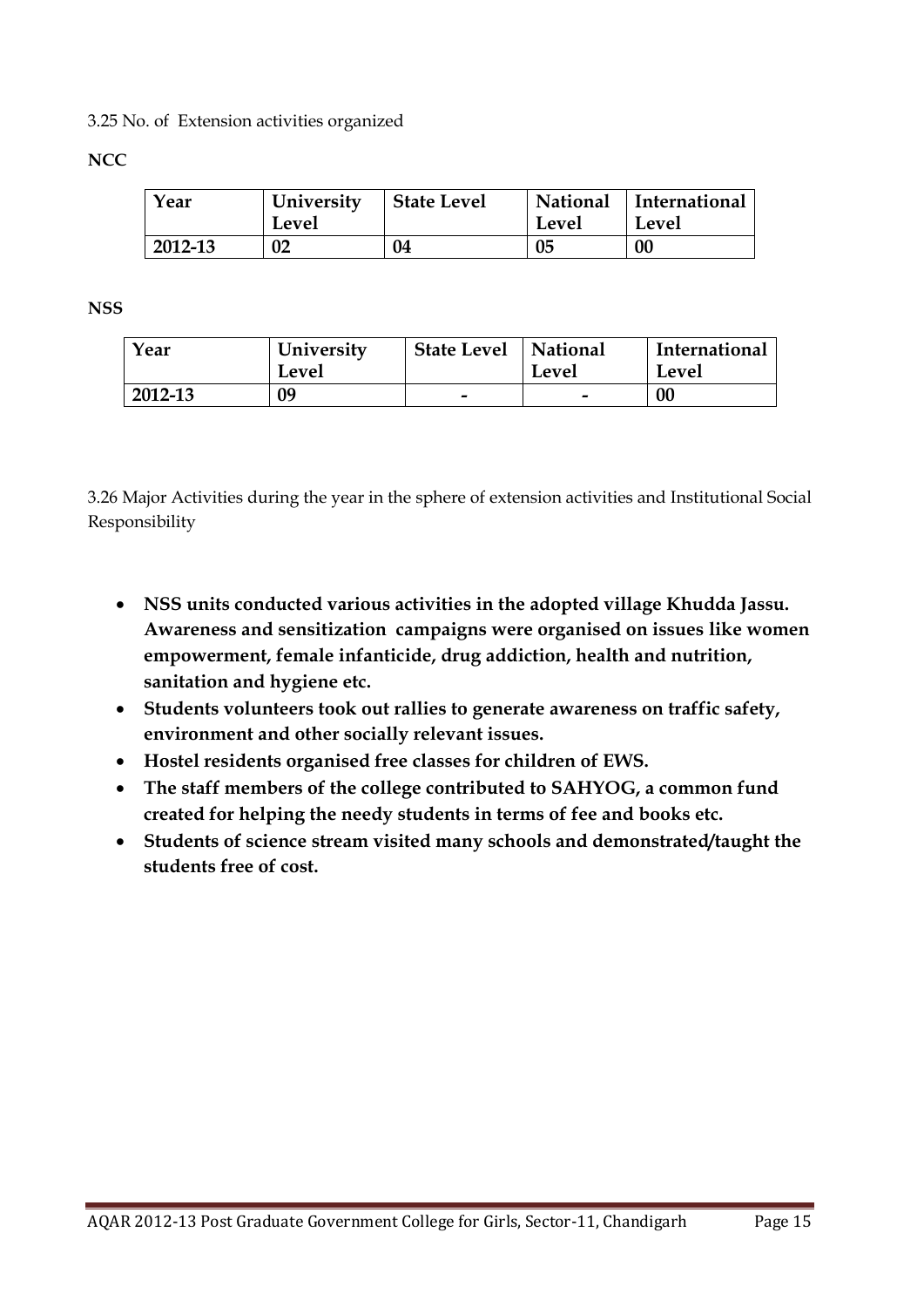## **Criterion – IV 4. Infrastructure and Learning Resources**

4.1 Details of increase in infrastructure facilities:

| <b>Facilities</b>                                    | Existing    | Newly           | Source of  | <b>Total</b>    |
|------------------------------------------------------|-------------|-----------------|------------|-----------------|
|                                                      |             | created         | Fund       |                 |
| Campus area                                          | 44          |                 |            | <b>44 ACRE</b>  |
|                                                      | <b>ACRE</b> |                 |            |                 |
| <b>Class rooms</b>                                   | 48          |                 |            | 48              |
| <b>Laboratories</b>                                  | 28          |                 |            | 28              |
| <b>Seminar Halls</b>                                 | 01          |                 |            | 01              |
| No. of important equipments                          |             | 02              | <b>BCA</b> | 03              |
| purchased $(≥ 1-0$ lakh) during<br>the current year. |             | 01              | UGC        |                 |
| Value of the equipment                               |             | Rs.1,77,75,72/- |            | Rs.1,95,75,72/- |
| purchased during the year (Rs.<br>in Lakhs)          |             | Rs. 1,80,000/-  |            |                 |
| <b>Others</b>                                        |             |                 |            |                 |

4.2 Computerization of administration and library

#### **Administrative block and Library are fully automated and air conditioned.**

#### 4.3 Library services:

| Library holdings       | 2012-13 |            |  |  |
|------------------------|---------|------------|--|--|
|                        | No.     | Value      |  |  |
| <b>Text Books</b>      | 242     | Rs. 231000 |  |  |
| <b>Reference Books</b> | 85      |            |  |  |
| Journals/              | 135     | Rs. 97699  |  |  |
| Periodicals/           |         |            |  |  |
| Newspaper              |         |            |  |  |
| e-resources            | 150     |            |  |  |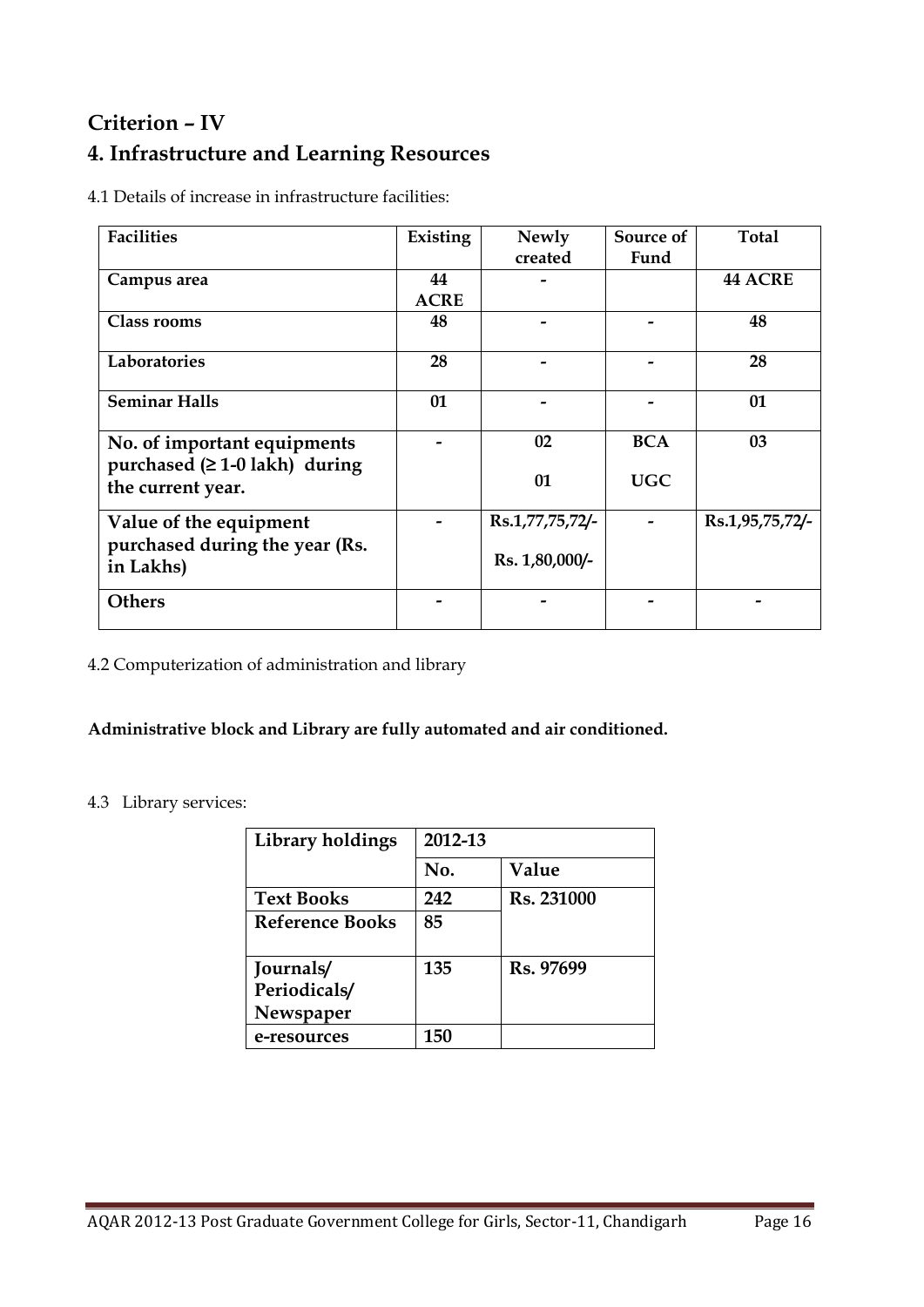4.4 Technology up gradation (overall)

| 2012-13      | <b>Total</b><br>Computer<br>s | Compute<br>r Labs | Interne<br>t | <b>Browsin</b><br>g<br><b>Centres</b> | Compute<br>r Centres | Offic<br>e     | Depar<br>t-<br>ments | Othe<br><b>rs</b> |
|--------------|-------------------------------|-------------------|--------------|---------------------------------------|----------------------|----------------|----------------------|-------------------|
| Existin      | 247                           | 5                 | 2Mbps        | Campus Wi-Fi                          |                      | 12             | 29                   |                   |
| g            |                               |                   |              | <b>Scheme</b>                         |                      |                |                      |                   |
| Added        | 21                            |                   | 2Mbps        |                                       |                      | $\overline{2}$ | $\overline{2}$       |                   |
| <b>Total</b> | 248                           | 6                 | 2Mbps        |                                       |                      | 14             | 29                   |                   |

4.5 Computer, Internet access, training to teachers and students and any other programme for technology

upgradation (Networking, e-Governance etc.)

**Periodic training workshops for preparation of PPT and other study material were organized for teachers by the Department of Computer Application.**

4.6 Amount spent on maintenance in lakhs :

| ICT<br>$\mathbf{i}$                                        | <b>Rs. 0.50 Lac</b> |
|------------------------------------------------------------|---------------------|
| ii) Campus Infrastructure and facilities Govt. Expenditure |                     |
| iii) Equipment                                             | <b>Rs. 1.2 Lac</b>  |
| iv) Others (UGC)                                           |                     |
|                                                            |                     |
| Total:                                                     | <b>Rs. 1.70 Lac</b> |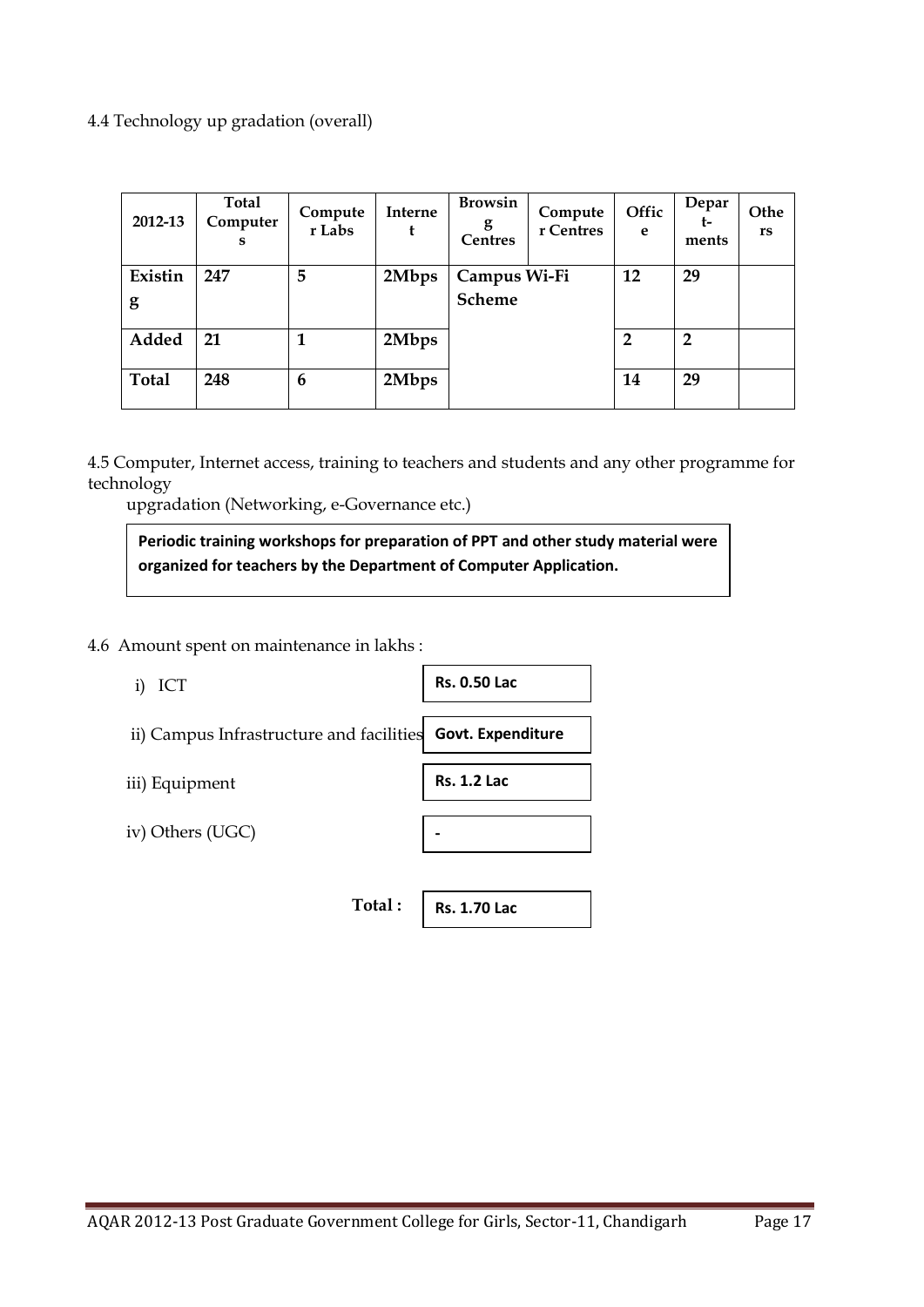### **Criterion – V 5. Student Support and Progression**

5.1 Contribution of IQAC in enhancing awareness about Student Support Services

- **Scholarships for meritorious and needy**
- **Remedial classes for needy and slow learners**
- **Personality Development Classes (free of cost)**
- **SAHYOG- a fund created by faculty for needy students**
- **Distribution of books to needy students**
- **Free stationery to blind students**

5.2 Efforts made by the institution for tracking the progression

- **Class tests**
- **Tutorials**
- **Remedial classes for slow learners after September exams**

5.3 (a) Total Number of students

| Year    | UG   | PG  |
|---------|------|-----|
| 2012-13 | 3612 | 382 |

(b) No. of students outside the state

**15% students are from outside the state as per the guidelines of Chandigarh Administration.**

#### (c) No. of international students

| Year    | No. of                           | 2012-13 |         |                      |    |                                                   |              |  |  |
|---------|----------------------------------|---------|---------|----------------------|----|---------------------------------------------------|--------------|--|--|
|         | International<br><b>Students</b> |         |         |                      |    | General   SC   ST   OB   Physically<br>Challenged | <b>Total</b> |  |  |
| 2012-13 | 36                               | 3234    | 60<br>8 | 11<br>$\overline{ }$ | 35 | 12                                                | 3994         |  |  |

**Dropout %: 3.5%-5% (approx.)** 

#### **Demand Ratio: Varies from stream to stream and subject to subject**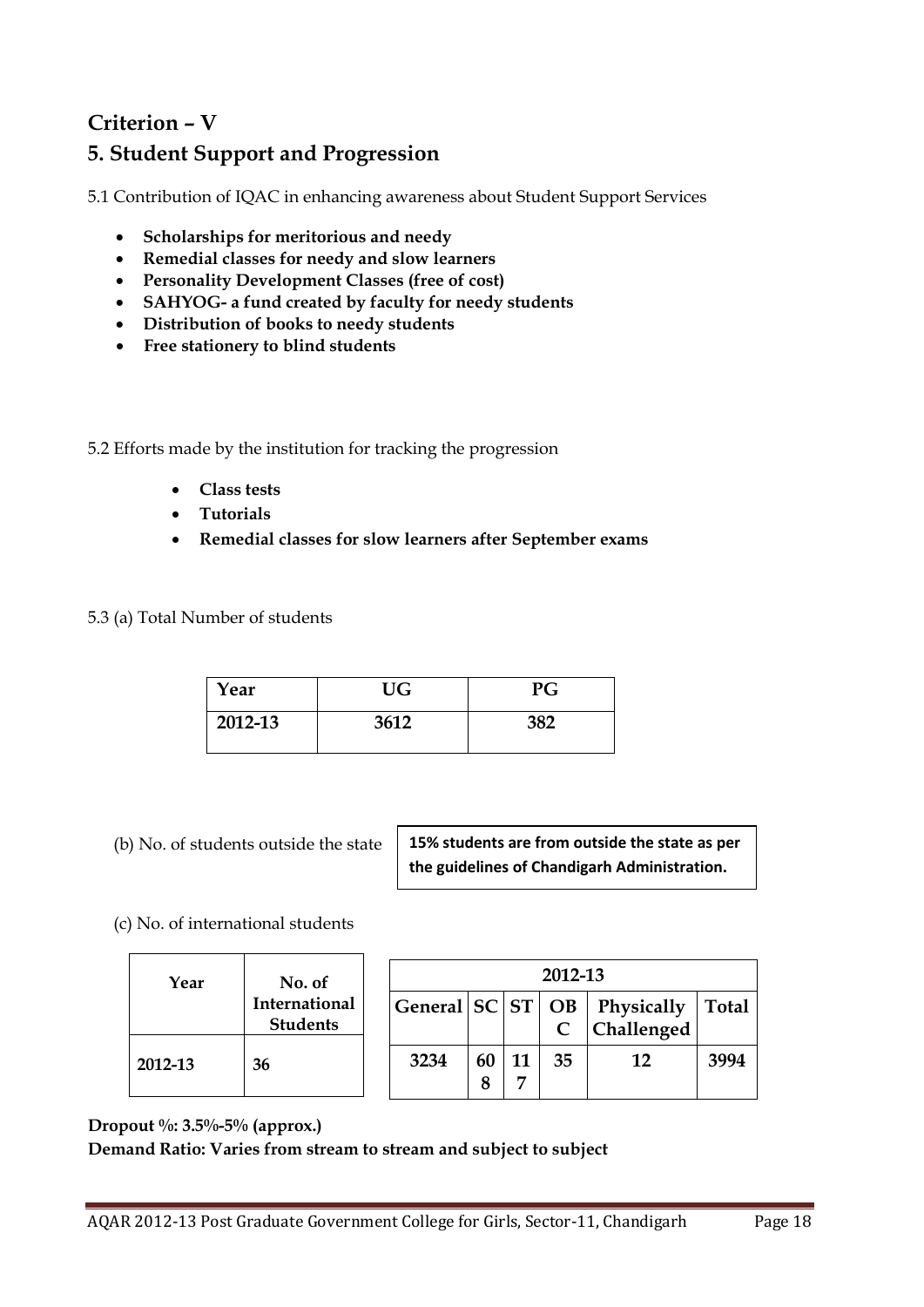5.4 Details of student support mechanism for coaching for competitive examinations (If any)

 No. of students beneficiaries 5.5 No. of students qualified in these examinations NET | 3 | SET/SLET | | GATE | 1 | CAT | 1  $IAS/IPS etc$  State PSC UPSC UPSC Other **The college conducts UGC NET/ SET coaching classes, pre-entry, banking, and IAS prelims and remedial classes for SC/ST/OBC/Physically Challenged. All these are UGC sponsored programmes. 500+**

5.6 Details of student counselling and career guidance

| Group counseling session                  | 18(approx .380)<br>students covered) |  |  |  |
|-------------------------------------------|--------------------------------------|--|--|--|
| Individual counseling session             | 208                                  |  |  |  |
| Follow up session                         | 71                                   |  |  |  |
| <b>Settled Cases</b>                      | 36                                   |  |  |  |
| <b>Presentations:</b>                     |                                      |  |  |  |
| <b>PPT</b>                                | 9                                    |  |  |  |
| Interactive session \Class talks          | 13                                   |  |  |  |
| <b>Psychological tests:</b>               |                                      |  |  |  |
| Personality                               | 305                                  |  |  |  |
| Interest                                  | 18                                   |  |  |  |
| <b>Study skill Inventory</b><br>$\bullet$ | 156                                  |  |  |  |
| <b>Filled Consent Form</b>                | 850                                  |  |  |  |

#### 5.7 Details of campus placement

| Year           | On campus                                 | <b>Off Campus</b>                            |                                        |                              |
|----------------|-------------------------------------------|----------------------------------------------|----------------------------------------|------------------------------|
|                | Number of<br><b>Organizations Visited</b> | Number of<br><b>Students</b><br>Participated | Number of<br><b>Students</b><br>Placed | Number of Students<br>Placed |
| $2012 -$<br>13 | n                                         | 240                                          | 34                                     | -10                          |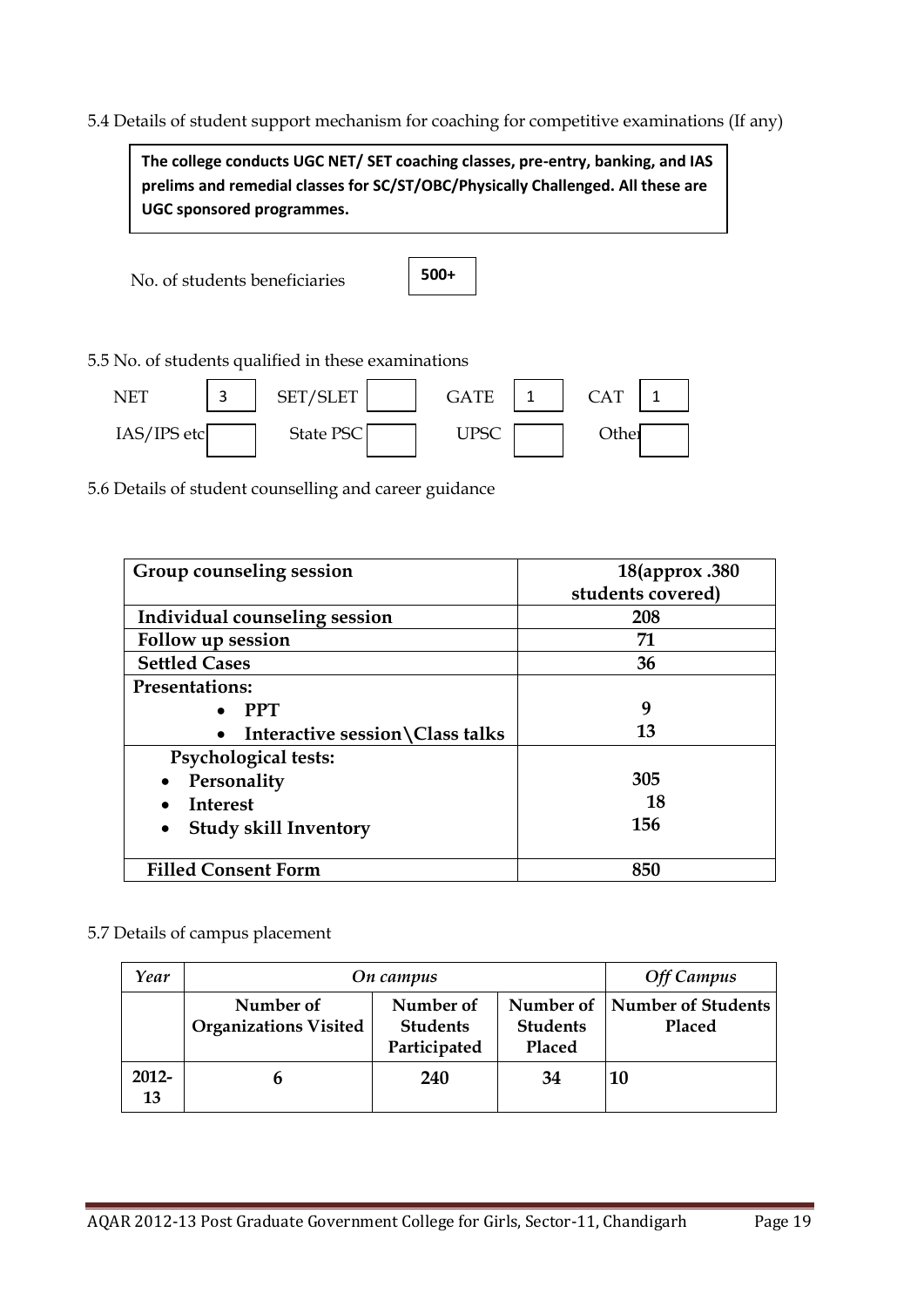### 5.8 Details of gender sensitization programmes

| Sr.<br>No | Activities/<br>event                                                               | Details                                                                                                                                                                                                        | Date                              | Venu<br>e                                                                                               | No. of<br>Particip<br>ants<br>from<br>college                            | No. of<br>particip<br>ants<br>from<br>outside           | <b>External experts</b><br>invited                                       |
|-----------|------------------------------------------------------------------------------------|----------------------------------------------------------------------------------------------------------------------------------------------------------------------------------------------------------------|-----------------------------------|---------------------------------------------------------------------------------------------------------|--------------------------------------------------------------------------|---------------------------------------------------------|--------------------------------------------------------------------------|
| 1.        | Special<br>mention:<br>teaching<br>school<br>children                              | Student<br>volunteers<br>Prerna<br>Bhardawaj,<br>Tamanna<br>Gupta,<br>Vidhya<br>Naranyanan,<br>(B.A.III)<br>Kritika<br>Dhingra,<br>Shagun<br>(B.A.II)                                                          | Throughout<br>session 2012-<br>13 | Room<br>no. 9;<br>colleg<br>e<br>groun<br>ds                                                            | 5<br>volunte<br>ersteac<br>hing 8<br>childre<br>n of<br><b>EWS</b>       |                                                         |                                                                          |
| 2.        | Women's<br>Well-being<br>and Health:<br>Health and<br>Gender<br>workshop           | For post-<br>graduate<br>students of<br>various<br>disciplines                                                                                                                                                 | 18-19 March<br>2013               | Audit<br>orium                                                                                          | 72                                                                       |                                                         | Dr. Pritam Pal,<br>Ms. Asha from<br>'Jagori'                             |
| 3.        | 'Chaltey<br>Jayengey':<br>review and<br>farewell<br>session of<br>Society          | Picnic;<br>discussion of<br>future plans;<br>flashback of<br>session's<br>events                                                                                                                               | <b>March</b> , 2013               | Colle<br>ge<br>groun<br>ds                                                                              | 20                                                                       |                                                         | <b>Invited Teachers</b><br>Ms. Arvinder Kaur<br>And<br>Ms. Mridula Joshi |
| 4.        | OBR: 'Rang De<br>Basanti'(one<br><b>Billion Rising-</b><br>world wide<br>campaign) | Flash dance,<br>rally with<br>boys of PG-<br>$GC-11$ to<br>oppose<br>violence<br>against<br>women                                                                                                              | 14th Feb.<br>2013                 | Colle<br>ge<br>open<br>space<br>s;<br>Boy's<br>colleg<br>e<br>Audi                                      | 25<br>volunte<br>ers;<br>approx.<br>.500<br>student<br>S<br>attende<br>d | 50 boys<br>and<br>two<br>teacher<br>s of PG-<br>$GC-11$ |                                                                          |
| 5.        | Short Tour to<br>Dharamsala,<br>Mcleodganj<br>and Kangra                           | Participation<br>in 'prabhat<br>pheris'<br>through<br>villages;<br>training in<br>gender<br>issues; field<br>visits to<br>village<br>schools,<br>Nishtha(NG<br>O) and<br>interaction<br>with village<br>women; | Feb 2013                          | <b>TAR</b><br>А:<br>traini<br>ng<br>and<br>resear<br>ch<br>Acad<br>emy,<br>'Jagor<br>i'<br>Sidhb<br>ari | 13                                                                       | s;<br>activist<br>S                                     | Villager   Abha Bhaiya<br>of Jagori(NGO)                                 |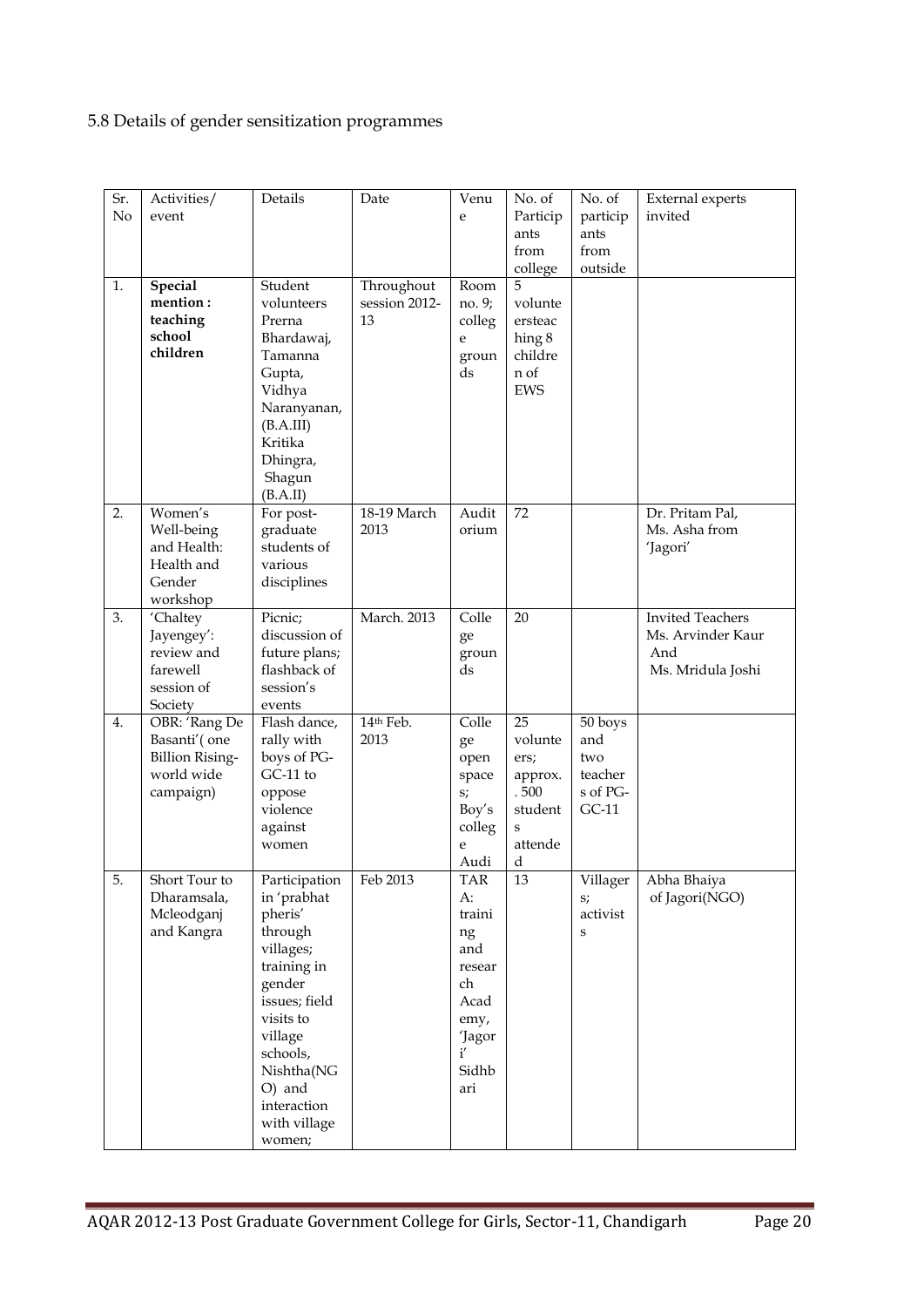| 6.<br>7. | Panel<br>Discussion and<br>Interaction<br>National                                                                     | Theme:<br>Violence<br>against<br>Women<br>Scripted and                                                                                        | Jan 2013<br>25 <sup>th</sup> Jan 2013 | Audit                               | 80<br>20                                                              | Dr. Jyoti Seth,<br>Head, Dept of<br>Sociology,<br>PGGCG-42<br>Ms. Aruti Nayar,<br>Senior journalist,<br>The Tribune |
|----------|------------------------------------------------------------------------------------------------------------------------|-----------------------------------------------------------------------------------------------------------------------------------------------|---------------------------------------|-------------------------------------|-----------------------------------------------------------------------|---------------------------------------------------------------------------------------------------------------------|
|          | Voters' Day                                                                                                            | directed a<br>musical<br>play, 'Jugni'<br>to emphasise<br>the<br>importance<br>of voting by<br>women                                          |                                       | orium                               | student<br>S                                                          |                                                                                                                     |
| 8.       | Women With<br><b>Broken Wings:</b><br>OBR related<br>performance<br>by Mallika<br>Sarabhai and<br>Elizabeth<br>Sombart | Musical-<br>dance<br>performance<br>organized by<br>PGGCG-42<br>and<br>Chandigarh<br>Police;<br>assisted in<br>organising<br>and<br>compering | 10 th Jan<br>2013                     | Tagor<br>e<br>Theat<br>re           | 50<br>student<br>S                                                    |                                                                                                                     |
| 9.       | Joy of Giving<br>Week                                                                                                  | Collection<br>drive by<br>students for<br>Ngo Goonj's<br>welfare<br>schemes,<br>'Vastra<br>samman'<br>and 'School<br>to school'               | 2-8 October<br>2012                   | Open<br>space<br>behin<br>d<br>Audi | 25<br>student<br>volunte<br>ers;<br>entire<br>college<br>involve<br>d |                                                                                                                     |
| 10       | Screening of<br>$^\prime\rm Water'$                                                                                    | Discussion<br>on plight of<br>widows                                                                                                          | Sep 2012                              | Audit<br>orium                      | 100                                                                   |                                                                                                                     |
| 11       | Youth Adalat                                                                                                           | Discussion<br>on gender<br>issues; panel<br>of jury<br>comprising<br>of students                                                              | Aug 2012                              | Audit<br>orium                      | 175                                                                   | Dr. Jyoti Seth,<br>Head,<br>Dept of Sociology<br>PGGCG-42                                                           |
| 12       | Enrolment<br>$\overline{\phantom{0}}$<br>cum-<br>Orientation<br>session                                                | Enrolled<br>new<br>students;<br>orientation<br>on gender<br>issues                                                                            | 24th July 2012                        | Audit<br>orium                      | 200                                                                   |                                                                                                                     |
| 13       | Preparatory<br>meeting                                                                                                 | With senior<br>students to<br>finalise<br>action plan<br>for the<br>session 2012-<br>13                                                       | <b>July 2012</b>                      | Room<br>no. 12                      | 20                                                                    |                                                                                                                     |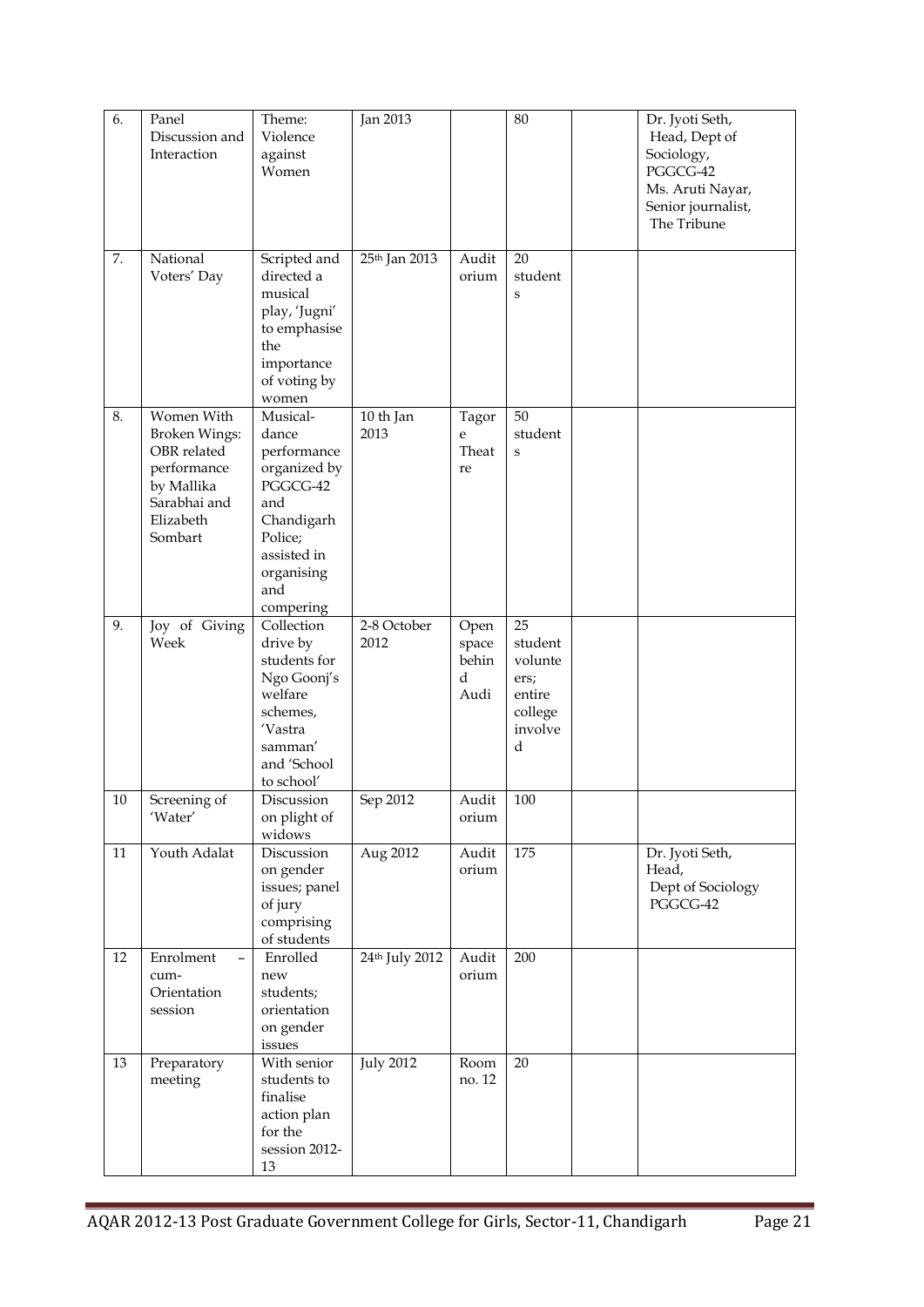#### 5.9 Students Activities

5.9.1 No. of students participated in Sports, Games and other events

| Year    | State/<br>University   Level | National | International<br>Level |
|---------|------------------------------|----------|------------------------|
| 2012-13 | 40/36                        | 15       |                        |

No. of students participated in cultural events

| Year    | State/<br>  University   Level | National | International<br>Level |
|---------|--------------------------------|----------|------------------------|
| 2012-13 | 150                            |          |                        |

5.9.2 No. of medals /awards won by students in Sports, Games and other events

| Year    | State/<br>University   Level | National | International<br>Level |
|---------|------------------------------|----------|------------------------|
| 2012-13 | 40/11                        | Q        |                        |

No. of medals/ awards won by students in cultural events:

| Year    | State/<br>University   Level | National | International<br>Level |
|---------|------------------------------|----------|------------------------|
| 2012-13 | 39                           |          |                        |

5.10 Scholarships and Financial Support

- 1. Sports Talent search Scholarship given to 18 students.-Rs. 50500/-
- 2. State eligibility scholarship scheme from Punjab given to 1students-Rs. 1210/-
- 3. State eligibility scholarship scheme from Punjab given to 1students-Rs. 1210/-
- 4. State govt handicapped scholarship from Director Social security & Women & Child Development Punjab to 1 student-2700
- 5. Sports Talent search Scholarship given to 04 students.-Rs. 9400/-
- 6. Kirpal singh chauli Trust scholarship given to 32 students-Rs.326206
- 7. Guru Harkrishan Educational Society Scholarship given to 4 students.-Rs.9000/-
- 8. State Merit Scholarship & Post Matric Scholarship to SC students received from DPI (Punjab) Chandigarh given to 2 students-Rs. 5030
- 9. Nirmal Vasudeva Scholarship given to one student Rs. 6000/-
- 10. Mrs. Pushpa Verma Scholarship given to 3 students and 3 Golden medals –Rs. 9576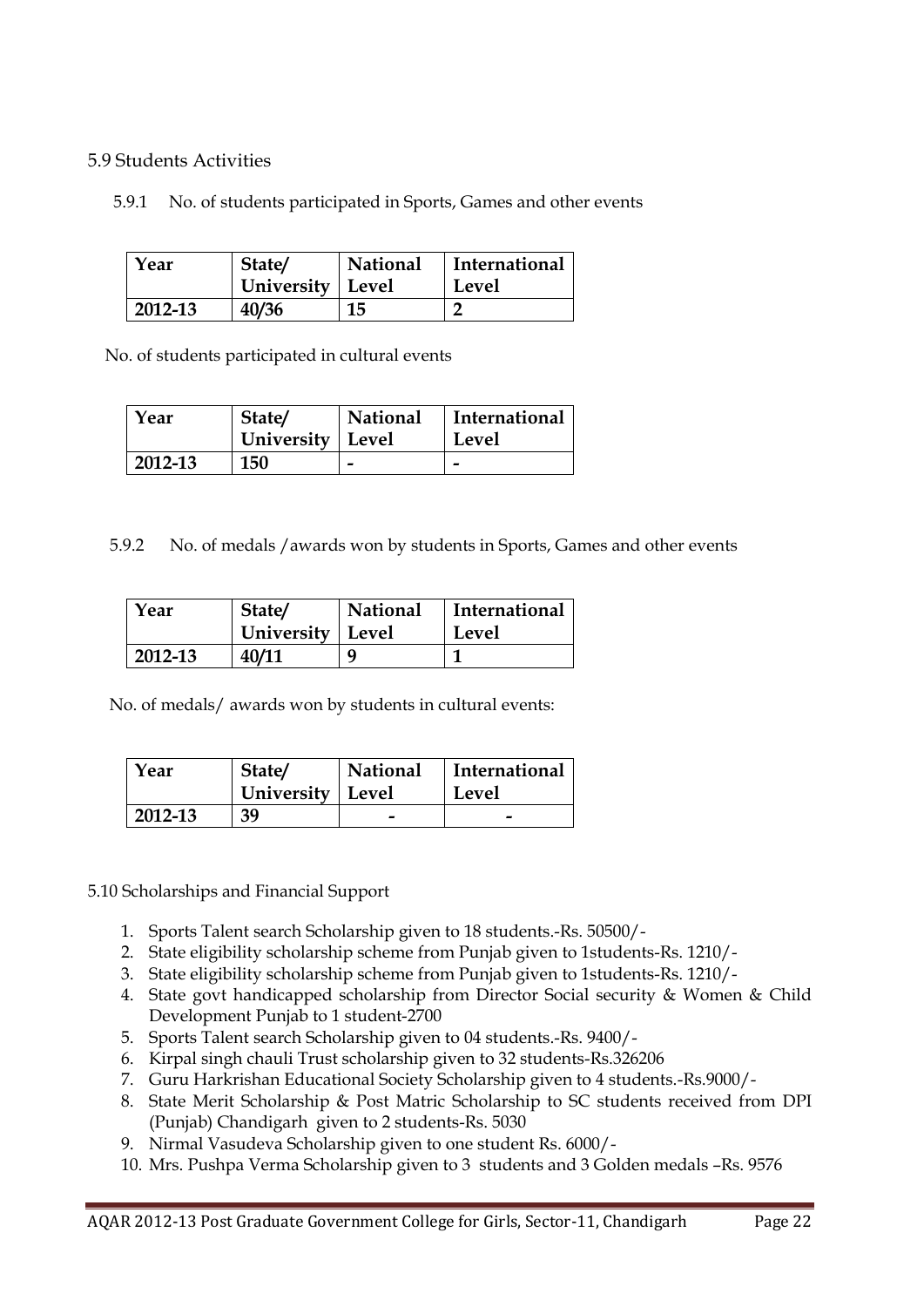- 11. Devinder Kaur Scholarship donated by Mrs. Gurdeep Kaur to one student-Rs. 1755
- 12. Mrs. Neelam Rattan Schoalrship given to 2 students-Rs. 5400
- 13. Dr. Harjinder Singh Scholarship donated by Dr. Kuldip Kaur to one student-Rs. 1755
- 14. College Development Council PU Scholarship Given to 2 students for Rs. 12000
- 15. Post Matric Scholarship for students belonging to Minority Communities received from Directorate, SC & Backward Classes Department of Welfare Punjab to one student for Rs.4850.
- 16. Sunder Lal Ram Parshad Khosla Charitable Trust Scholarship given to 2 students-Rs. 1700
- 17. Scholarship for Students with disabilities under scholarship scheme by National Handicapped Finance And development corporation Faridabad given to one student-Rs. 14175
- 18. Sitaram Jindal Foundation scholarship given to 4 students for Rs. 14400
- 19. Marga Schulze merit scholarship for Visually impaired girl students received from All india confederation of the blind Delhi given to one student for rs. 6000
- 20. Sitaram Jindal Foundation scholarship given to 2 students for Rs. 6500
- 21. Post Matric scholarship by Govt of Jammu and Kashmir given to 54 students for Rs.355000
- 22. Post Matric Scholarship to SC Students given to 34 students for Rs. 479458.

#### 5.11 Student organised / initiatives

Exhibition n fairs

| Year    | State/             | <b>National</b> | International |
|---------|--------------------|-----------------|---------------|
|         | University   Level |                 | Level         |
| 2012-13 | a                  |                 |               |

5.12 No. of social initiatives undertaken by the students: **Approximately 15+ per year**

5.13 Major grievances of students (if any) redressed:

- **AC labs and library**
- **More educational trips organised**
- **Movies with social relevance shown**
- **Self organisation of events by the students motivated**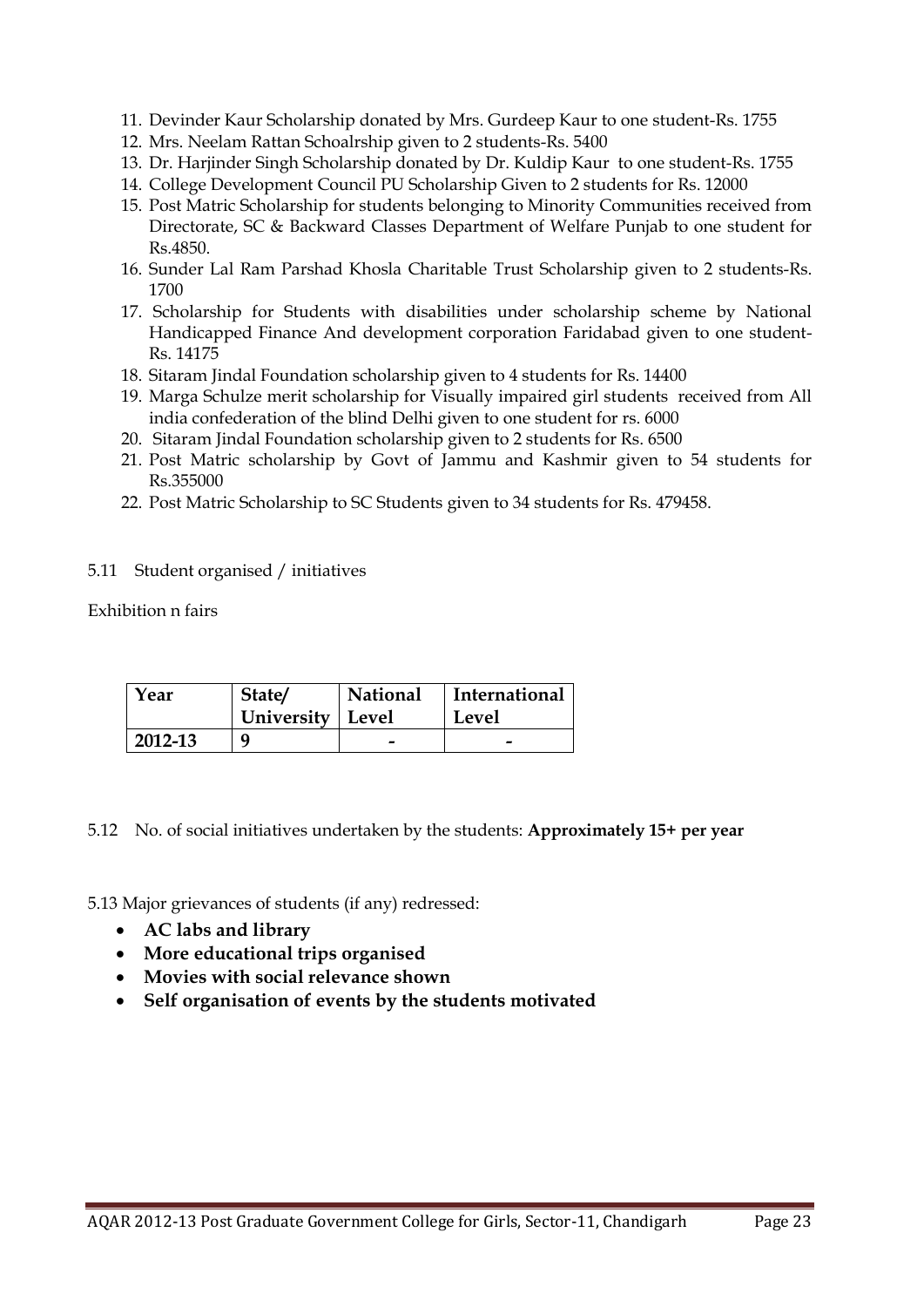### **Criterion – VI**

#### **6. Governance, Leadership and Management**

#### 6.1 State the Vision and Mission of the institution

#### **Vision –**

**With the motto, "Courage to Know", the institute envisions to instill a firm resolve in the students to strive for the best and have the desire and the courage to know. The emblem of the college, the tree, stands for steadfastness, strength and stability. The institute envisages being a pioneer in the integration of academics and outreach.**

- **To develop a spirit of inquiry among the students**
- **To increase the overall academic potential**
- **To make the graduates and undergraduates empowered as per the needs of the society**
- **To integrate academics and community outreach in a way that students can serve as social change agents**
- **To serve as a model college of the region in academic and extracurricular domains**
- **To strive to be an autonomous college**

#### **Mission -**

**The mission of the institute is to promote knowledge sharing and ensure holistic development of the students through education and empowerment. We enable them to actualise their potential and turn into an educated and informed citizenry.**

- **The institution maintains its standards as per the needs of the changing social, industrial and global scenario**
- **The institution strives to maintain a positive nexus between theoretical and practical dimensions of various disciplines**
- **The College maintains a consonance between academics, extra-curricular and sports**
- **The College makes the students aware and prepares them for the challenges and opportunities ahead while sensitizing them towards issues concerning social justice and individual dignity**
- **The College carries out community-centric activities to be a dynamic component of National Development Process**
- **The institution progresses keeping in view the syllabi of Panjab University Chandigarh**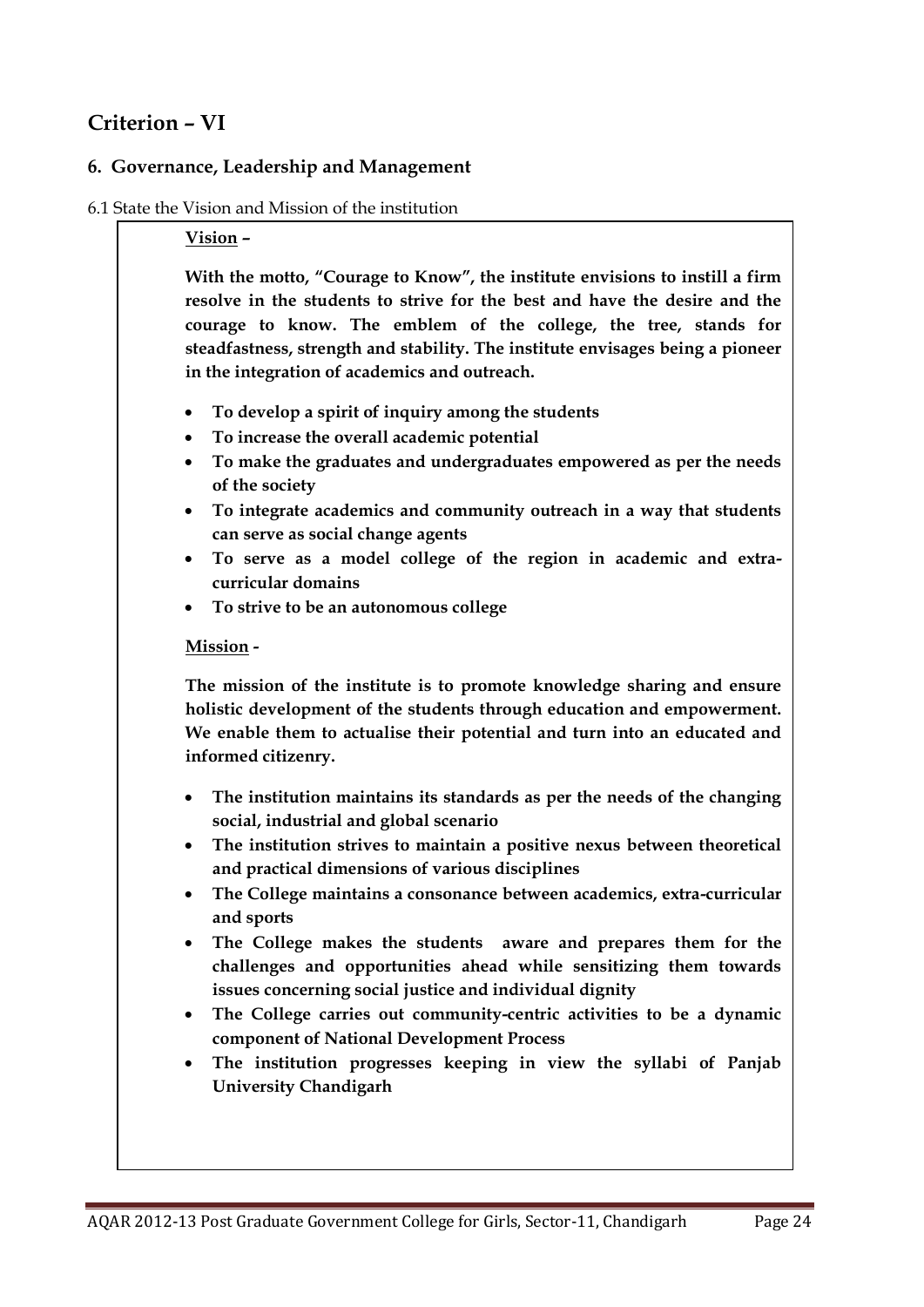#### 6.2 Does the Institution has a management Information System

**Yes, All the data of students are well-preserved in the administrative office, Library cataloguing is computerized. College has e-campus software under Chandigarh Administration's e-governance initiative. All the major activities like admission, fee, payroll, and examination are computerized.**

6.3 Quality improvement strategies adopted by the institution for each of the following:

#### 6.3.1 Curriculum Development

**One member of the staff was elected in Academic Council, PU. Faculty who are members of Board of Studies contribute regularly towards curriculum development.**

#### 6.3.2 Teaching and Learning

#### **Teaching**

**To make teaching more effective and result-oriented innovative pedagogical methodology is used. Teachers are facilitated in the use of technological audiovisual aids like the OHP through the provision of Smart Classrooms equipped with LCD Projectors, Digital Podiums, internet connectivity etc. Laptops are being given to the Faculty for Research, Academic and Administrative purposes in phased manner.** 

#### **Learning**

**Student-centric participatory methods are encouraged as their enthusiasm and willingness to work helps them to learn. Participative Learning is promoted through assignments, seminars, Project-work, Field study, Self–Learning through Books, Journals, Internet and other sources. Free internet access is available. The Library is well-equipped with wi-fi and ICT facilities Latest research journals/articles (online) Experts deliver talks on a specific discipline, and also on inter-disciplinary subjects.**

**Holistic development of students is ensured through community out-reach initiatives undertaken by various Clubs and Societies with an aim to make them better citizens.**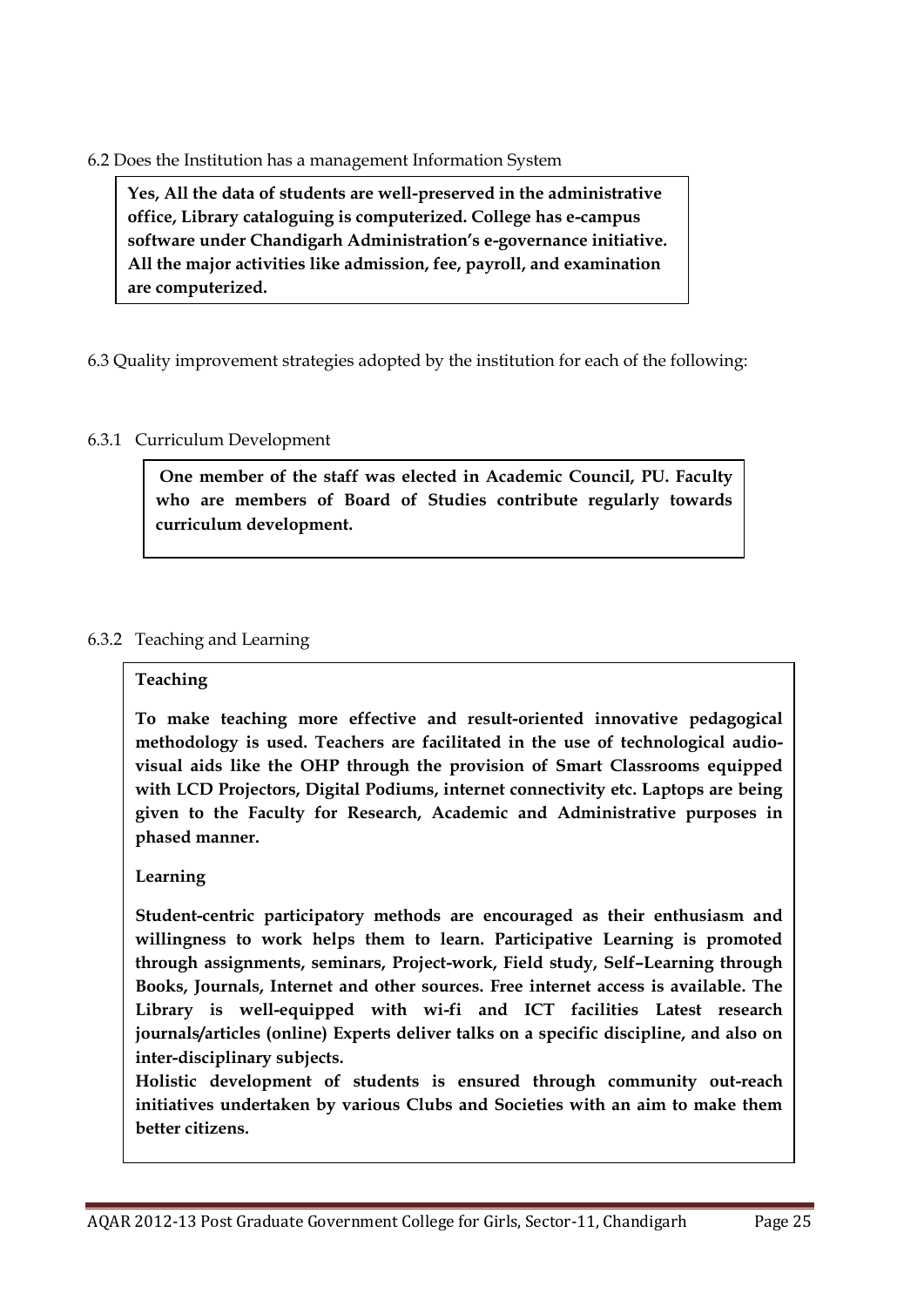6.3.3 Examination and Evaluation

**During the session two house examinations are held, and the progress is measured through continuous Internal Assessment which is based on examinations, classroom interaction, attendance, presentations etc. Annual/Semester examination is conducted by P.U., annually for U.G. classes and semester-wise for P.G. classes. These include theory, practical, viva-voce, project-work.**

**The college awards Internal Assessment to the students on the basis of following parameters:**

- o **Two college examinations (September and December)**
- o **Attendance of the students**
- o **Class participation**
- o **Seminars/presentations/assignments by the students**
- o **Class tests**
- o **Performance in practical**

**For ensuring transparency, the college:**

- **Shows the answer-sheets to the students, teachers guide about the shortcomings and suggest improvements;**
- **Internal assessment is displayed on the notice-boards, subjectwise/department-wise;**
- **Students are guided to prepare as per the standards of evaluation**

#### 6.3.4 Research and Development

**The academic development of the faculty is continuously facilitated through Faculty Development Programmes, workshops, seminars and sensitization programmes.** 

**For developing academics and professionalism, faculty is encouraged to take up minor/major research projects. Departments are motivated to apply for seminars/conferences/workshops. Faculty is encouraged for engaging in research and submitting publications, and also for pursuing Doctoral and Post-Doctoral research. Provision for study-leave and duty-leave is made use of by the faculty optimally to attend national/international seminars/workshops/conferences. Laptops have been given to faculty members as a research-support mechanism.**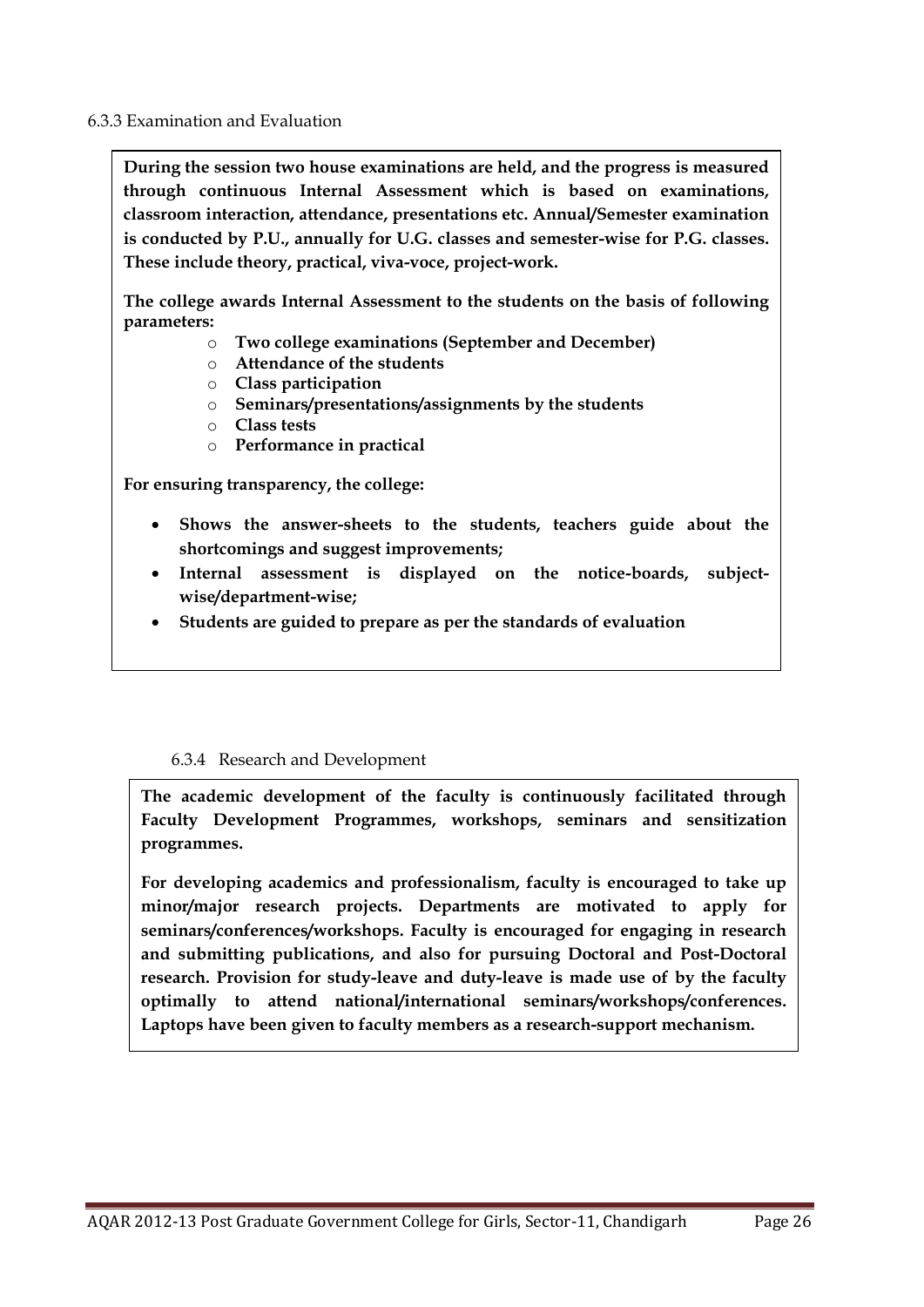6.3.5 Library, ICT and physical infrastructure / instrumentation

**College library subscribes to 14 newspapers and about 150 magazines. The Library has computers and internet facilities to access online journals and ebooks. We have subscribed to INFLIBNET online library. The college will digitize the rare books and manuscripts and would make those available online.**

**CCTV cameras have been installed in labs and campus to safe-guard costly equipment and to check anti-social elements.** 

**This year we will work to achieve objective of being GREEN COLLEGE in Chandigarh. Our College has been adopted by the Department of Energy to provide 1MW Solar Power Station (in phased manner) for generation of Solar Electrical Energy. The first phase of generating 450 KW power is already in progress and solar panels are being installed on rooftops of the campus building. The extra solar energy generated will also be routed to meet electricity requirements of the Chandigarh city. Our College has rain water harvesting system which will be further augmented to meet its tertiary water requirements. Plantations drives will be undertaken in the campus and offcampus. Students will be trained to conserve energy.**

6.3.6 Human Resource Management

**Faculty is recruited and placed on the job as per the UGC guidelines. They have a system of performance appraisal and feedback. Administrative staff is recruited as per the government guidelines. Periodic orientation/ refresher courses polish the academic/ teaching skills of the faculty and skill upgradation training is organized for non-teaching staff by Chandigarh Administration. Keeping in view the significance of ICT, the computer skills of the teaching/ non-teaching staff are frequently upgraded.**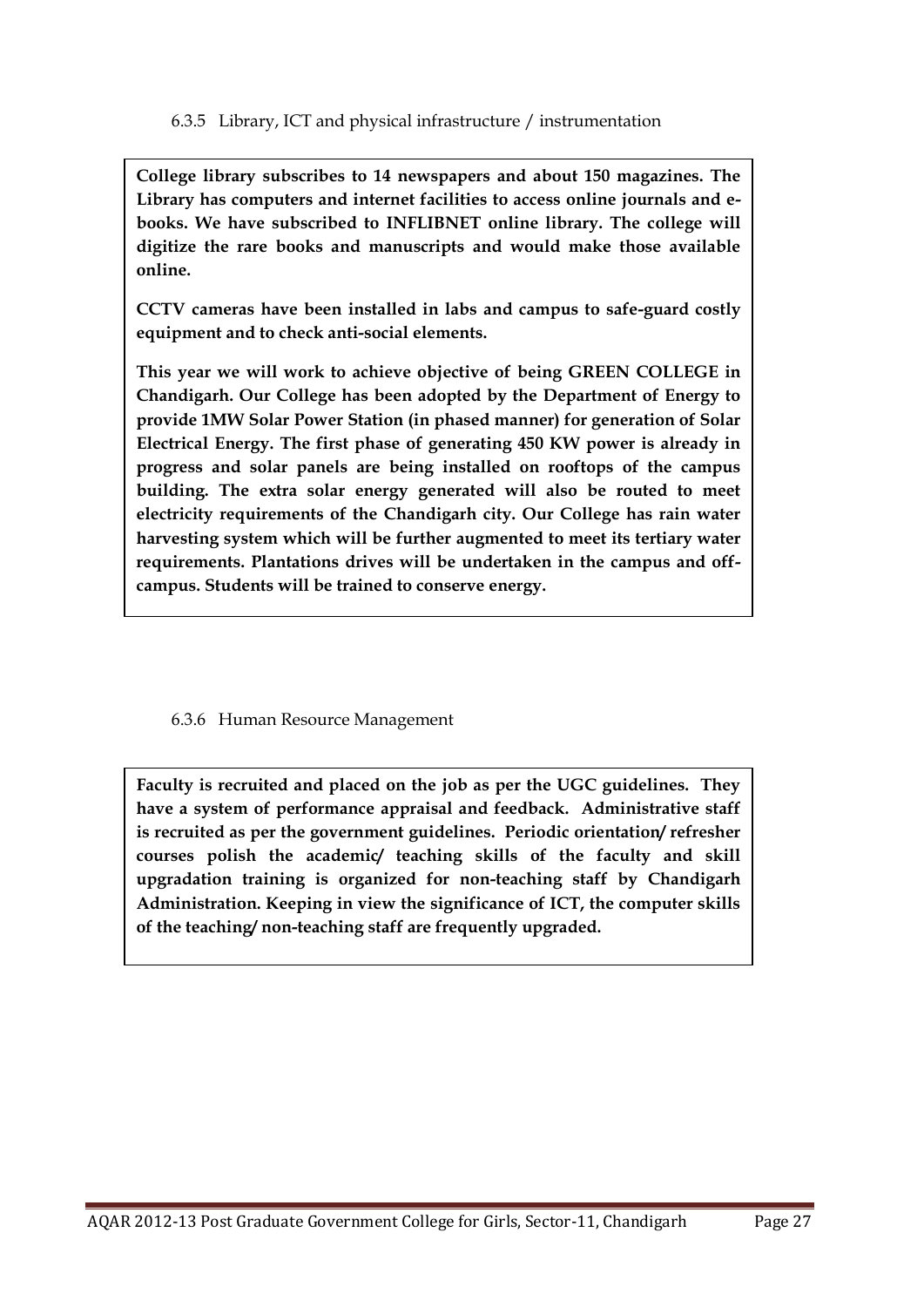6.3.7 Faculty and Staff recruitment

**Faculty is recruited by UPSC or on deputation from Punjab/Haryana/HP. Additionally, the UT administration recruits teachers on contract basis to meet the requirements of self-financing courses, add-on courses, existing courses and new courses. Faculty is highly competent and dedicated.** 

**The number of teachers is based on the estimated workload for the academic year. College already has 56 contractual faculty members recruited by the College Directorate, Department of Higher Education, UT Administration. This recruitment is as per UGC/Panjab University recruitment rules and guidelines.**

- **List of resource persons is prepared in the beginning of the session to meet the emergency requirements.**
- **Vacant posts are also filled on deputation form Panjab/Haryana/H.P.**
- **For fresh recruitment UT Administration sends the requirements to UPSC, and UPSC carries out fresh recruitments on the basis of UGC guidelines.**

6.3.8 Industry Interaction/ Collaboration

The Career Guidance and Placement Cell functions as a guidance mechanism for **the students to provide them knowledge about various career opportunities available for them as per their educational qualifications. A wide range of activities are organised throughout the year such as preparation for Group Discussion and Interview, guidance regarding CV preparation, expert lectures on Career Awareness, opportunities, personality development, etc. For this purpose experts from industries visit the institution to guide the students on these lines. Company executives and directors frequently visit the college to interact with the students to train them and recruit them.**

#### 6.3.9 Admission of Students

**The college has earned the reputation of being the foremost institution in this part of the region. For admission process, the publicity is multi-pronged and well planned. The process is advertised in the news dailies and also put on the website of the college. The prospectus has ample information on admission-related topics such as:**

- **Range of Courses**
- **Process of Admission (with dates, time and venue for various courses)**
- **Eligibility and reservation criteria**
- **General and specific rules for day-scholars and hostel residents**
- **Faculty-related, Academic, Administrative and Financial aspects etc.**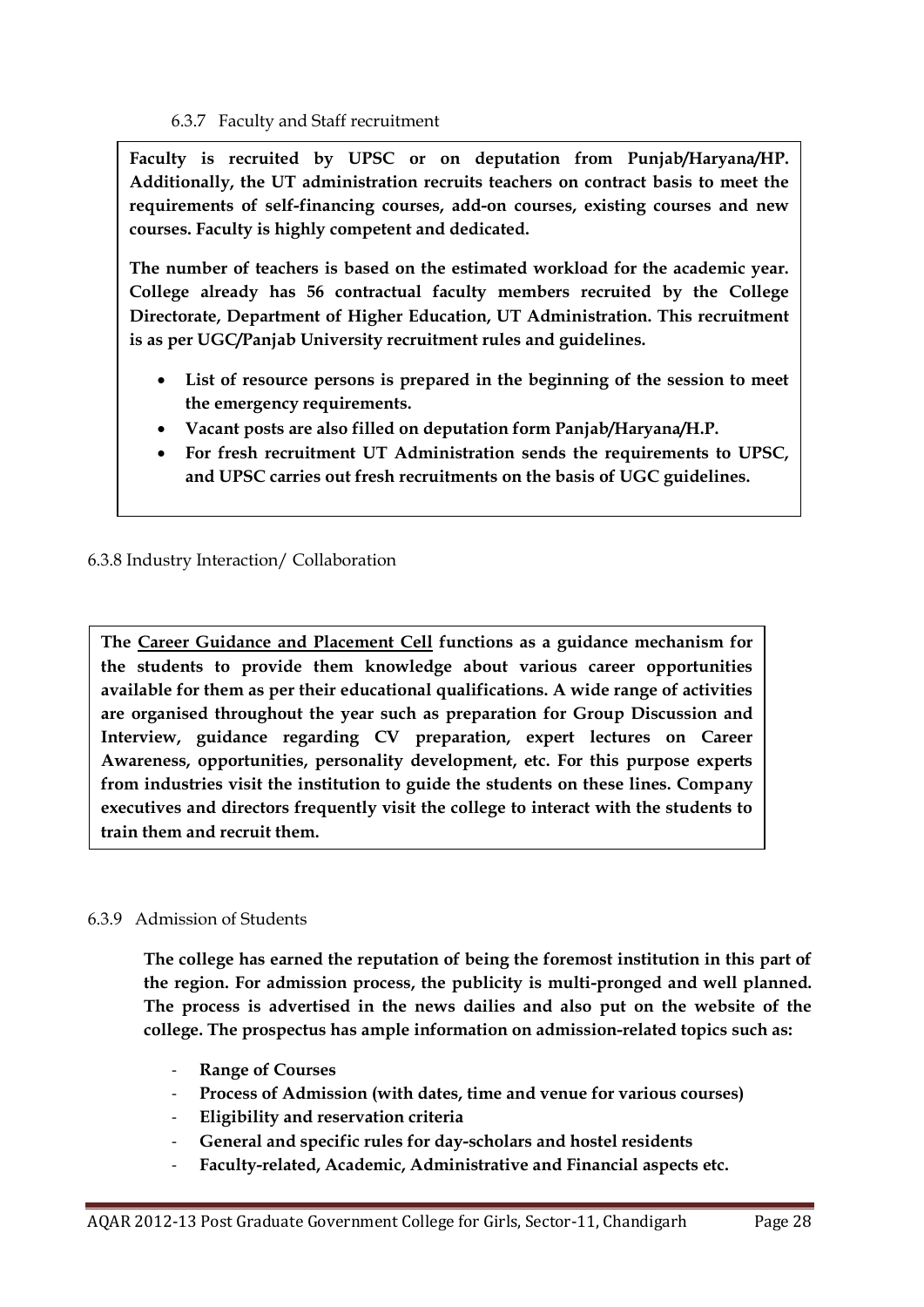**College admits students in under-graduate Arts and Science, and Post-Graduate stream through admission committees formed by the Principal. Students above 60% (cut-off marks) are admitted on merit basis.**

- **For B.Com and BCA admission is centralised**
- **P.G. Arts admission criteria is above 50%**
- **P.G. Science is on the basis of OCET**
- **College follows U.T. Administration's reservation policy for all classes with respect to various categories (SC, ST, OBC, Freedom Fighters, Kashmiri Migrants, differently-abled, single girl child etc.). The detailed criteria are prescribed in the prospects.**

6.4 Welfare schemes for

| Teaching | As per govt. |
|----------|--------------|
| Non      | rules        |
| teaching |              |
| Students |              |

**-**

6.5 Total corpus fund generated

6.6 Whether annual financial audit has been done

| N <sub>0</sub><br>Yes |
|-----------------------|
|-----------------------|

6.7 Whether Academic and Administrative Audit (AAA) has been done?

| <b>Audit Type</b> | External         |   | <b>Internal</b> |           |
|-------------------|------------------|---|-----------------|-----------|
|                   | Yes/No<br>Agency |   | Yes/No          | Authority |
| Academic          | No               | - | Yes             | Principal |
| Administrative    | No               | - | Yes             | Principal |

6.8 Does the University/ Autonomous College declares results within 30 days?

| For UG Programmes Yes |                                       |
|-----------------------|---------------------------------------|
| For PG Programmes     | $\checkmark$<br>N <sub>o</sub><br>Yes |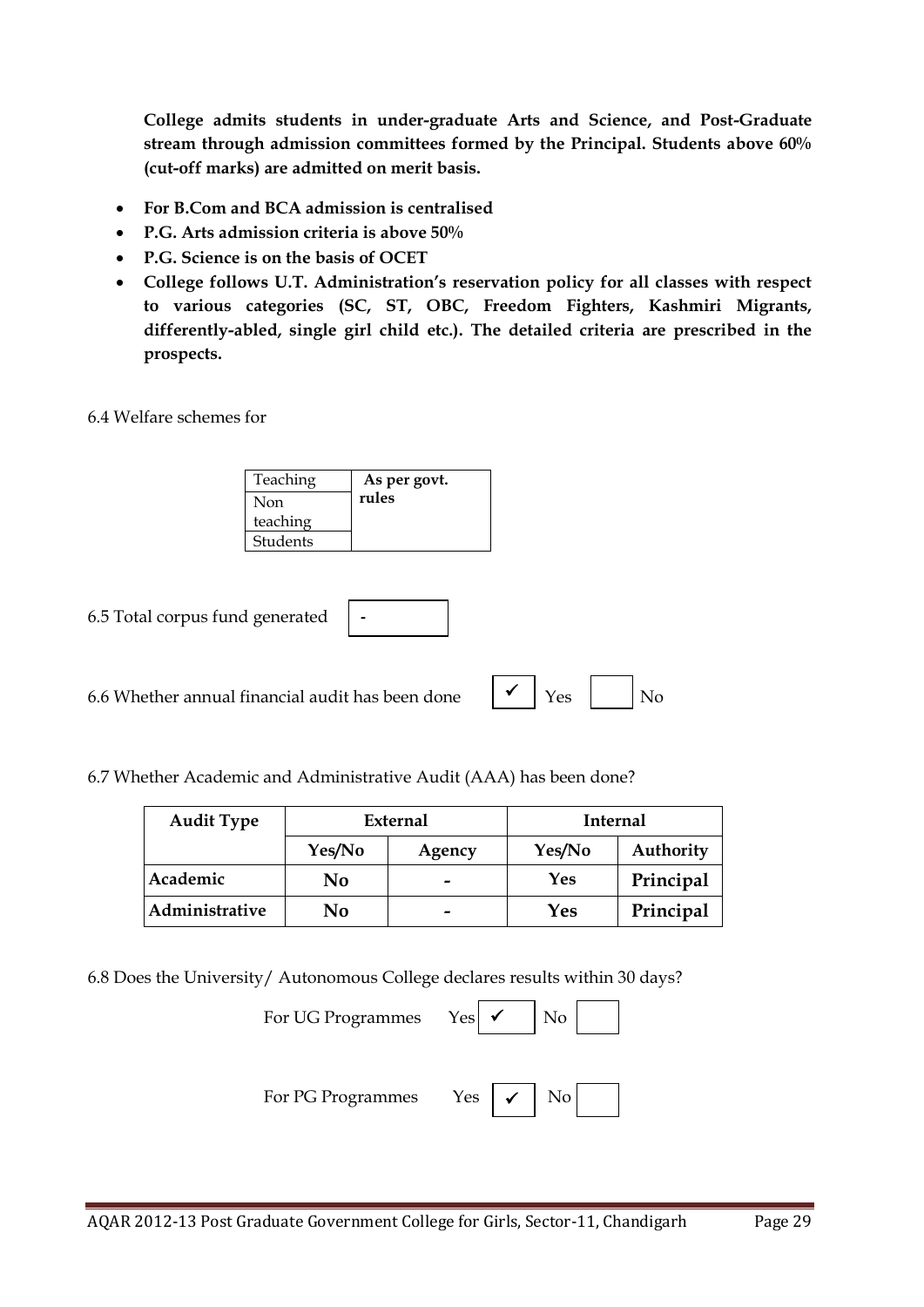6.9 What efforts are made by the University/ Autonomous College for Examination Reforms?



6.10 What efforts are made by the University to promote autonomy in the affiliated/constituent colleges



6.11 Activities and support from the Alumni Association

**Annual Alumni Meet is organised**

6.12 Activities and support from the Parent – Teacher Association

**There is periodic interaction between faculty and parents, whereby feedback is reciprocated. Per se there is no Parent-Teacher Association.**

6.13 Development programmes for support staff

**It is a government college therefore all government welfare schemes are applicable to the employees.** 

6.14 Initiatives taken by the institution to make the campus eco-friendly

**This year we will work to achieve objective of being GREEN COLLEGE in Chandigarh. Our College has been adopted by the Department of Energy to provide 1MW Solar Power Station (in phased manner) for generation of Solar Electrical Energy. The first phase of generating 450 KW power is already in progress and solar panels are being installed on rooftops of the campus building. The extra solar energy generated will also be routed to meet electricity requirements of the Chandigarh city. Our College has rain water harvesting system which will be further augmented to meet its tertiary water requirements. Plantations drives are undertaken in the campus and off-campus. Students are traine**d **to conserve energy.**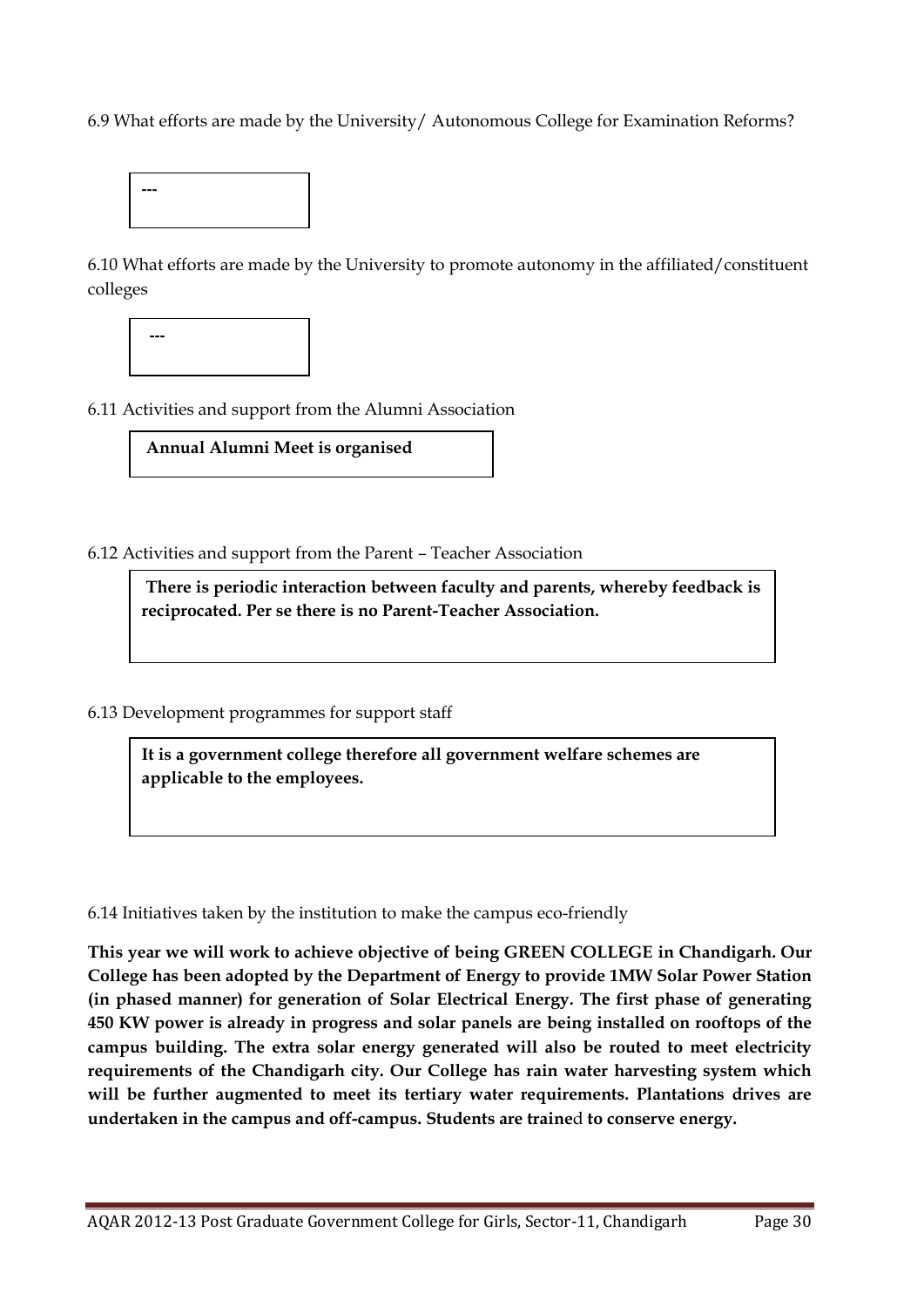### **Criterion – VII**

### **7. Innovations and Best Practices**

7.1 Innovations introduced during this academic year which have created a positive impact on the

functioning of the institution. Give details.

- **More use of audio visual aids for teaching**
- **Teachers made presentations and published them on the college website for students' reference**
- **Presentations by the students are considered for internal assessment.**
- **Question papers for December exams are now set in English as well as Hindi as students have an option to appear in Hindi medium too.**
- **It was also experimented that September examination may be taken during the class as specified in a date sheet, as it would save time.**
- **Some departments gave three sets of question paper to students during September exam to deter cheating.**

| Year    | <b>Plan of Action</b>                                                                                                                                                                                  | <b>Achievements</b>                                                                                   |
|---------|--------------------------------------------------------------------------------------------------------------------------------------------------------------------------------------------------------|-------------------------------------------------------------------------------------------------------|
| 2012-13 | <b>Smart class rooms</b><br><b>Solar Power</b><br>$\bullet$<br><b>Hostel-IV for Girls (Approved)</b><br>$\bullet$<br>Computer Lab IV<br>$\bullet$<br>To make college disabled<br>$\bullet$<br>friendly | Free coaching for school<br>going children of class-IV<br>employees<br>Computer Lab IV<br>operational |

7.2 Provide the Action Taken Report (ATR) based on the plan of action decided upon at the beginning of the year

7.3 Give two Best Practices of the institution *(please see the format in the NAAC Self-study Manuals)*

#### **FIRST BEST PRACTICE**

#### **1. Title of the Practice: WATER AND WASTE MANAGEMENT**

#### **2. Goal**

Environment and nature have been the main sufferers of the contemporary trends, lifestyles/habits and lack of concern. Resultantly wastage of natural resources, non-utilization of organic waste, insanitation have been the socially damaging outputs. The college realizes its responsibility and hence at its own level has tried to create structures that can serve as ecofriendly tools of waste and water management.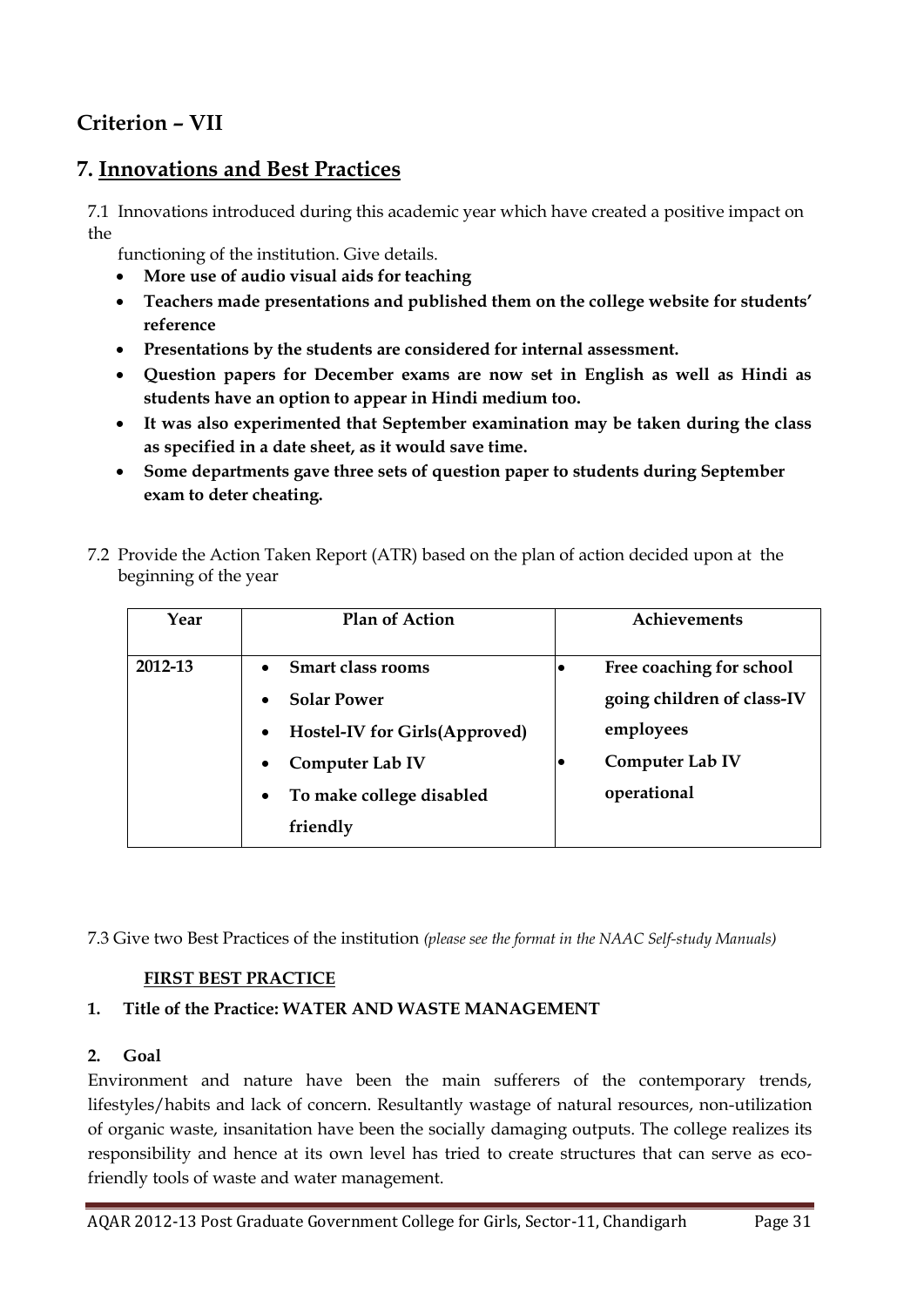For the purpose of conserving water and artificial recharge of groundwater, the **Rain Water Harvesting** system is set up in the college campus. Instead of allowing rainwater to go waste, by channelizing it into surface streams, every drop of rain water that falls can be conserved by rainwater harvesting and the groundwater recharged so that problems like declining water levels, failures of wells/tube-wells, deterioration in ground water quality, saline water for drinking can be overcome. Roof top rain water harvesting for recharging ground water reservoir is hence a feasible process.

 The college has a lot of greenery ranging from herbs, shrubs to large trees and hence a lot of leaves keep on falling perennially. Coupled with it is the waste generated from fruit/juice shop and the messes of three hostels. This organic/plant based-material was going waste and therefore **Project Vermi-composting** was started in College to convert organic matter into nutrient-rich humus using worms and microorganisms. The manufactured compost is now being used in the college gardens. It is proposed that in the years to come when the compost output increases, it can be sold and additional income generated for continuous betterment of the system.

#### **3. The Context**

The principle of collecting and using precipitation from a catchment's surface is called rain water harvesting. Artificial recharge to ground water is a process by which the ground water reservoir is augmented at a rate exceeding than obtaining under natural conditions or replenishment. Any man-made scheme or facility that adds water to an aquifer may be considered to be an artificial recharge system. There are two main techniques of rain water harvesting: Storage of rainwater on surface for future use, and Recharge to ground water. As ground water level in most areas of Chandigarh mainly in northern sectors is declining at a rate of about 10 cm to 80 cm per year because the northern sectors are older and more tube-wells are still being used for water supply. Besides, north Chandigarh gets lesser area for extraction of water while the area available to the south is much more. This is because water moves southwards, away from elevated areas.

Solid waste management is a big problem in India these days. This waste can be biodegradable and non-biodegradable. The best way to get rid of the solid waste is 3Rs- Reduce, Reuse and Recycle. Biodegradable solid waste can be reused by the process of composting and vermicomposting. In our College biodegradable solid waste is generated in large amount from different sources such as college canteen, juice bar, hostels and Home Science department. To get rid of these wastes and to provide manure for the college gardens this project was started in College.

#### **4. The Practice**

Central Ground Water Board, North-Western Region had taken up the some artificial recharge projects in UT Chandigarh under various centrally assisted schemes. These projects were executed by various agencies of Chandigarh Administration and Municipal Corporation. One of these is artificial recharge to ground water for our college with a sanction of Rs.3,75,000/-.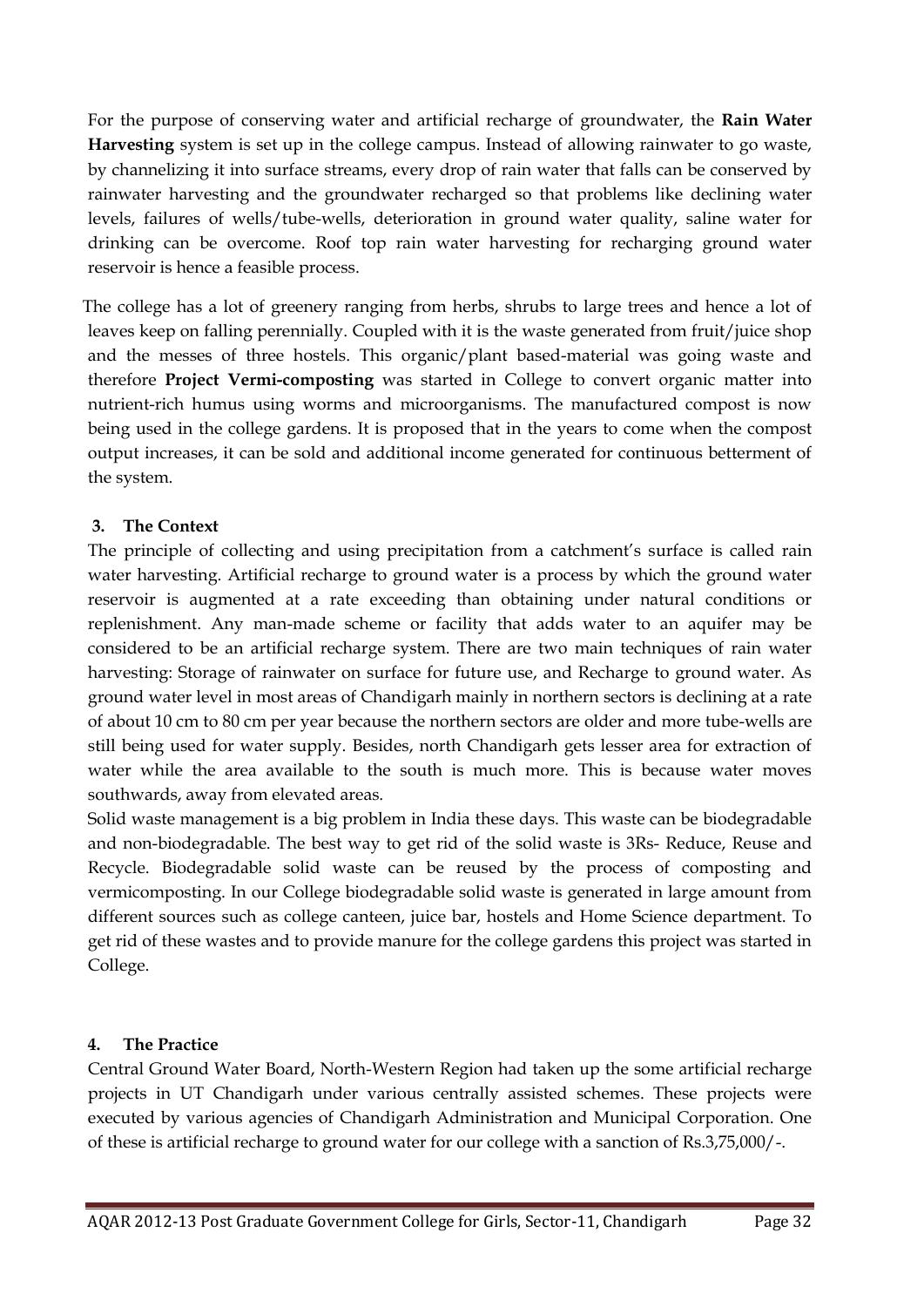The present rain water harvesting system has three components – Catchment, Conveyance and storage. Catchment area is Rooftops because of the large coefficient of run-off generated from them and the relatively less likelihood of their contamination. Conveyance systems are rainwater gutters and rainwater down pipes. 22 trapping units have been installed near building of Departments of Geography, Botany and all around the Computer Application department for roof-top harvesting of rain water. Rain water from these units is sent to filtration tank (containing sand and gravel particles) and then to bore well for recharge of groundwater.

Underground vermicomposting is going on in our College by way of making four pits of dimensions10'x3'x2' in the botanical garden. The area is shaded by a fiber shed and concrete boundary is made around pits to prevent flooding. Following is the methodology used for vermicomposting in the college:

- I. **Purchase of worms for vermicomposting:** The best types of worms to use in a vermicomposting operation are red wigglers (*Eisenia Foetida*). The earthworms that are typically found in outdoor soil don't break down materials aggressively enough for indoor composting. Nearly 500g worms are purchased from Environment Department of Chandigarh.
- II. **Preparation of the worm bedding:** The bedding is the material that the worms live in. It is made from any carbon-rich organic matter, and newspaper works as the best medium.
- III. **Moisten the bedding:** Worms can only live in a moist environment, so some water is poured directly on bedding.
- IV. **Addition of some soil and dung slurry to the bedding:** In addition to the bedding, a handful of soil and cow-dung slurry is added. The soil provides "grit" for the worms, which helps them digest food scraps. The dung slurry adds microorganisms into the worm pit that in turn helps in decomposition.
- V. **Addition of the worms to the vermicompost pit:** Worms are added by scattering them onto the bedding.
- VI. **Addition of leaf litter and biodegradable waste to the pit:** Leaf litter and biodegradable waste are added to the pit. The pit is covered by jute or hessian cloth to block any light. It helps to prevent fruit flies and birds from appearing.
- VII. **Removal of the worms when the compost is done:** After the worms digest wastes, the produce is called "castings". These castings, which look like dark black threads, show completed vermicompost. When plenty of castings are present, it is ready to harvest the vermicompost. Then Covering is removed and the worms move to the bottom of the pit in a clump to escape the light.
- VIII. **Harvesting of vermicompost:** The completed compost is removed from upper layer, sieved, dried and stored for later use.
- IX. **Replacing the bedding and re-introducing the worms:** A fresh bedding is provided to worms after harvesting the compost.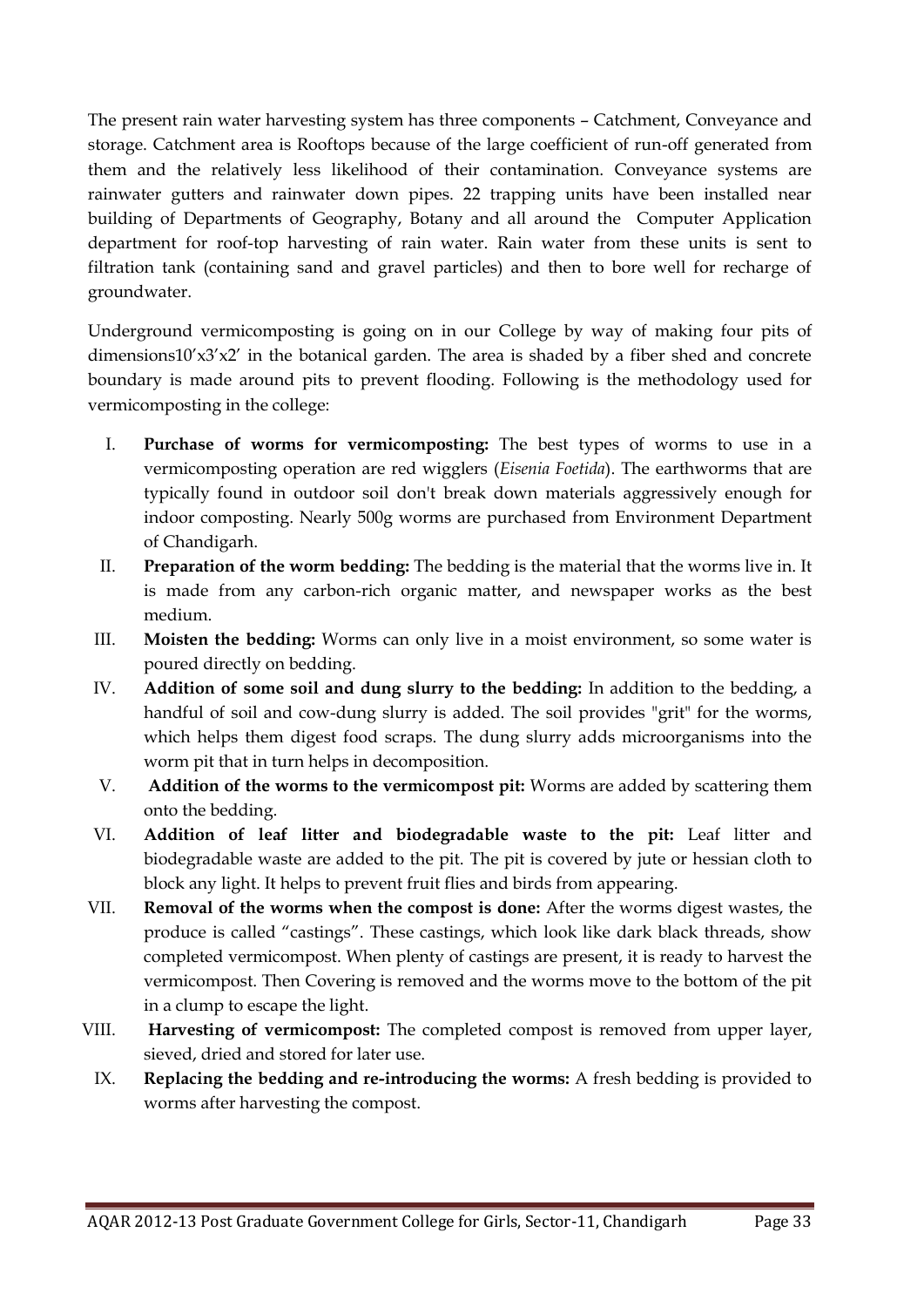#### **5. Evidence of Success**

- Improvement in infiltration and reduction in run-off
- Improvement in groundwater levels and yields
- Reduced strain on Special Municipal Corporation water supply
- Improvement in groundwater quality
- Prevention of flooding in botanical garden (low lying area) and nearby areas

Vermicompost is used in botanical garden, Solace garden and herbal garden of the college and it has provided following benefits:

#### Soil

- Improved soil aeration
- Enriched soil with micro-organisms
- Improved water holding capacity

Plant growth

- Enhanced germination, plant growth, and yield
- Improved root growth and structure

#### Economic

- Bio-wastes conversion has reduced waste generation
- Low capital investment and relatively simple technology

#### Environmental

Production has reduced greenhouse gas emissions such as methane and nitric oxide

Both these systems have added a lot to the knowledge of the staff as well as the students as they can see the practical application of water-management and waste-management. It is also noteworthy that officials from other institutions have paid visits to the college to see the working of both the set-ups so that they too can replicate the same on their part for evident benefits.

#### **6. Problems Encountered and Resources Required**

There is a problem of clogging of various rain water trap units by silt and leaf litter which requires regular care and cleaning. For this the requirement of attendant for the same has been submitted to the concerned authorities.

Smells: When decomposition becomes anaerobic from excess feedstock added to the pit in wet conditions, or layers of food waste have become too deep, the pit begins to smell like ammonia.

Moisture: Sometimes excess waste water results in dying of worms.

Pest species: Pests such as rodents and flies are attracted by large amounts of kitchen waste, particularly meat. In warm weather, fruit and vinegar flies breed in the pit if fruit and vegetable waste is left somewhat uncovered with bedding.

Worms escaping: Worms try to leave the pit when first introduced, or often after a rainstorm when outside humidity is high.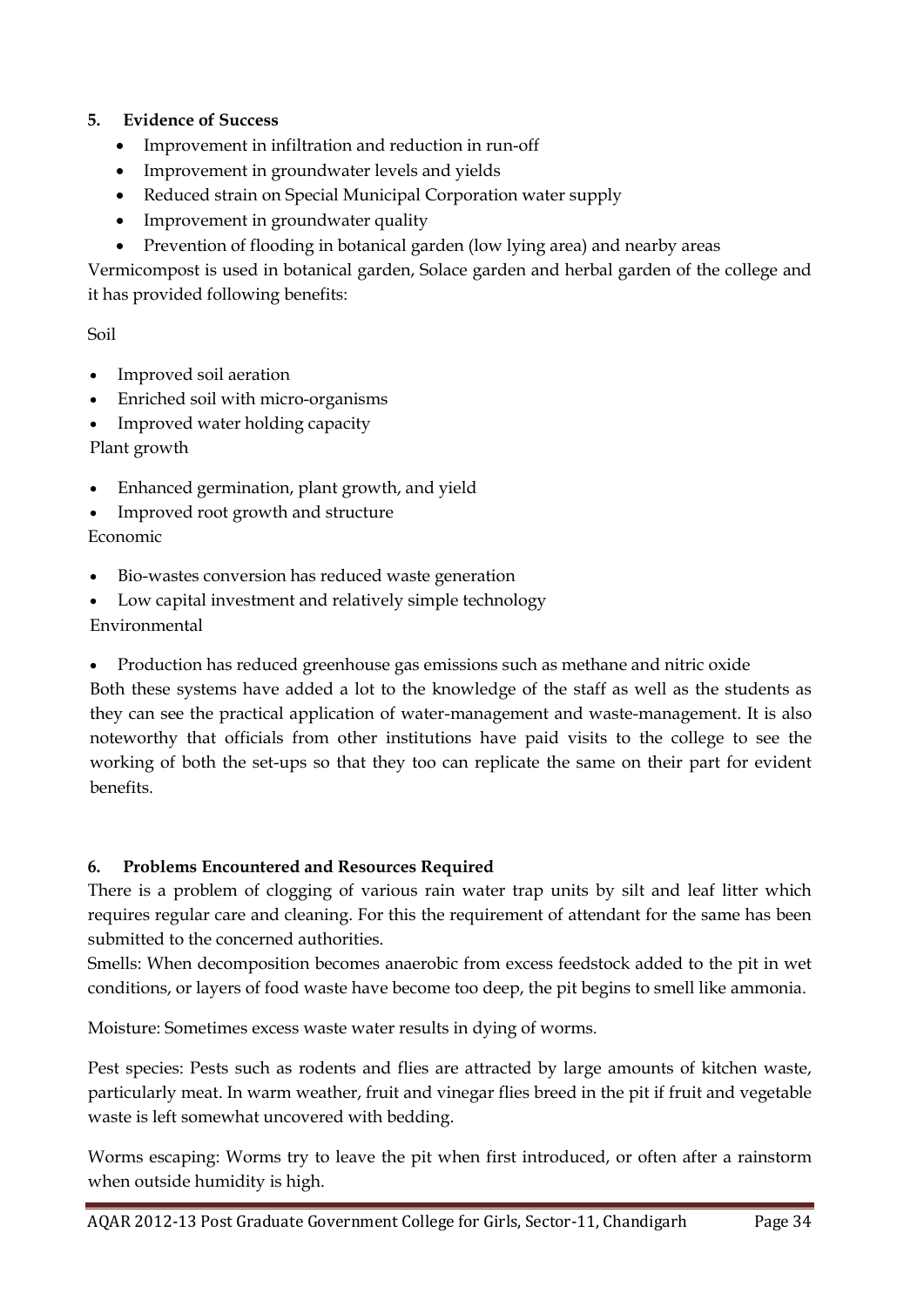Nutrient levels: Because the present system uses a varied mix of feed-stocks, the nitrogen, potassium and phosphorus content of the resulting in inconsistent vermicompost.

To avoid these problems there is requirement of an attendant, and requisition for the same has been submitted to the concerned authorities.

#### **SECOND BEST PRACTICE**

#### **1. Title of the Practice: INSTITUTIONAL SOCIAL RESPONSIBILITY**

#### **2. Goal**

The institutions of today have a wider role to play, not limiting themselves merely to the academic/research domain, rather performing community-oriented socially responsible tasks that can make an identifiable change and contribute to welfare and national development. The college aims at awareness generation on pertinent issues of concern and relevance and to sensitize the masses on questions that relate to them. The youth of today, especially the girls can play a more far-reaching role keeping in view their natural gifts of sensitivity, compassion and empathy. It is therefore the primary aim of the college not to merely shape and polish the academic skills of the students but to provide education coupled with co-curricular activities in a way that leads to their holistic development. The college aims at shaping the students as ambassadors of transformation and agents of the much-needed change. It is being increasingly felt that the last decade has seen certain more prominent aspects that need immediate yet compassionate attention and hence the institution identified such spheres and undertook activities in a manner that would involve the students. This effort shall also develop their organizational skills and orient them towards a more humane approach. It is also aimed that the non-resident students get a suitable place for recreation after their strict academic schedule and the same can be achieved by the Common Room.

#### **3. The Context**

The identification of the core areas that needed to be dealt with sincere attention was indeed an arduous task. The initiative of the Chandigarh Administration in this regard was of great support. Protection and conservation of environment is one of the major global concerns and the college wants to contribute in the efforts towards sustainable development. Increase in traffic violations and the resultant proneness to accidents was one such challenging concern. Growing menace of drug-addiction is a pronounced threat due to which the potential, talent and capabilities of the youth are being wasted. The awareness of HIV/AIDS and Cancer is another area of grave concern that needs to be addressed. Insensitivity towards women issues and gender-discrimination is posing a severe threat to the projection of a balanced society. Sanitation, health and hygiene are the vital elements that are to be taken care of, irrespective of the section or strata of the society. These sensitive areas were hence identified to be dealt with so that their upcoming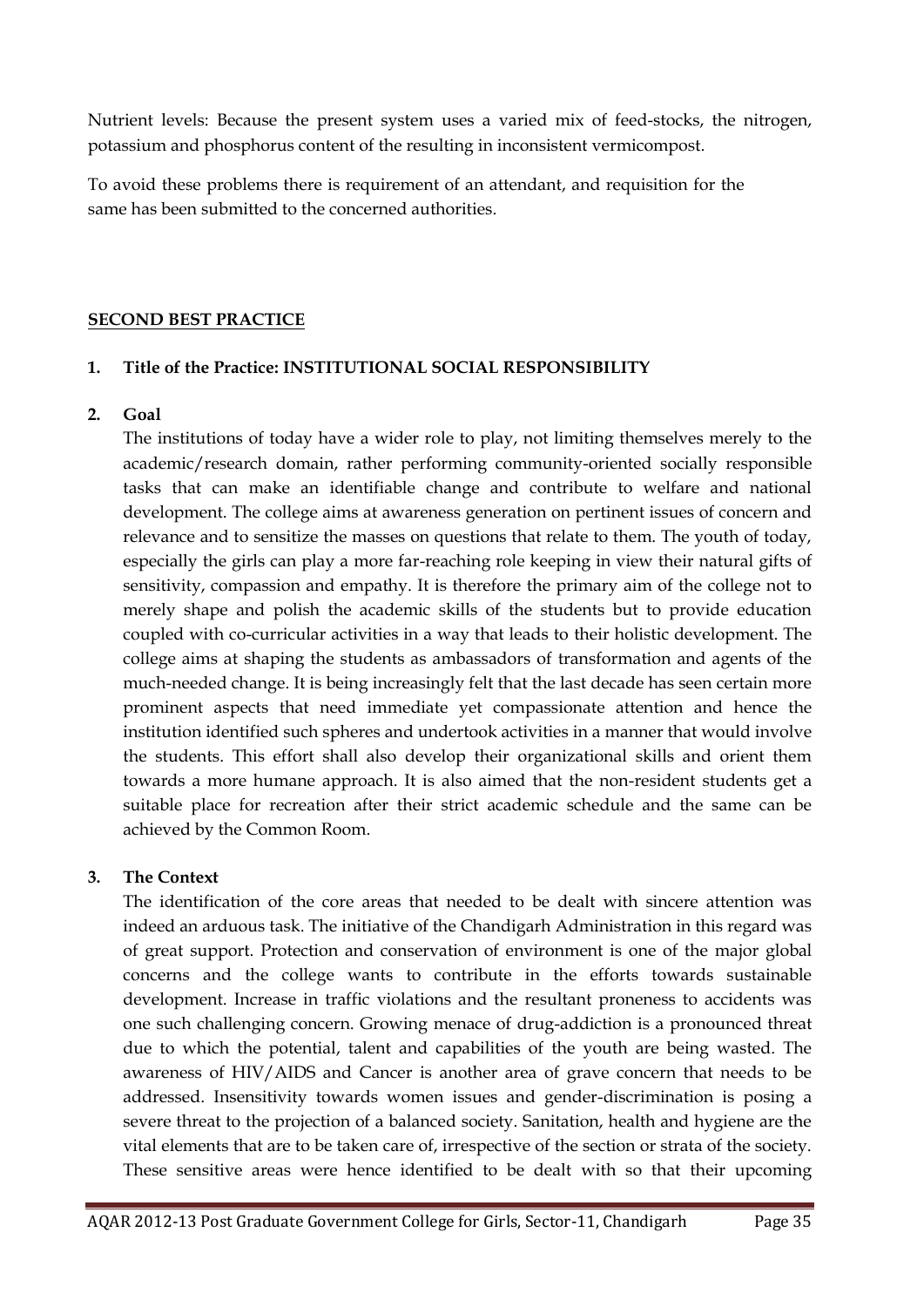challenges can be nailed. The college caters to students from Chandigarh, Punjab, Haryana, Himachal Pradesh, Jammu and Kashmir, Uttarakhand, Manipur etc. They can therefore serve as suitable means in this effort and make the implementation an ongoing process even after their college-terms. It was the demand of the students that they should be provided with a mode for recreation which was answered in the form of Common Room.

#### **4. The Practice**

The college has formed societies in the identified areas: Prakriti, Road Safety and Traffic Awareness, Drug-De addiction, Gender Equity, Health and Hygiene, Red Ribbon Club, Cancer Awareness, Blood Donation. The student volunteers work throughout the year, under the guidance of teacher-incharges and engage in a wide variety of activities. The main thrust is on community-oriented actions. Awareness-generation campaigns are carried out by way of rallies, human-chains, candle-marches, helmet rallies, anti-cracker and green Diwali drives. The volunteers perform *Nukkad Nataks* (street plays) at strategic locations so that a wide section of the society can be covered. The venue and time of the performance is so chosen that a maximum gathering can be sensitized. Interaction with citizens helps in collection of opinions/views/ideas/problems on sensitive issues.

 NSS is another effective component whose volunteers are involved in multifarious activities ranging from cleanliness drives to awareness-generation activities. It is noteworthy that the college has adopted a village *Khudda Jassu.* The volunteers of NSS and those of other societies as well, periodically visit the village, interact with the residents and make them aware of the day to day issues of significance like health, child care, sanitation, drug deaddiction, environment, women's rights, cancer, HIV etc. Visits to old-age homes are also an important feature whereby the students interact and help the senior citizens after listening to their problems. The Blood Donation Society of the college collaborates with PGI, GMCH or other bodies, and organizes camps wherein students and teaching/nonteaching member of the college donate for a noble cause. Volunteers of *Hum Hain* conduct an event 'Joy of Giving', wherein clothes and household material is collected from the staff and students which is donated to the needy, under-privileged and destitute.

 Special days like Earth Day, Ozone Day are celebrated in a way that they make the students aware about the growing significance of the component of environmental protection. This is operationalized through competitions (declamation, paper-reading, rangoli, best out of waste, slogan-writing), marches/rallies etc. Vanmahotsav is celebrated wherein a wide variety of trees/shrubs are planted and distributed.

 Special Olympics is an instrument that infuses motivation and a feeling of self-dependence among the differently-able. The student-volunteers assist such persons during the conduct of the Special Olympics and play a very supportive role for this section of the society.

 An unused space was renovated and given the shape of Common room "Cozy Cove". The common room for students is equipped with all such mechanisms that can serve as stressbusters for the students, viz. table-tennis, carom, chess, TV with DTH facility, magazines, computers with internet facility.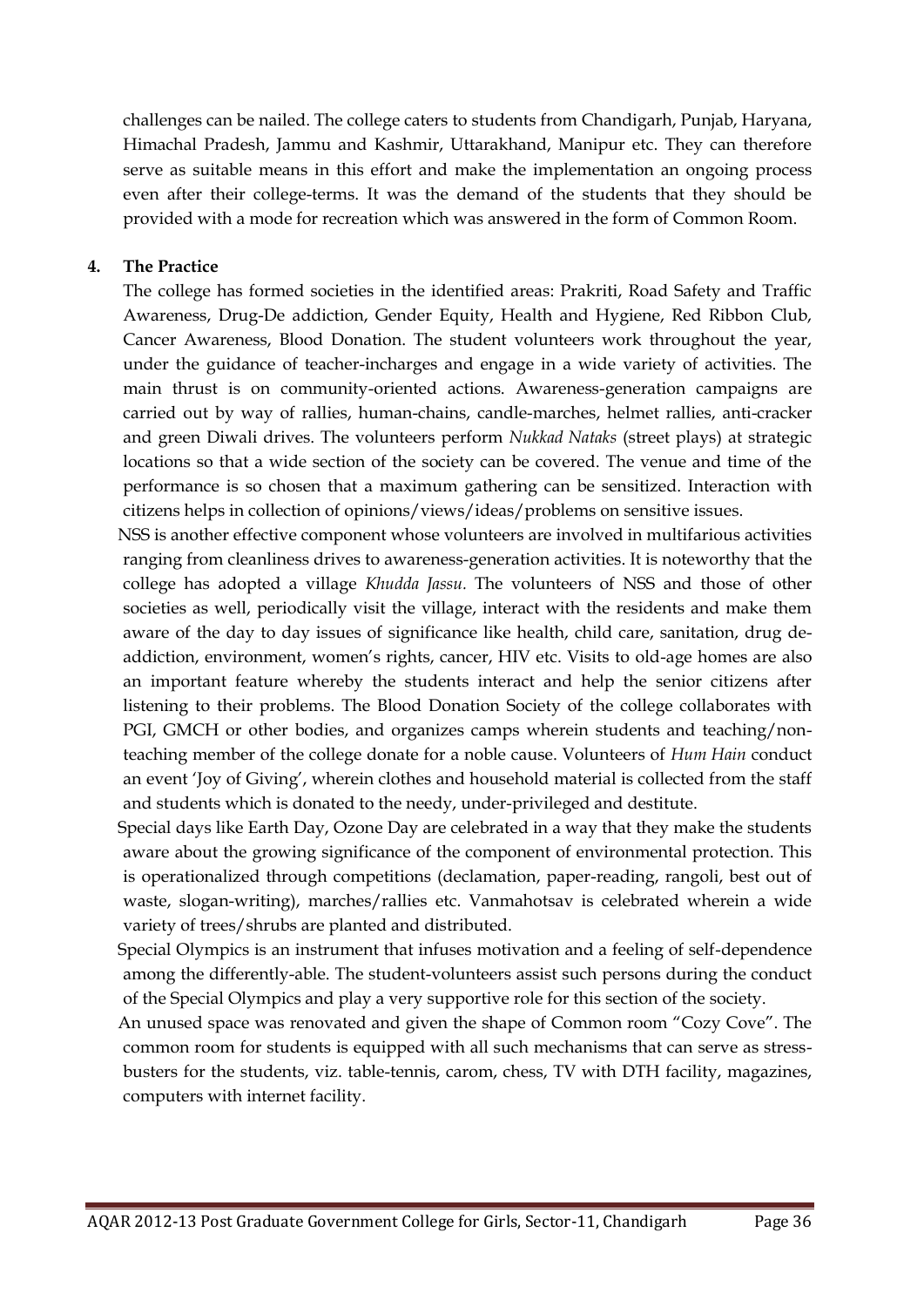#### **5. Evidence of Success**

It is identifiable that students have developed organizational skills and their communication/interactive skills have improved to a great extent. They have started taking initiative for conduction of events/activities. There is a growing realization on their part that the sectors identified for creating mass-awareness are the most strategic ones; and it is only their own enterprise that can lead to a constructive change. The material and clothing collected has helped a lot of needy persons. The endeavor of these students has motivated others as well, and participation in community-centric activities has witnessed an upward trend. The students of the college strive hard to keep their surroundings clean and have stopped littering. From the community, especially from the residents of the adopted village *Khudda Jassu* the students have received accolades. A wide coverage of all such activities/events in the media is further a corroboration of the success of all the efforts.

 The jubilance of the students after the setting up of the Common Room is clearly visible. They make use of their spare time and have developed an attitude of team work through indoor games and group TV watching.

#### **6. Problems Encountered and Resources Required**

During the initial stages of community-centric activities, there was an apprehension that taking girls off-campus may be risky. However this was soon got rid of as the residents of the city were very forthcoming in accepting their presentations and learning from them. The institution being governmental, paucity of funds inhibits some big events. It is hoped that the positive and constructive results shall definitely open up more and better funding avenues in the days to come. The college has a van with a seating capacity of 17, so taking a larger number of students off-campus often becomes a handicap. The institution wishes to take the students for awareness generation activities out of the city too, but lack of means of conveyance of our own, inhibits this proposal.

 The establishment/renovation of Common Room and the infrastructure there of needed extensive administrative approvals/checks/verifications/inspections that sometimes did lead to slow progress.

 Most of the financial support for construction/renovation was provided by the Chandigarh Administration. For other activities, staff and students take funding from college funds like A-Fund and manage material resources, though there utilization is done very economically. Many times waste material is also made optimum and constructive use of for conduction of events.

7.4 Contribution to environmental awareness / protection

- **Prakriti, the environment society**
- **Vanmahotsava-Tree planting and energy saving drives**
- **Celebration of Rajiv Gandhi Akshay Urja diwas(renewable energy day)**
- **International Ozone day celebration**
- **Poster making, rangoli, competitions on significant days**
- **Solar , rain water harvesting**
- **"Anti cracker awareness campaign" rally was held**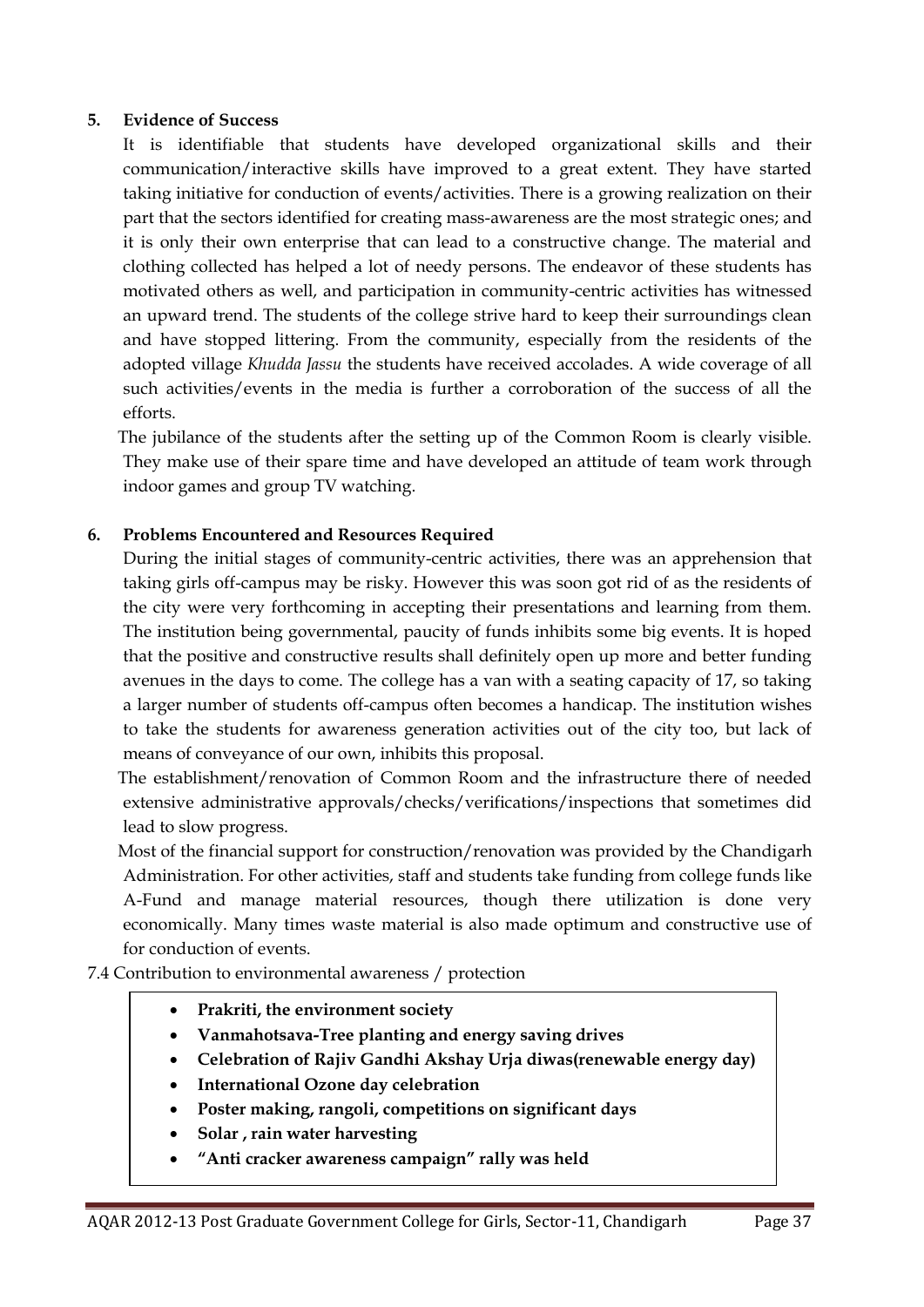No  $\sqrt{\phantom{a}}$ 

7.6 Any other relevant information the institution wishes to add. (for example SWOT Analysis)

#### **Strengths:**

- One of the oldest (established in 1956) and reputed Institution of the region.
- All girls' institution in sync with Government's policy of women empowerment.
- Free coaching for school going children of class-IV employees
- The college has been declared No Smoking Zone
- Excellent Infrastructure; spacious ventilated classrooms, 'Smart' classrooms, gymnasium, well-equipped science, computer and language laboratories, seminar rooms and auditorium provide the infrastructural support.
- Vermi-Composting project has been in use to fertilise the plants in the campus.
- WI- FI enabled CAMPUS
- The society 'Hum Hain' for Gender Equality and Non-Discrimination held workshops on gender and reproductive health, adolescent girls' health and tide up a link with NGO's like Theatre Age and JAGORI to educate and sensitize people of the city and the students of the college
- Teacher taught relationship is shaped in a way to lead to holistic development of the students.
- **Community Outreach through Societies**: Holistic development of students and community out-reach through their participation in various Clubs and Societies with an aim to make them better citizens, such as: Drug De-addiction Society, Gender Equity Society, Best out of Waste Society, Community Hygiene and Sanitation Society, Heritage Society, Traffic Awareness and Road Safety Society, AIDS Awareness and Public Health Society, Cancer Awareness Society, 'Prakriti'- Environment Society, 'Epiphany'-Literary Society, Commerce Society, 'Kala Srijan'-Fine Arts Society, 'Rasayanika'-Chemistry Society, 'TechZeal'- Computer Applications Society, 'Jeevansh'- Zoology Society, 'Green Thumbs'-Botany Society, 'Galaxy'-Physics Society, 'Globus'-Geography Society, 'Psychovision'-Psychology Society, 'Prashaasnika'-Public Administration and Political Science Society,
- **Sahyog:** A fund wherein donations are given generously by the college staff. This fund is used for assisting the needy students for payment of fee and purchase of books and stationery.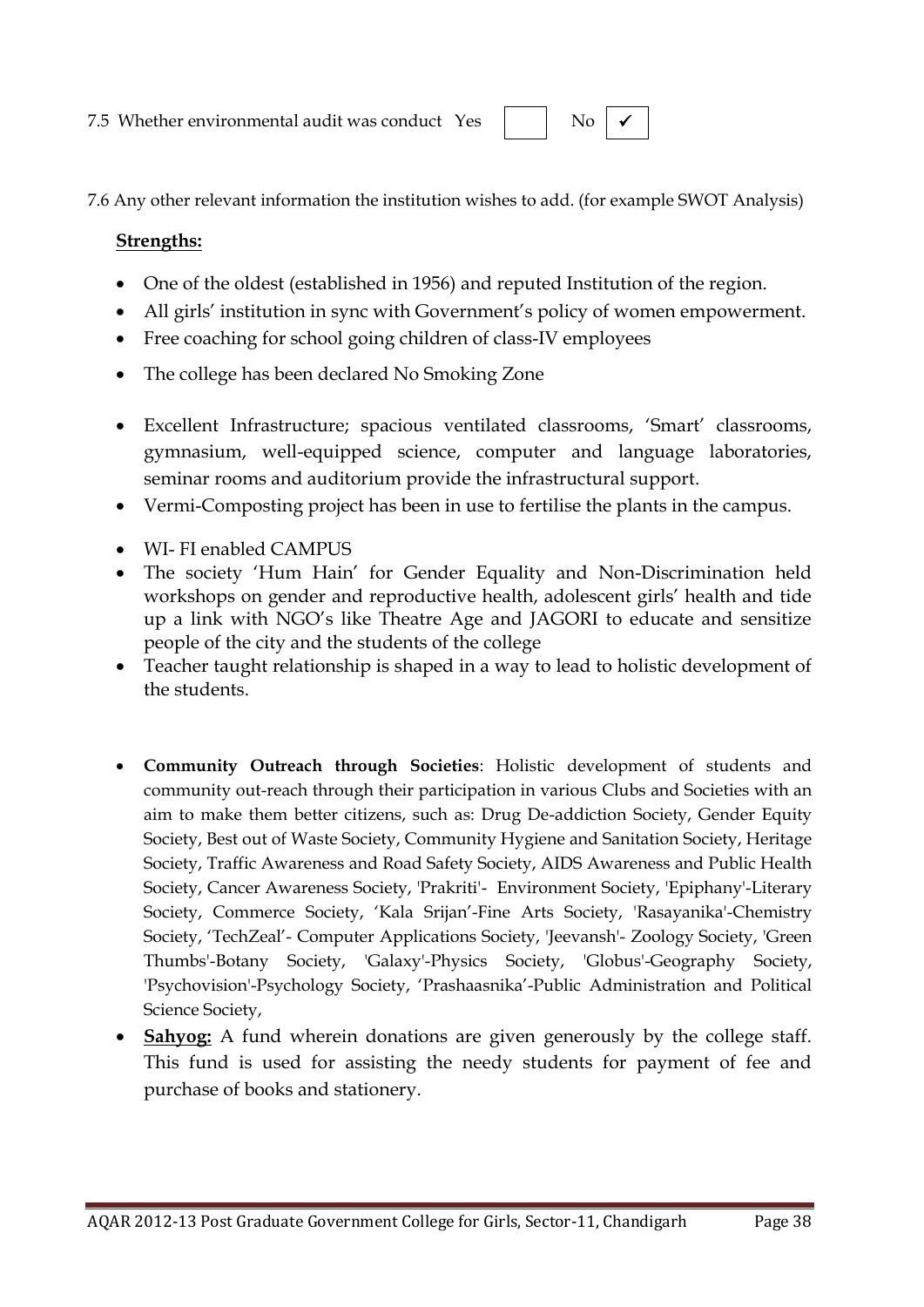#### **Weaknesses:**

- Delay in recruitment of permanent staff
- Shortage of Lab support staff
- High Teacher Student Ratio: In humanities, there is high teacher student ratio, which in certain subjects is as high as 1:100.
- Less interaction with industry as it is not mandatory as per university curriculum.
- Inadequate research facilities for the faculty.
- No faculty Exchange programs under Government policy.
- Lack of autonomy resulting in administrative delays.
- Insufficient rooms/labs to start new courses. Though a new Teaching Block is planned for the college, but the work hasn't been started due to administrative procedures.

#### **Opportunities:**

- New job oriented course in collaboration with local industry
- Establishment of Research Development Centre
- Faculty Development Centre for enhancing the skills of the faculty.
- Involvement of faculty in re-structuring the curriculum according to requirements of industry, as many of the faculties are members of BOS and Faculties of Panjab University.
- Strengthening of Library; digitisation of rare books/manuscripts, subscriptions of reputed national & inter-national e-Journals & e-Books.
- Availability of reputed Companies and Industries in both Public and Private Sectors to enhance industrial collaborations, exposure and employability of students.
- College has abundance of space to construct new teaching blocks, hostels and sports facilities.

#### **Threats**

- Competition due to mushrooming of private universities, professional institutes, technical institutes and private colleges.
- Declining interest of students in traditional courses due to distance learning programs.
- Initiation of similar PG programs by local colleges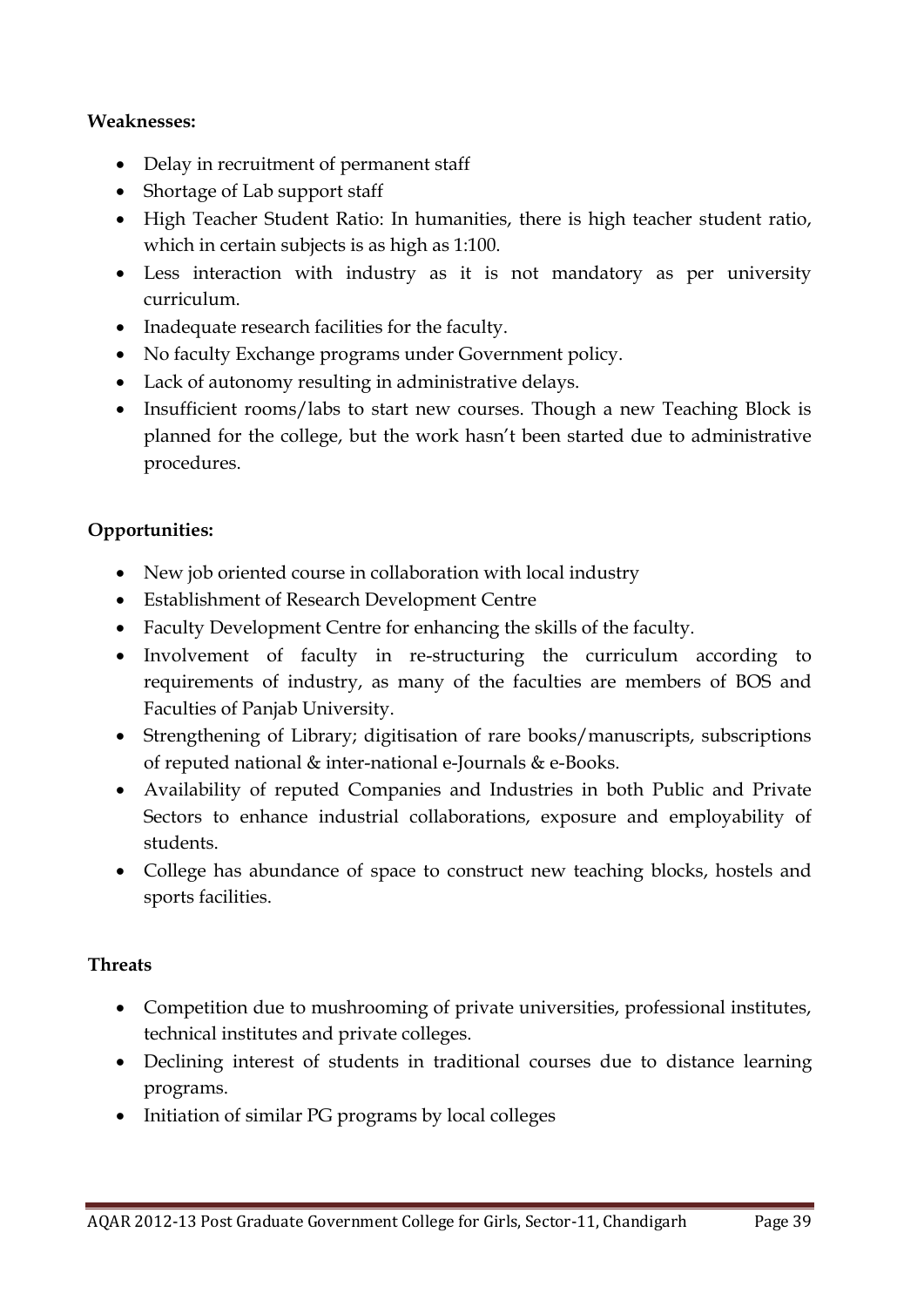#### 8. Plans of institution for next year

- **More interaction of students with scholars of eminence**
- **Focus on sensetisation of present generation on relevant social issues and making them more community oriented in their approach**
- **Renovation of Labs**
- **Purchase of lab equipment**
- **Provision of lift and ramps for physically challanged students**
- **New hostel to be built up on the campus**
- **Day Care Centre**
- **Open Air Stage**
- **New block to be built up**

 *Name Ms. Shashi Joshi Name Ms. Achila Dogra*

*Signature of the Coordinator, IQAC Signature of the Chairperson, IQAC*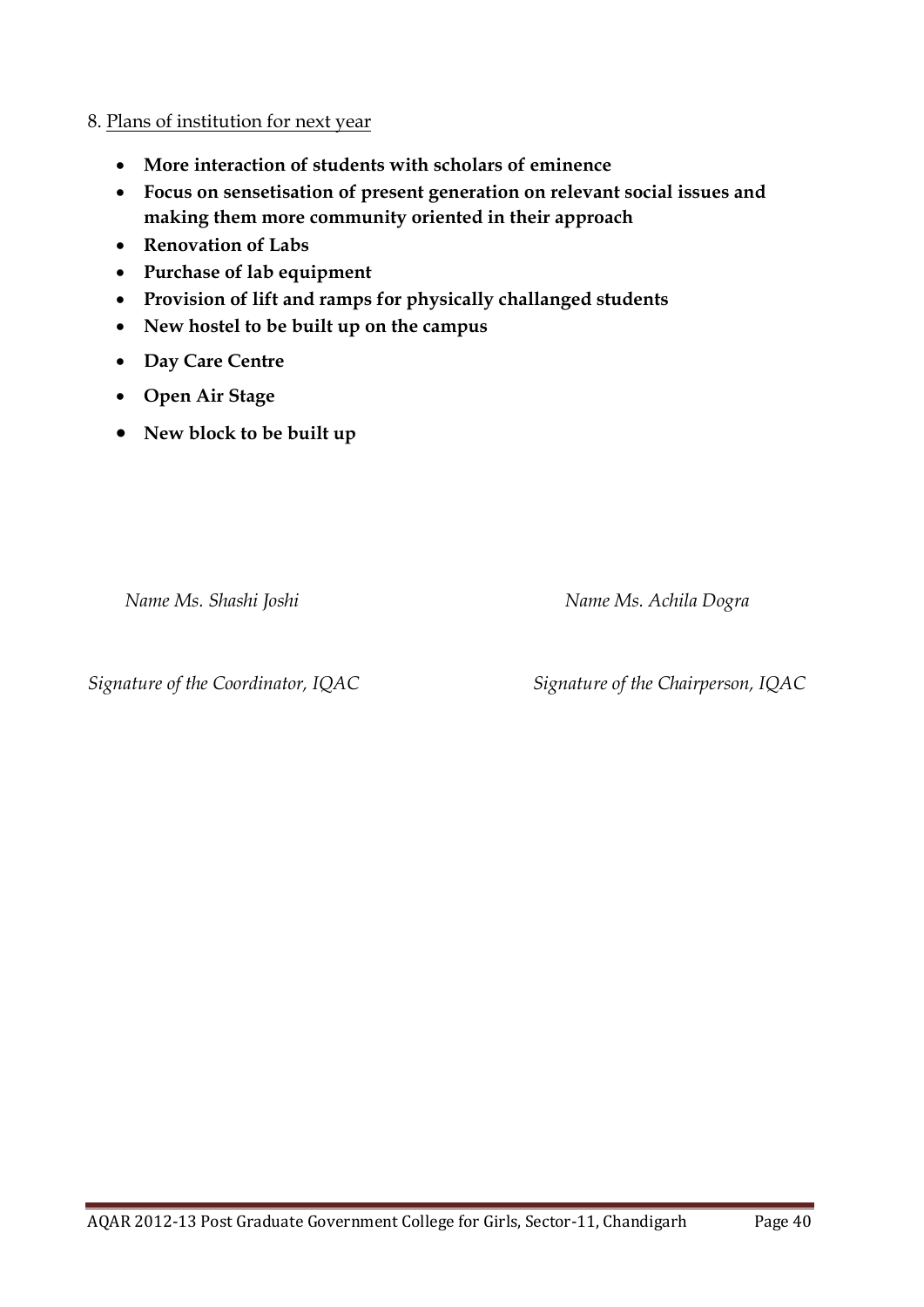#### Panjab University, Chandigarh

#### Appendix 'C'

Academic Calendar for the session 2012-13 for the Panjab University affiliated Colleges with Post Graduate courses Having Semester System :

| <b>Summer Vacation</b>                                                                                                                                           | 26-05-12<br>Saturday              | Тo | 08-07-12<br>Sunday                                                    | (44 days)         |
|------------------------------------------------------------------------------------------------------------------------------------------------------------------|-----------------------------------|----|-----------------------------------------------------------------------|-------------------|
| Academic Calendar                                                                                                                                                |                                   |    |                                                                       |                   |
| Colleges open on and<br>admission<br>normal<br>for ongoing classes                                                                                               | 09-07-12<br>Monday                |    |                                                                       |                   |
| <b>Admission Schedule</b>                                                                                                                                        |                                   |    |                                                                       |                   |
| Normal Admission for<br>ongoing and<br>new<br>classes(except<br>for<br>those classes in which<br>admission is through<br>CET)                                    | $09 - 07 - 12$<br>Monday          | Тo | 26-07-12<br>Thursday                                                  | (16 working days) |
| Late admission (for<br>ongoing and new<br>classes) to be allowed<br>by the Principal of<br>The Colleges with late<br>fee of Rs.500/-per<br>student.              | 27-07-12<br>Friday                | Tо | 06-08-12<br>Monday                                                    | (09 working days) |
| Admission for classes<br>through CET tentative                                                                                                                   |                                   |    |                                                                       |                   |
| Teaching starts                                                                                                                                                  | 12-07-12<br>Thursday              |    | For ongoing classes                                                   |                   |
|                                                                                                                                                                  | 16.07-12<br>(tentative)<br>Monday |    | For new admission classes (other than<br>those admitted through OCET) |                   |
| Late admission in the<br>University Teaching<br>Departments<br>to<br>be<br>allowed by the Vice-<br>Chancellor with late<br>fee of Rs.<br>$1800$ /-per<br>student | 07-08-12<br>Tuesday               | Тo | 31-08-12<br>Friday                                                    |                   |